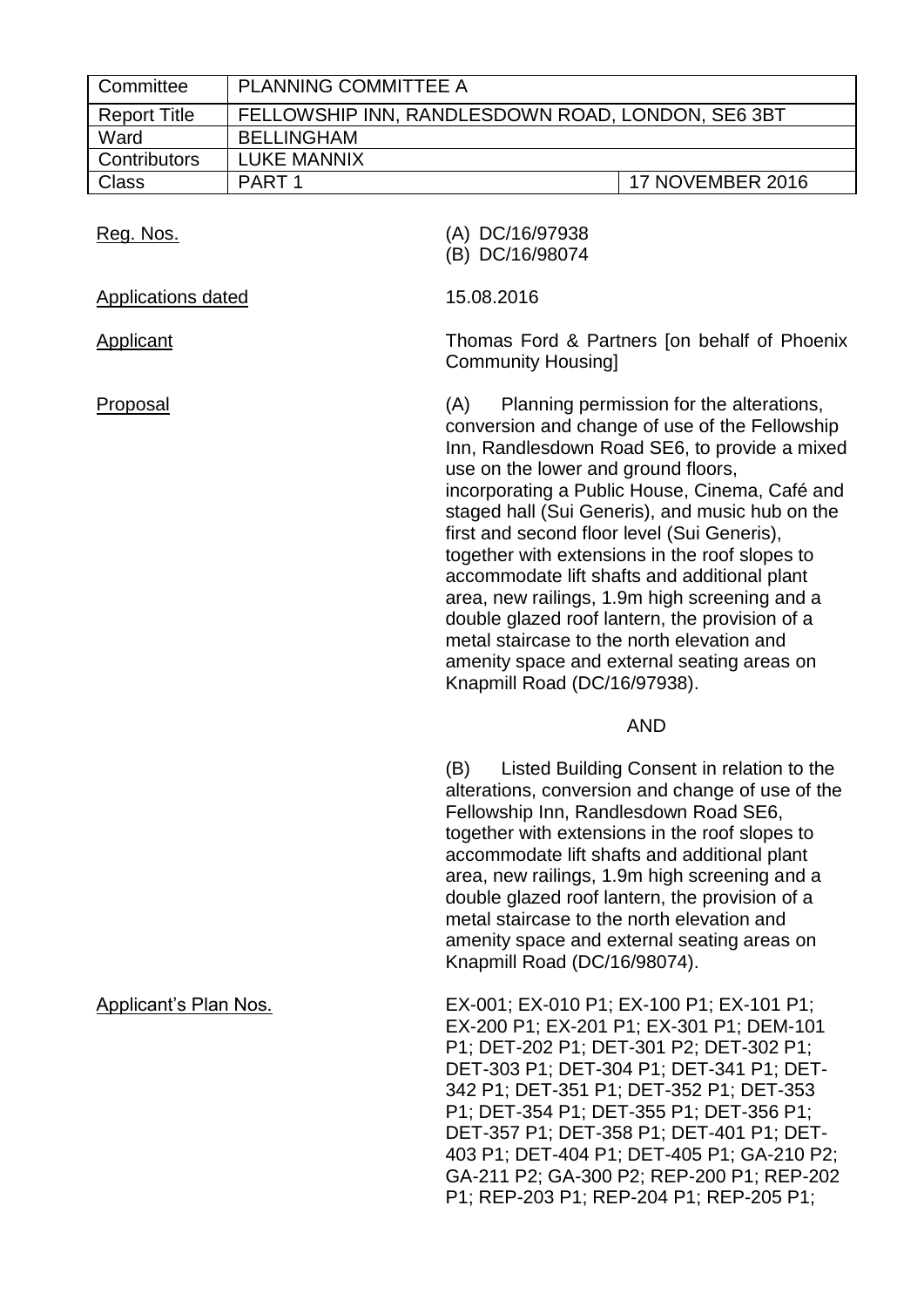|                          | Conservation Repairs Schedule; Delivery and<br>Servicing Plan; Design and Access Statement;<br>Lift Maintenance Plan; Noise Assessment;<br><b>Planning Statement; Statement of Community</b><br>Engagement; Transport Statement; Travel Plan;<br><b>Ventilation Extraction Statement; Wayfinding</b><br>Plans (received 15th August 2016) |
|--------------------------|-------------------------------------------------------------------------------------------------------------------------------------------------------------------------------------------------------------------------------------------------------------------------------------------------------------------------------------------|
|                          | Conservation Management Plan (received 13th<br><b>August 2016)</b>                                                                                                                                                                                                                                                                        |
|                          | DEM-100 P2; DET-201 P2; DET-300 P3; DET-<br>301 P1; DET-350 P2; DET-402 P2; DET-406<br>P1; DET-407 P1; GA-201 P4; GA-301 P4;<br>Heritage Statement; Schedule of Heritage<br>Assets (received 19th October 2016)                                                                                                                           |
|                          | DET-340 P2; GA-101 P6; GA-200 P6; Amended<br>Parking Survey (received 27th October 2016)                                                                                                                                                                                                                                                  |
|                          | GA-010 P4; GA-100 P8 (received 4th November<br>2016)                                                                                                                                                                                                                                                                                      |
| <b>Background Papers</b> | $(1)$ Case File LE/225/10/TP<br>(2) Local Development Framework Documents<br>(3) The London Plan                                                                                                                                                                                                                                          |
| <b>Designation</b>       | Area of Archaeological Priority<br><b>Grade II Listed Building</b>                                                                                                                                                                                                                                                                        |
| Screening                | N/A                                                                                                                                                                                                                                                                                                                                       |

## **2.0 Property/Site Description**

- 2.1 The subject site is known as Fellowship Inn, located on the north side of Randlesdown Road in Bellingham. It is Grade II listed, and on Historic England's 'Buildings at Risk' register.
- 2.2 The building is designed in the 'Brewers' Tudor' fashion, with a half-timber decoration and brown brick. The roof is hipped with clay tiles and hipped dormer windows to the south elevation and the west and east elevation of the side return. The east elevation contains large gable ends, which face towards the railway station. The windows are casement with leaded light and the doors are oak timber. Access is from Randlesdown Road through large arched Tudor doorways. The pub is split between the lounge/saloon bar and public bar and separated by the main serving bar, which includes the original office to the rear.
- 2.3 The Fellowship Inn is located adjacent to the Bellingham Railway Station and opposite Bellingham Leisure and Lifestyle Centre. Randlesdown Road contains a local shopping parade formed of retail uses serving day-to-day needs of local residents and extends to the corner of Bromley Road. Along Knapmill Road and further south, the area is predominately residential.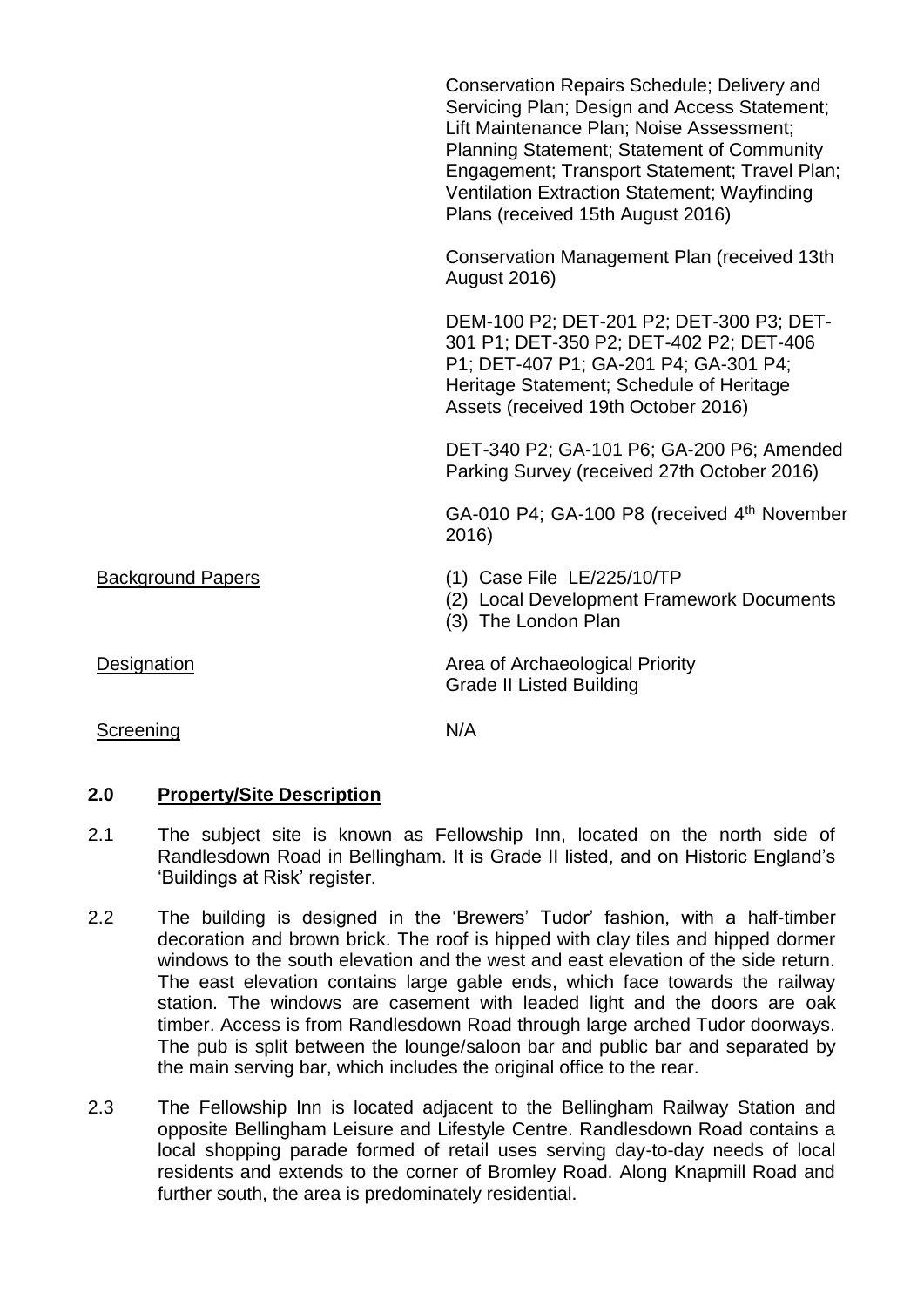2.4 The PTAL of the site is 4, based on a scale of 0-6b with 6b being the highest. Bellingham Station services trains to Central London and Kent whilst bus stops servicing routes to Catford, Lewisham and Bromley are located along Bromley Road 100m from the site. Randlesdown Road and Knapmill Road are unclassified roads, however parking is restricted along Randlesdown Road. Parking is generally unrestricted on the roads to the north, however double yellow lines are in place around Knapmill Road adjacent to the site.

# **3.0 Planning History**

3.1 In 2015, a Lawful Development Certificate for works to a Listed Building was granted (DC/15/92980). The application generally involved works to prevent further damage to the building whilst the current application was being prepared. It was considered that these works did not harm the character of the building and subsequently did not require Listed Building Consent.

# **4.0 Current Planning Applications**

### The Proposals

- 4.1 The current scheme proposes to redevelop the Fellowship Inn to bring the building back into full use. As part of the works, the building will be split into the following:-
	- The ground floor fronting Randlesdown Road would continue to be used as a public house with ancillary micro-brewery, cellar and kitchen in the lower basement (Use Class A4);
	- The ground floor to the rear would be used as a multi-purpose entertainment hall featuring music, comedy and theatre acts (Use Class D2). This space can be accessed either through the public bar or from Knapmill Road utilising stairs/lift;
	- The lower floor fronting Knapmill Road would be used as a cinema (Use Class D2);
	- Also fronting Knapmill Road within the old off sales area would be a café (Use Class A3); and,
	- The upper two floors would be converted into a 'music hub', which offers training, tutoring, rehearsal and meeting space (Use Class Sui Generis).
- 4.2 The operation of the building would be split between two businesses, with the upper floor music hub occupied by Lewisham Music Hub and the lower ground and ground floor operated by Laines Pub Company.
- 4.3 The applicant has described the aim of the proposal is for the individual uses in the building to be able to operate independently and adaptably, but be able to collaborate and enhance each other's offer. Through this, it is hoped that the building would beneficially enhance the community use of the building whilst providing economically viable uses, which would take the building off the Building at Risk register and ensure the historically significant building is protected into the future.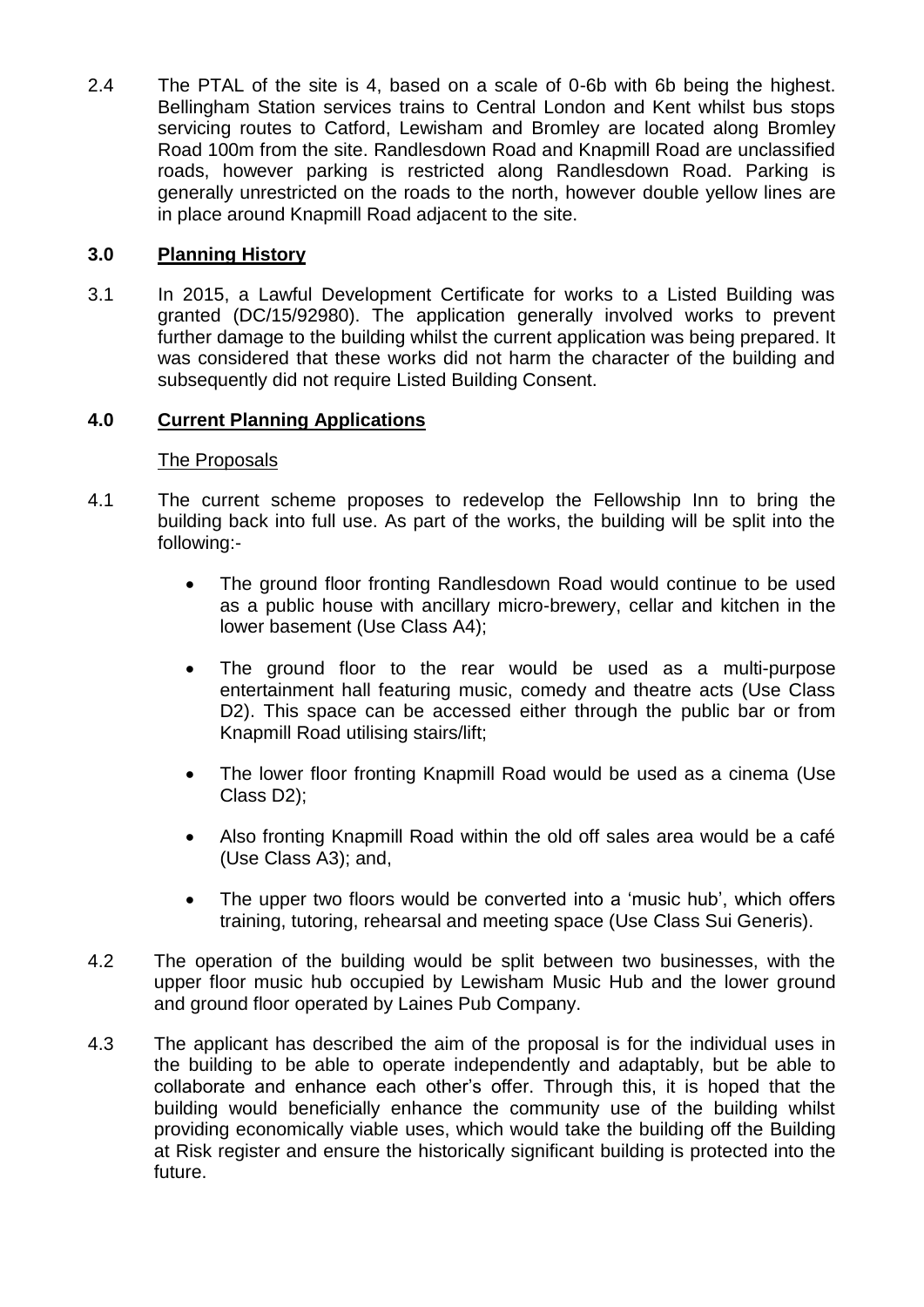- 4.4 The proposal involves external and internal alterations, together with extensive refurbishment works to the historical fabric of the building. It is stated that the proposed alterations are in order to bring the building back into modern use and improve the viability of the premises. These are detailed more comprehensively within the planning considerations.
- 4.5 Knapmill Road would also be altered as part of the proposed works with the dead end road removed and replaced with pedestrian landscaping and a seating area for the café. The proposed outdoor seating would result in an area of the highway being removed. Additional refuse storage would be located off Knapmill Road.

# **5.0 Consultation**

5.1 This section outlines the consultation carried out by the applicant prior to submission and the Council following the submission of the application and summarises the responses received. The Council's consultation exceeded the minimum statutory requirements and those required by the Council's adopted Statement of Community Involvement.

## Pre-Application Consultation

- *a) Community Consultation*
- 5.2 During the summer of 2015, the applicant began comprehensive public consultation which included opening a 'pop-up' shop exhibiting the plans in a nearby business for a 4 week period, leafletting at local train stations, a consultation meeting at The Fellowship Inn on 15th August 2015 and consultation on social media. From this, over 1,400 completed surveys were submitted.
- 5.3 In addition to the above, a public meeting was held on the site on  $10^{th}$  May 2016 which was advertised via leaflets to local businesses and residents as well as notices in local businesses and social media.
- 5.4 As outlined within the applicant's Statement of Community Engagement, the predominate feedback received was positive, with a large number of respondents keen to see the building come back into use and provide entertainment and community uses.
- 5.5 Of the issues raised, the main concern related to the amount of parking generated as a result of the development. The applicant states that this has been considered and dealt with as part of their proposal.
	- *b) Pre-Application Consultation with Council Officers*
- 5.6 A number of pre-application meetings have been held during the summer of 2016 between the applicant and their agent and planning and conservation officers providing advice and comments of the proposals.
- 5.7 In general, officers supported the principle of the scheme in bringing the building back into use and the positive benefits of improving the community services available in the area. Officers assessed the impacts of the scheme on the historical fabric of the building and advised on its acceptability and the documents necessary to support the scheme. In addition, other issues such as highway impacts, including alterations to Knapmill Road, and noise and disturbances to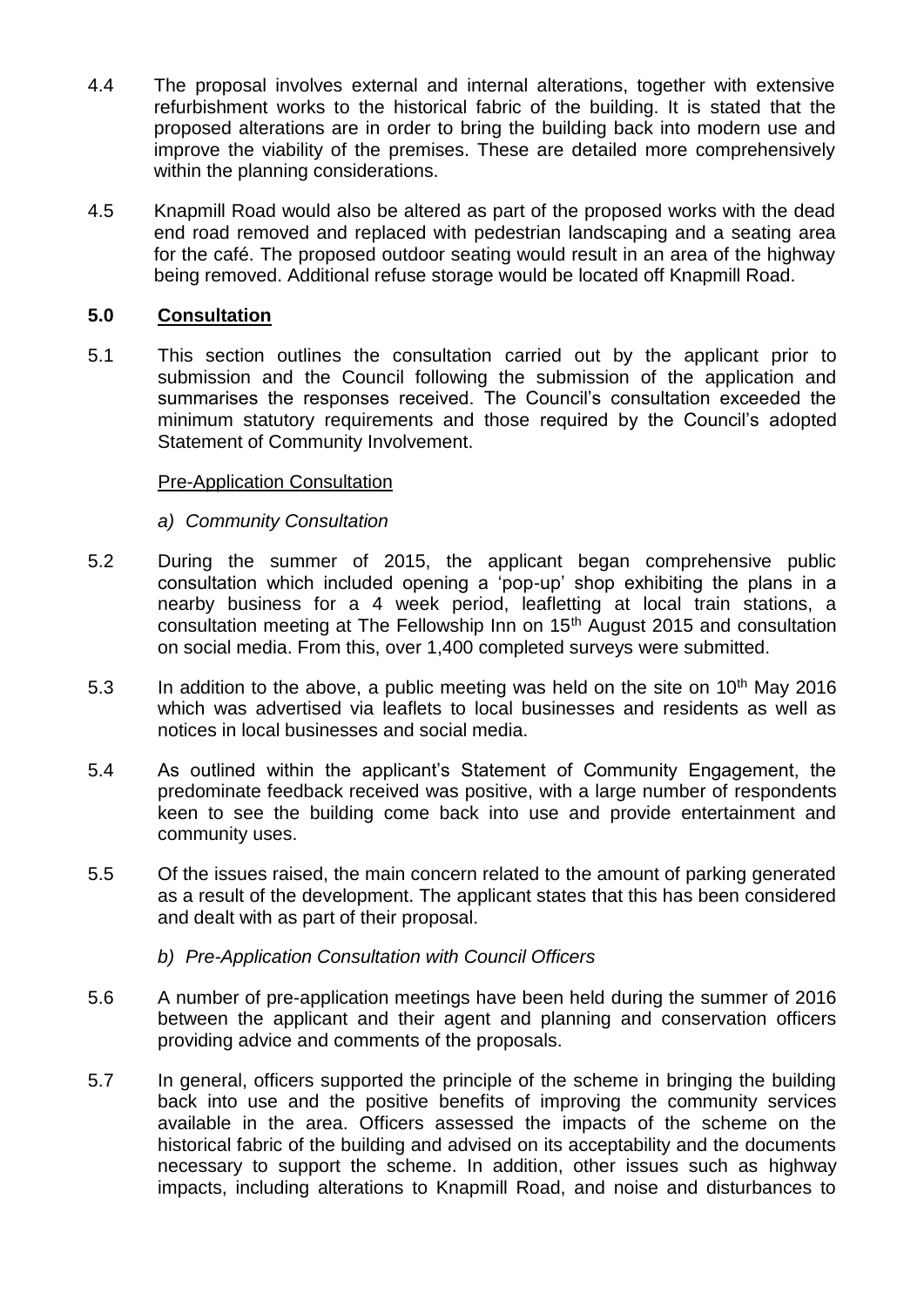neighbouring properties were raised and advice given to ensure these impacts are acceptable.

### Statutory Consultation

- 5.8 Site notices were displayed and letters were sent to residents and businesses in the surrounding area and the relevant ward Councillors. Historic England and Network Rail were also consulted.
	- *a) Written Responses received from Local Residents and Organisations*
- 5.9 In total, 36 written responses were received. Three letters were received from residents along Randlesdown Road and Broadmead Road in objection to the scheme, raising the following concerns:-
	- Parking is insufficient in the area to accommodate the development; and,
	- The development would adversely impact on adjoining residents amenity through increase in noise pollution and anti social behaviour.
- 5.10 One letter was received from a resident in Brookehowse Road which was neither supporting nor objecting to the scheme and raised concerns in relation to parking and noise in the area as well as the lack of disabled access inside the building.
- 5.11 31 letters were received in support of the scheme highlighting the positive effects of regenerating the building and creating a focal point for the community. It was also considered that the development would provide jobs, art, culture and leisure opportunities for local people and contribute to the sustainability of Bellingham. Letters were received from Bellingham businesses and residents and wider areas within the Borough. Support was also received from Lewisham Music Service.
- 5.12 The above points are considered further in the planning considerations.
	- *b) Written Responses received from Statutory Agencies*
- 5.13 Historic England were consulted by the applicant during pre-application and then by the Council after the submission of the applications.
- 5.14 It was noted by Historic England that they have been encouraged by the approach taken by the applicant, in particular the development of a conservation management plan which has established an understanding of the significance of the Fellowship Inn and informed the proposed development.
- 5.15 Historic England consider that the proposed layout responds to the original plan and ethos of the building and many features of interest would be revealed and reinstated. It is their opinion that the more sensitive alternations proposed, such as the infilling between the east-facing gables to accommodate a lift and the removal of the early cinema seating, would be clearly outweighed by the benefits of bringing this 'heritage at risk' asset back into use, and the delivery of exciting public amenities in this important community building.
- 5.16 Therefore it is their opinion that the overall significance of the building will be preserved and enhanced. As such they consider that the development complies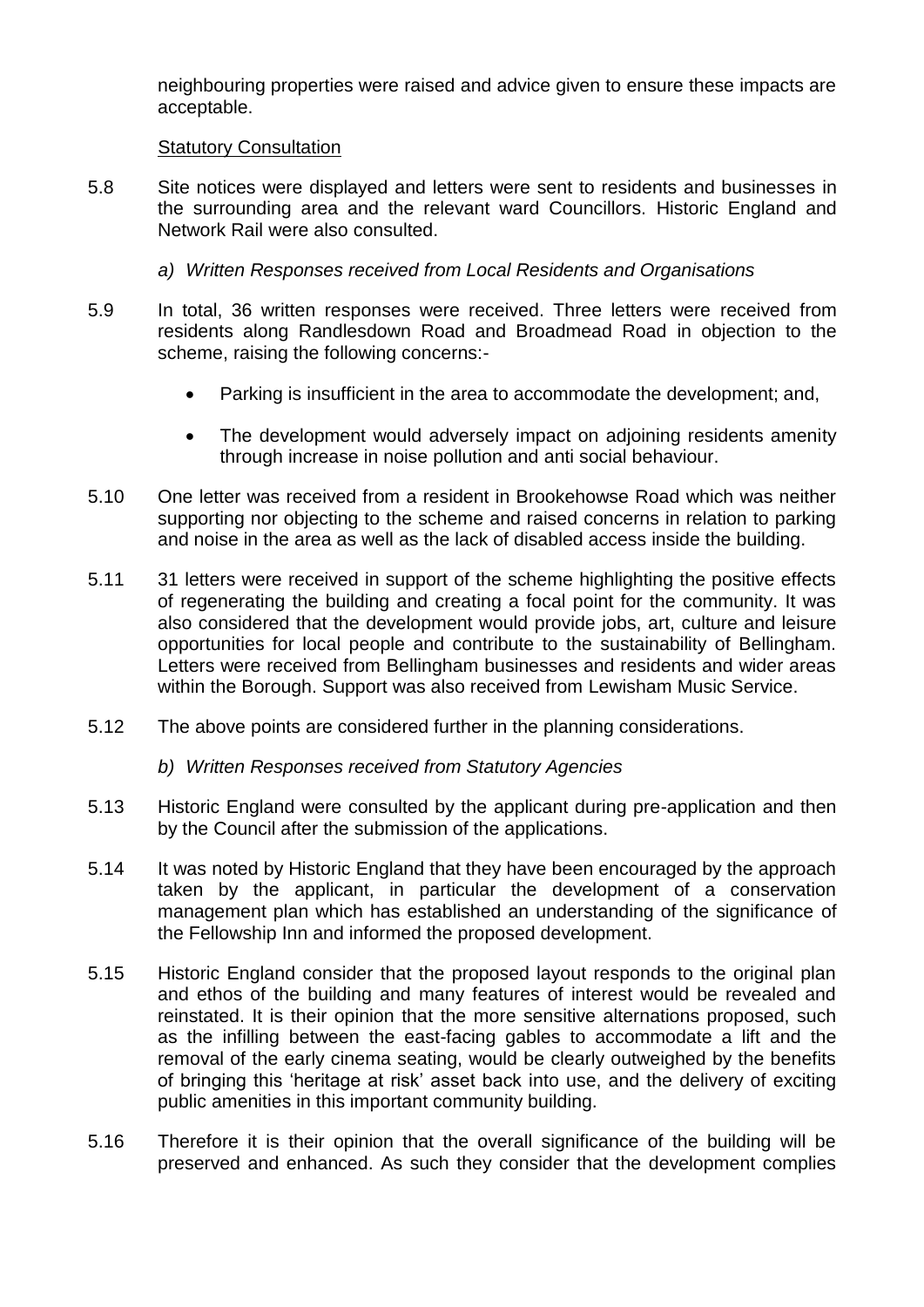with key heritage planning policies and strongly support the proposed development.

- 5.17 Historic England also provided a response in relation to the effect on heritage assets of archaeological interest. In this matter, they found that the proposed development is unlikely to have any adverse impact and subsequently no assessment was required.
	- *c) Environmental Health Officer*
- 5.18 The Council's Environmental Health Officer assessed the appropriateness of the scheme using the information provided in the noise report. It was highlighted that the main noise sources were from the internal use of the building and the fixed plant on the roof of the hall.
- 5.19 It was noted that the report recommended noise limiters be placed on amplified music systems within the building to restrict undue noise from being emitted. It also recommended that these limiters be installed and tested by qualified technicians. Finally, it was also noted that the report sets Maximum External Noise Levels from Music/Entertainment. Officers accept the findings of the report as accurate and the recommendations are appropriate.
- 5.20 Subject to these conditions requiring details of ventilation and fixed plant, Environmental Health have no objections to the proposed scheme.
	- *d) Highway Officer*
- 5.21 The highway officer was notified of the proposed development and made no objections to the proposed scheme, subject to a Section 278 agreement for the proposed highway works on Knapmill Road.

## **6.0 Policy Context**

#### Introduction

- 6.1 Section 70(2) of the Town and Country Planning Act 1990 (as amended) sets out that in considering and determining applications for planning permission the local planning authority must have regard to:-
	- (a) the provisions of the development plan, so far as material to the application,
	- (b) any local finance considerations, so far as material to the application, and
	- (c) any other material considerations.

A local finance consideration means:

- (a) a grant or other financial assistance that has been, or will or could be, provided to a relevant authority by a Minister of the Crown, or
- (b) sums that a relevant authority has received, or will or could receive, in payment of Community Infrastructure Levy (CIL)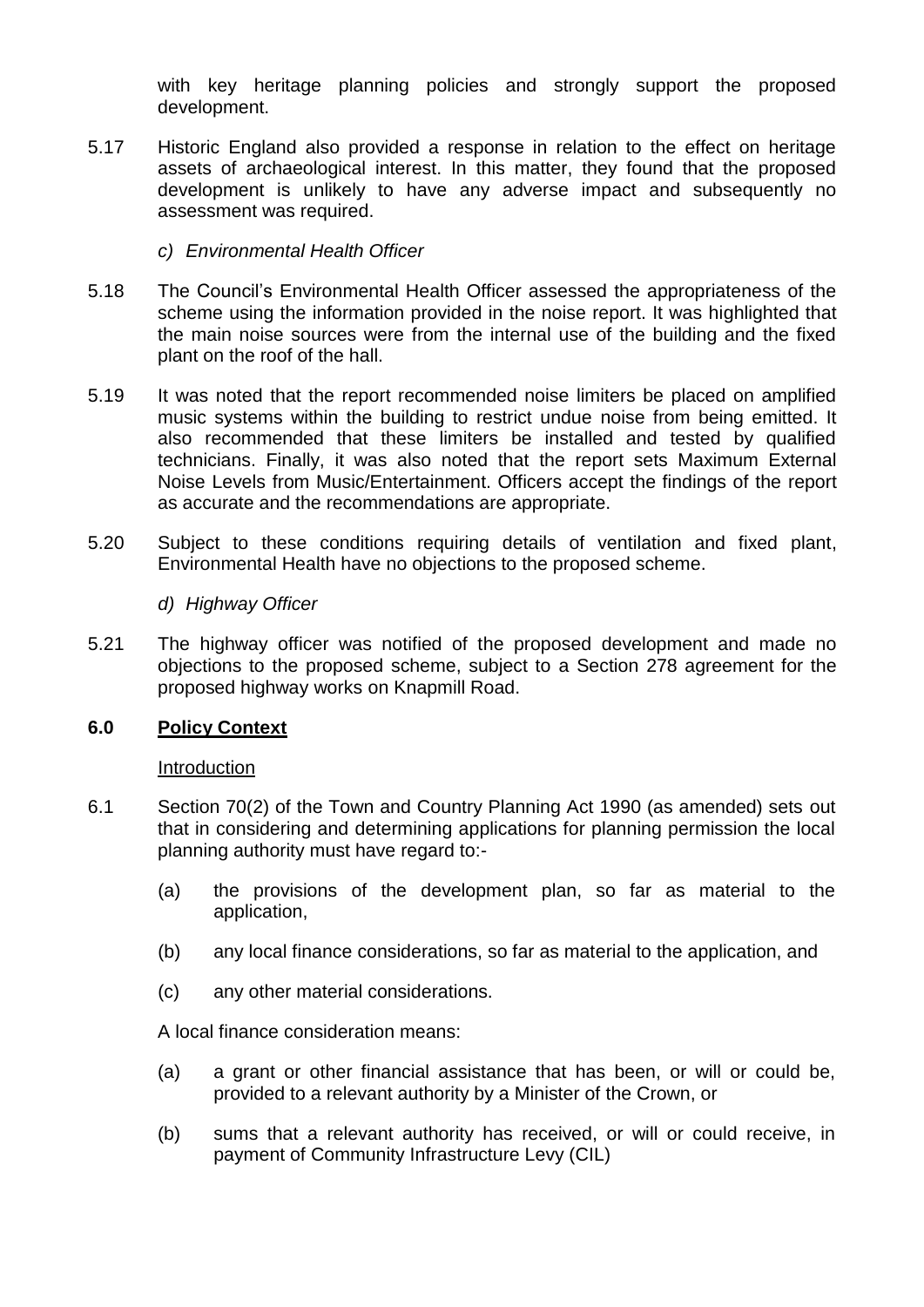6.2 Section 38(6) of the Planning and Compulsory Purchase Act (2004) makes it clear that 'if regard is to be had to the development plan for the purpose of any determination to be made under the planning Acts the determination must be made in accordance with the plan unless material considerations indicate otherwise'. The development plan for Lewisham comprises the Core Strategy, the Development Management Local Plan, the Site Allocations Local Plan and the Lewisham Town Centre Local Plan, and the London Plan. The NPPF does not change the legal status of the development plan.

### National Planning Policy Framework

- 6.3 The NPPF was published on 27 March 2012 and is a material consideration in the determination of planning applications. It contains at paragraph 14, a 'presumption in favour of sustainable development'. Annex 1 of the NPPF provides guidance on implementation of the NPPF. In summary, this states in paragraph 211, that policies in the development plan should not be considered out of date just because they were adopted prior to the publication of the NPPF. At paragraphs 214 and 215 guidance is given on the weight to be given to policies in the development plan. As the NPPF is now more than 12 months old paragraph 215 comes into effect. This states in part that '…due weight should be given to relevant policies in existing plans according to their degree of consistency with this framework (the closer the policies in the plan to the policies in the Framework, the greater the weight that may be given)'.
- 6.4 Officers have reviewed the Core Strategy for consistency with the NPPF and consider there is no issue of significant conflict. As such, full weight can be given to these policies in the decision making process in accordance with paragraphs 211, and 215 of the NPPF.

## Other National Guidance

6.5 On 6 March 2014, DCLG launched the National Planning Practice Guidance (NPPG) resource. This replaced a number of planning practice guidance documents.

#### London Plan (March 2016)

6.6 In March 2016 the London Plan (consolidated with alterations since 2011) was adopted. The policies relevant to this application are:

Policy 3.16 Protection and enhancement of social infrastructure Policy 6.9 Cycling Policy 6.10 Walking Policy 6.13 Parking Policy 7.2 An inclusive environment Policy 7.6 Architecture Policy 7.8 Heritage assets and archaeology

#### Core Strategy

6.7 The Core Strategy was adopted by the Council at its meeting on 29 June 2011. The Core Strategy, together with the Site Allocations, the Lewisham Town Centre Local Plan, the Development Management Local Plan and the London Plan is the borough's statutory development plan. The following lists the relevant strategic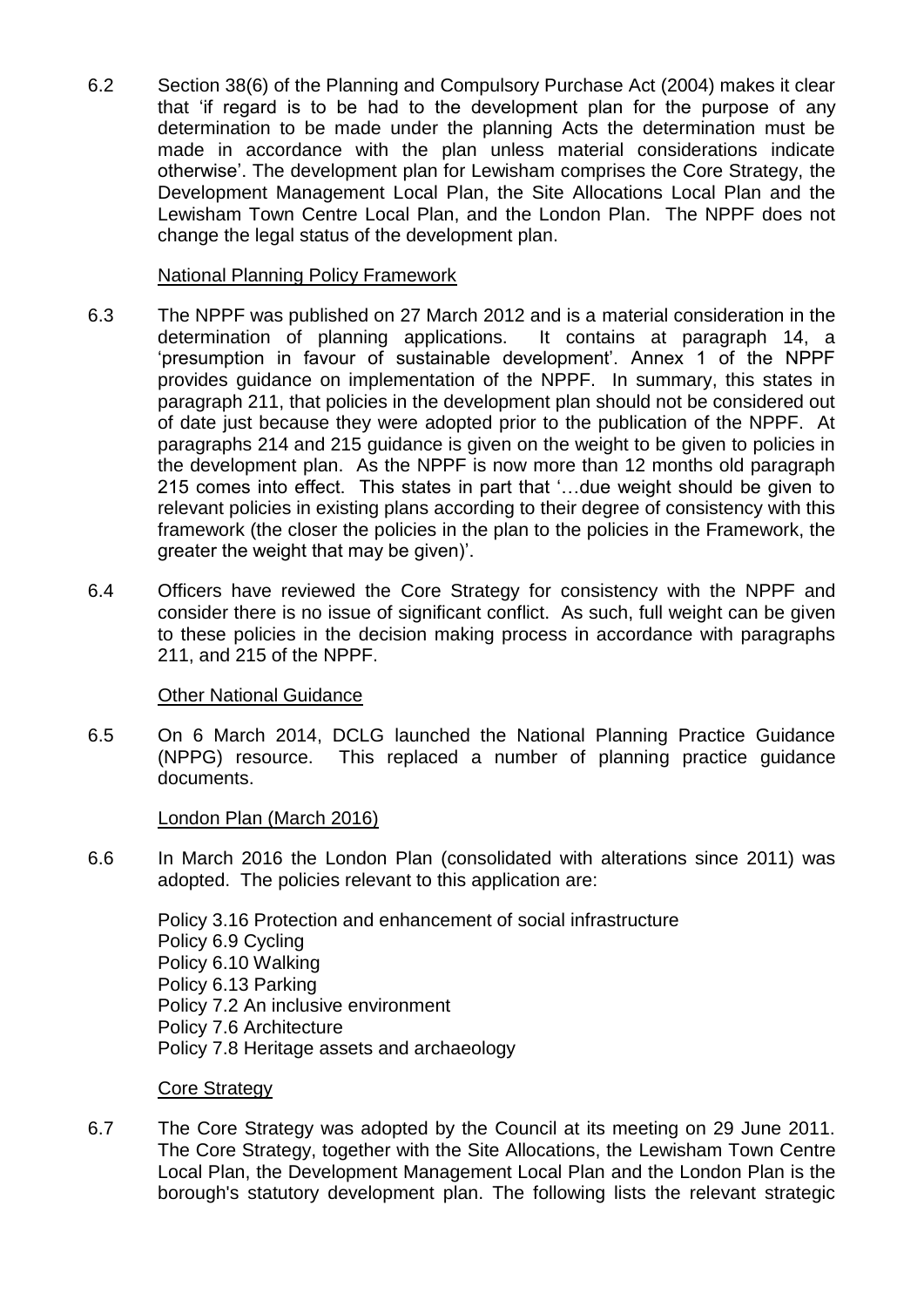objectives, spatial policies and cross cutting policies from the Lewisham Core Strategy as they relate to this application:

> Spatial Policy 1 Lewisham Spatial Strategy Spatial Policy 5 Areas of Stability and Managed Change Core Strategy Policy 8 Sustainable design and construction and energy efficiency Core Strategy Policy 14 Sustainable movement and transport Core Strategy Policy 15 High quality design for Lewisham Core Strategy Policy 16 Conservation areas, heritage assets and the historic environment Core Strategy Policy 19 Provision and maintenance of community and recreational facilities

Development Management Local Plan

- 6.8 The Development Management Local Plan was adopted by the Council at its meeting on 26 November 2014. The Development Management Local Plan, together with the Site Allocations, the Lewisham Town Centre Local Plan, the Core Strategy and the London Plan is the borough's statutory development plan. The following lists the relevant strategic objectives, spatial policies and cross cutting policies from the Development Management Local Plan as they relate to this application:
- 6.9 The following policies are considered to be relevant to this application:

| DM Policy 20 | <b>Public houses</b>                                                                                                                                                                                                  |
|--------------|-----------------------------------------------------------------------------------------------------------------------------------------------------------------------------------------------------------------------|
| DM Policy 25 | Landscaping and trees                                                                                                                                                                                                 |
| DM Policy 26 | Noise and vibration                                                                                                                                                                                                   |
| DM Policy 27 | Lighting                                                                                                                                                                                                              |
| DM Policy 29 | Car parking                                                                                                                                                                                                           |
| DM Policy 30 | Urban design and local character                                                                                                                                                                                      |
| DM Policy 31 | Alterations/extensions to existing buildings                                                                                                                                                                          |
| DM Policy 36 | New development, changes of use and alterations affecting<br>designated heritage assets and their setting: conservation<br>areas, listed buildings, schedule of ancient monuments and<br>registered parks and gardens |
| DM Policy 43 | Art, culture and entertainment facilities                                                                                                                                                                             |

# **7.0 Planning Considerations**

- 7.1 The main issues to be considered in respect of this application are:
	- a) Principle of Development
	- b) Design and Impact on a Listed Building
	- c) Highways and Traffic Issues
	- d) Noise
	- e) Impact on Adjoining Properties
	- f) Sustainability

#### Principle of Development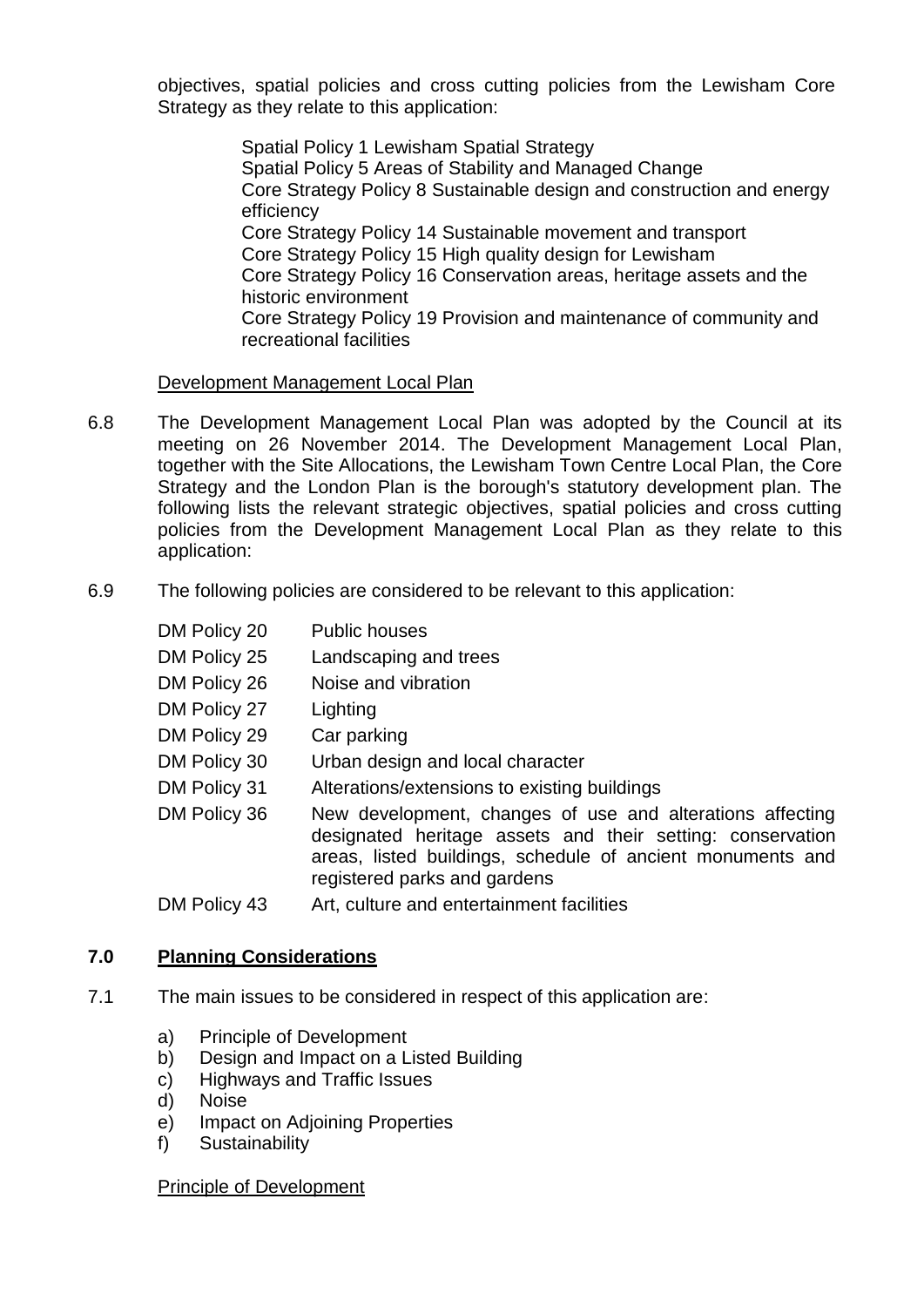- 7.2 The Council's Core Strategy objectives support the provision of community and recreation facilities to enhance sustainable communities.
- 7.3 Currently, the use of the Fellowship Inn is a public house. (A4 use class) with ancillary accommodation above. However other uses were historically implemented, including entertainment and function halls, cinema and off sales shop, however it is understood that these have not been used within the building for over 30 years.
- 7.4 The proposal would involve a change of use to a mix of uses, including a cinema, café and an entertainment hall on th ground floor of the Fellowship Inn, together with the existing public house with ancillary kitchen and micro-brewery on the ground floor and lower ground floor; and a music hub on the first and second floors.
- 7.5 The proposed development has been designed to operate as flexible uses which may operate independently of each other, however it is noted that a number of openings exist between the uses, which would need to be maintained for accessibility purposes. Furthermore, it is considered that, through the multi-use nature of the site, people visiting the premises would freely access each proposed use. For instance, people may use the café as they wait for a film, or use the public house after a film or event in the rear hall. For this reason, together with the one operator for all the uses, officers consider the ground and lower ground to be one planning unit.
- 7.6 The upper floors would be operated independently from the lower floors, including a separate entrance. Furthermore, the use of the upper floors for music training/rehearsal/tutorials is distinct from the lower ground floor entertainment/leisure/pub uses. Therefore officers consider that the upper floors would be its own planning unit separate from the lower floors.
- 7.7 Subsequently, officers are assessing the proposed development on the basis of the subdivision of the one planning unit to two planning units within the building.
- 7.8 It should be noted that the current floor area classed as A4 public house includes the upper floor, given this was the publican's accommodation as well as kitchen which serviced patrons of the ground floor bar. Together, officers calculate the existing A4 public house floor area as 713 sqm (this space includes ancillary toilets, storage, cellar etc. but not shared stairs).
- 7.9 As a result of the proposed development, the amount of floor area which is would be used as (Use Class A4) public house would be 406 sqm. Therefore, the development is considered to result in the loss of 307 sam of A4 public house floor area. However the majority of this would be over the upper floor areas as most of the basement and ground floor area is retained.
- 7.10 DM Policy 20 aims to prevent the loss of A4 public house use. It is understood that the upper floors have not been occupied as living accommodation since the late 1990s or early 2000s. Consequently, officers are satisfied that the space no longer fulfills a function for the use of the public house. The change of use of the upper floor to host the Lewisham Music Hub community use would in any case compliment the use of the ground floor.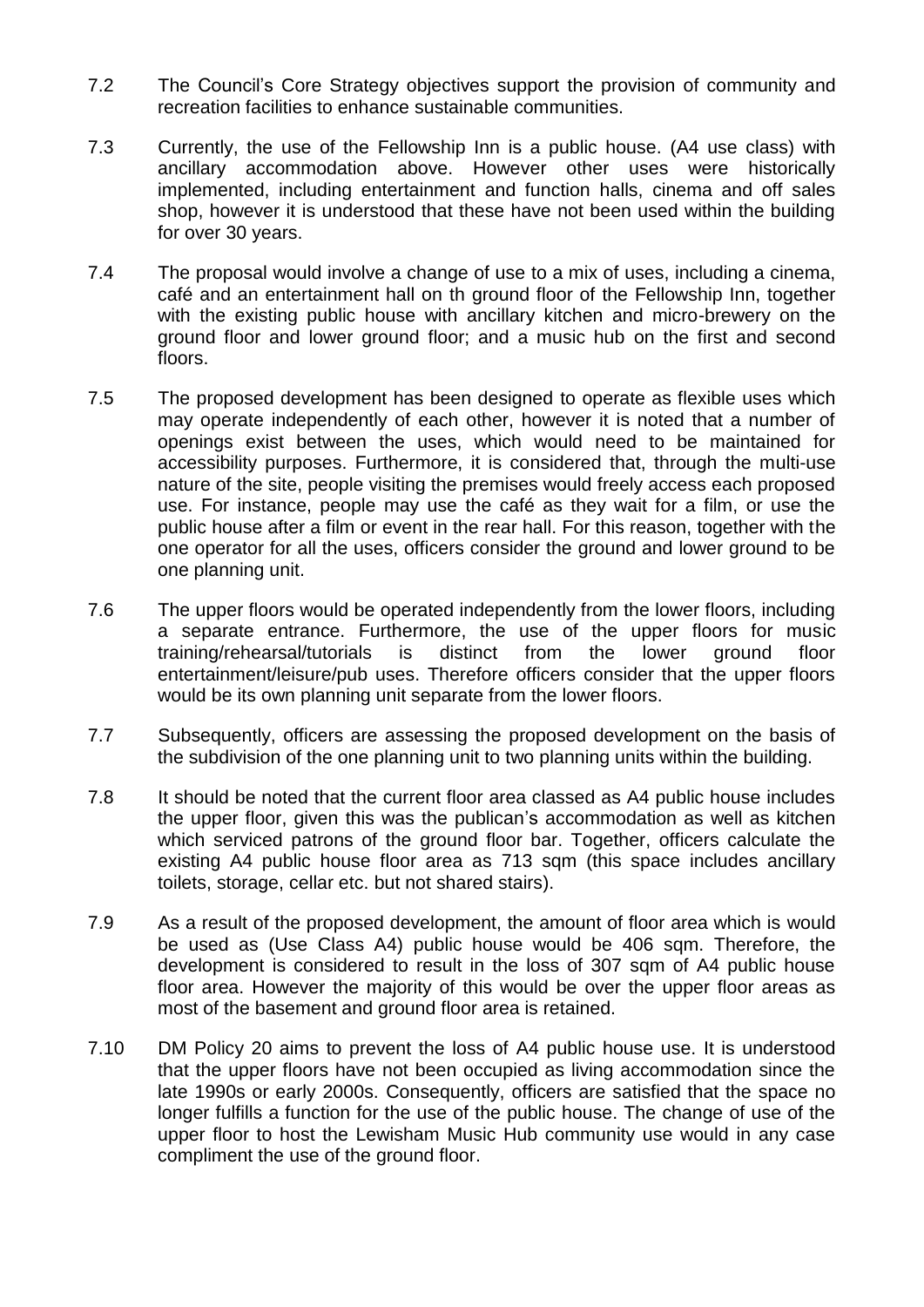- 7.11 The proposed development would also introduce a number of features into the existing public house which would improve the viability and functionality of the premises, such as the basement level kitchen and micro-brewery. Furthermore, the remaining ground and lower ground floor uses would attract further patrons into the premises, consequently increasing the viability of the existing public house.
- 7.12 Consequently, the proposed development is not considered to be contrary to DM Policy 20 as there would be no loss of valuable A4 floor area and the multiple uses would improve the viability of the public house component of the use.
- 7.13 In terms of its social impact, the proposed development intends to introduce and improve a number of community facilities within the existing building. Subsequently, this would have beneficial effects through the provision of formal and informal gathering spaces, as well as learning facilities for young people on the upper floor. It should also be considered that as the premises is located within Bellingham Ward, the proposed enhancements to the community facilities would improve the social health of one of the more deprived areas in the Borough. As such the proposal would enhance the community role of the Fellowship Inn to the benefit of residents in the locality and the Borough as a whole.
- 7.14 From a historical perspective, it should be noted that the Fellowship Inn was originally constructed with multiple community facilities as an improved public house for all residents, including families, within the new Bellingham Estate. The proposed uses are therefore sympathetic to the historical character and original intention of the listed building. The building would also be brought back into use. These factors weigh very significantly in favour of the principle of development.

## Design and Impact on a Listed Building

- 7.15 Pursuant to Core Strategy Policy 15, the Council will apply national and regional policy and guidance to ensure highest quality design and the protection or enhancement of the historic and natural environment, which is sustainable, accessible to all, optimises the potential of sites and is sensitive to the local context and responds to local character.
- 7.16 The Council will also ensure any development conserves and enhances the Borough's heritage assets, such as Listed Buildings. The Council will work with its partners, including local communities, to ensure that heritage assets will be valued positively and considered as central to the regeneration of the Borough as detailed in the Core Strategy spatial policies.
- 7.17 This follows on from the guidance of the NPPF, which recognises heritage assets as an irreplaceable resource that should be conserved in a manner appropriate to their significance. Therefore authorities should set out a positive strategy for the conservation and enjoyment of the historic environment, including heritage assets most at risk through neglect or decay.
- 7.18 Part C of DM Policy 36 relates to development affecting a Listed Building and states that in order to ensure the conservation of these properties, the Council will only grant consent for alterations and extensions which relate sensitively to the building's significance and sustain and enhance its significance and integrity.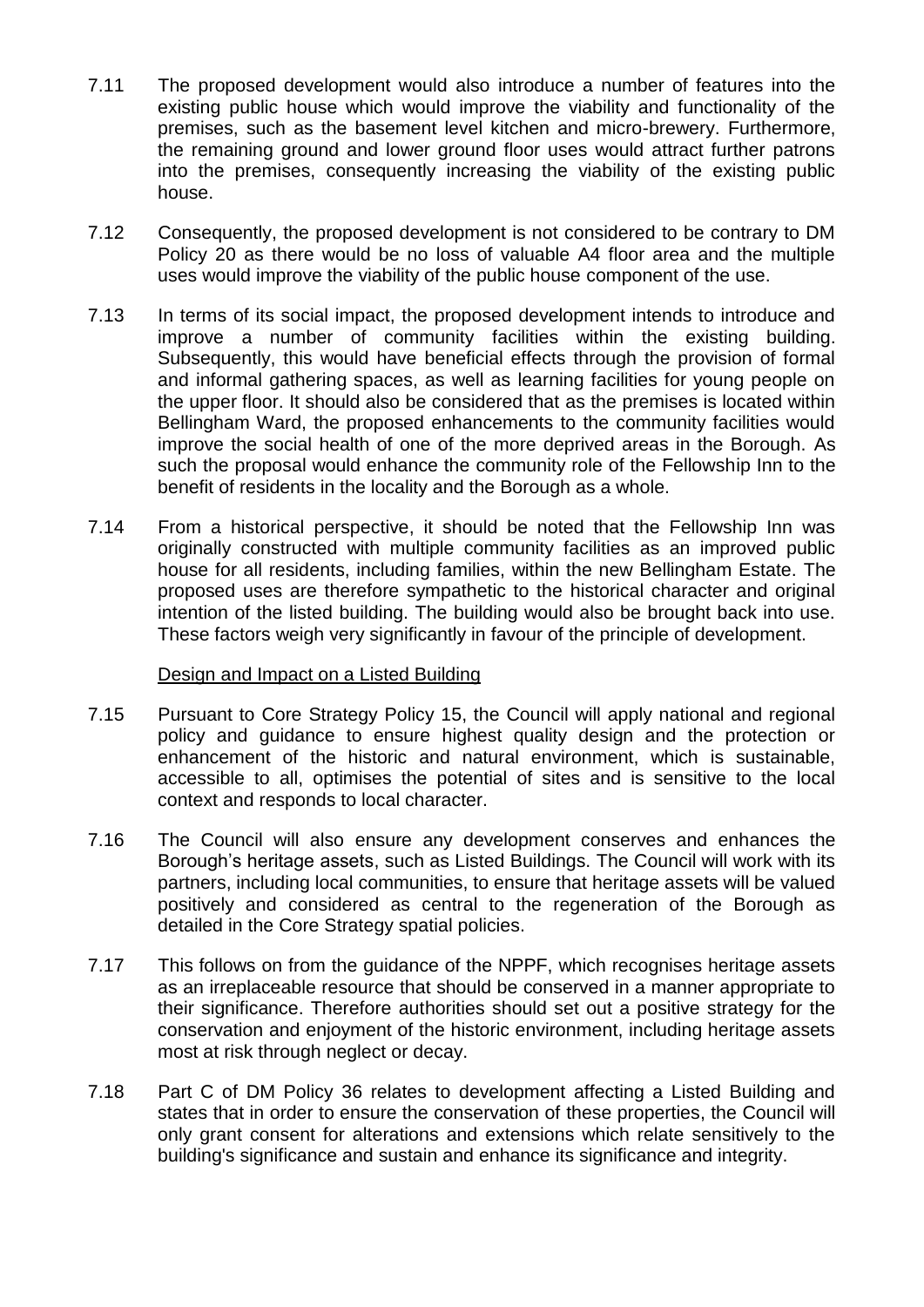- 7.19 When considering applications for change of use of Listed Buildings, DM Policy 36 states that the Council will consider the contribution of the existing use and the impact of any proposed new use to the significance and long-term viability of the historic building. The Council will seek to ensure that the building is put into an optimum viable use (i.e. the one that causes least harm to the significance of the building, not just through initial changes but also as a result of subsequent wear and tear or any likely future changes). The implications of complying with Building Regulations, such as fire escapes, will be taken into account prior to determining applications for change of use.
- 7.20 Finally, DM Policy 36 also states that where the significance of an asset may be harmed or lost through physical alteration or destruction, or development within its setting, the Council will require clear and convincing justification. The Council will consider the wider public benefits which may flow from the development where these are fully justified in the impact assessment. This is in line with paragraph 134 of the NPPF.
- 7.21 The Fellowship Inn was designated a Grade II Listed Building in 2013. It should also be noted that the building has been added onto the 'heritage at risk' list prepared by Historic England. Therefore this should be taken into consideration when determining the acceptability of any harm to the building.
- 7.22 The listing description provides a detailed analysis of the building and the history of its use. It highlights that the principal reasons for its designation are:-
	- 1) **Degree of survival:** the survival of most the original interior fittings and the original layout, as well as the largely unchanged exterior appearance, makes this a rare, virtually unaltered, example of a 1920s 'improved' public house;
	- 2) **Architectural interest:** the building shows all the salient features of a typical improved pub of this era with its 'Brewers' Tudor' style, large bar areas, halls for entertainment, refreshment room, children's room, off sales shop and ample kitchen facilities; and,
	- 3) **Historic interest:** built to serve the London County Council's Bellingham Estate by one of the major improving breweries, the Fellowship Inn represents an early example of the LCC allowing a pub to be built on one of their estates and is illustrative of a change in social housing policy.
- 7.23 The applicant has prepared a Conservation Management Plan, which has been used to assess the significance of the building and instruct the direction of development.
- 7.24 The conservation plan provides an appraisal of the historical development of the building, assesses and illustrates the significance of the various components of the building, and establishes the overall importance of the place. From this, a conservation guideline for future proposals and repair work have been established to facilitate the ongoing use of the building.
- 7.25 The historical elements of the Fellowship Inn have been graded on the basis of the following criteria:-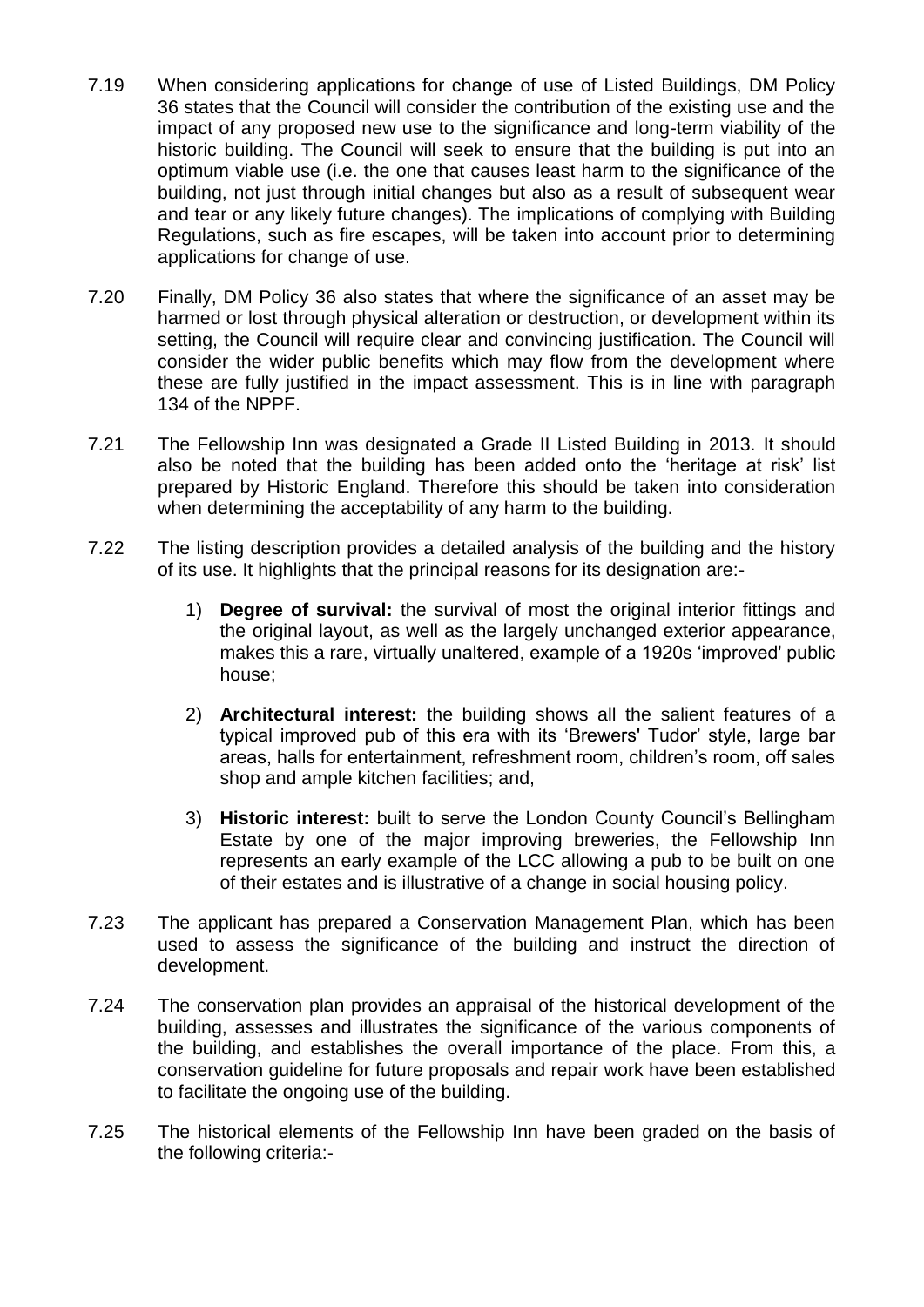- i. Elements of outstanding significance: an element of international importance, or a fine, intact (or little altered) example of a particular period, style or type that embodies the importance of the building or site overall;
- ii. Elements of considerable significance: an element of regional (England) or national (United Kingdom) importance, or a good example of a particular period, style or type with a high degree of intact original fabric that contributes substantially to the importance of the building or site overall;
- iii. Elements of moderate significance: an element of local (London) importance, or an element that contributes to, but is not a key element to the importance of the building or site overall;
- iv. Neutral elements: an element which neither contributes, nor detracts from the importance of the building or site overall and,
- v. Negative elements: an element which detracts from the overall significance of the building or site overall.
- 7.26 Using this grading system, a detailed gazetteer of the building has been provided in Appendix B of the Conservation Management Plan. It should be noted that the main outstanding elements included the external elevations (in particular the principal elevation on Randlesdown Road and Knapmill Road), most of the ground floor public house and rear function rooms and the lower ground floor hall and off sales shop. The upper floor kitchen are considerable elements and the remaining upper floors are moderate. The toilets and basement cellar are neutral elements and later additions such as the front canopy and wall signage are negative elements.
- 7.27 The proposed development would involve the regeneration of the Fellowship Inn. This would involve extensive repair works to the damaged elements of the existing building, together with alterations involved with conversion, which incorporates the reintroduction of the lower ground floor cinema and upper floor entertainment hall, as well as the introduction of a lower ground floor café and music hub in the upper floor. The current area used as a public house, including basement cellar would remain.
- 7.28 Officers have assessed the significance of the proposed works in the below sections.
	- *a) External Alterations*
- 7.29 The most notable external alteration would incorporate an extension in the roof slope, together with increasing the roof height of a gable end and infilling sections of the external elevation on the eastern elevation. This is to permit modern circulation and the proposed lift shaft and associated plant to the upper floor areas.
- 7.30 The proposed roof extension would be set back 1m from the eaves of the existing roof slope, 2.3m in height and protrude 3.7m from the existing roof slope. The highest point of the gable end would be increased by 800mm, which is still lower than the larger gable end to the front, however the eaves level would be higher than the front gable end. The works to the roof would utilise a matching Brewers' Tudor style and include a new window to match the existing in the extension. The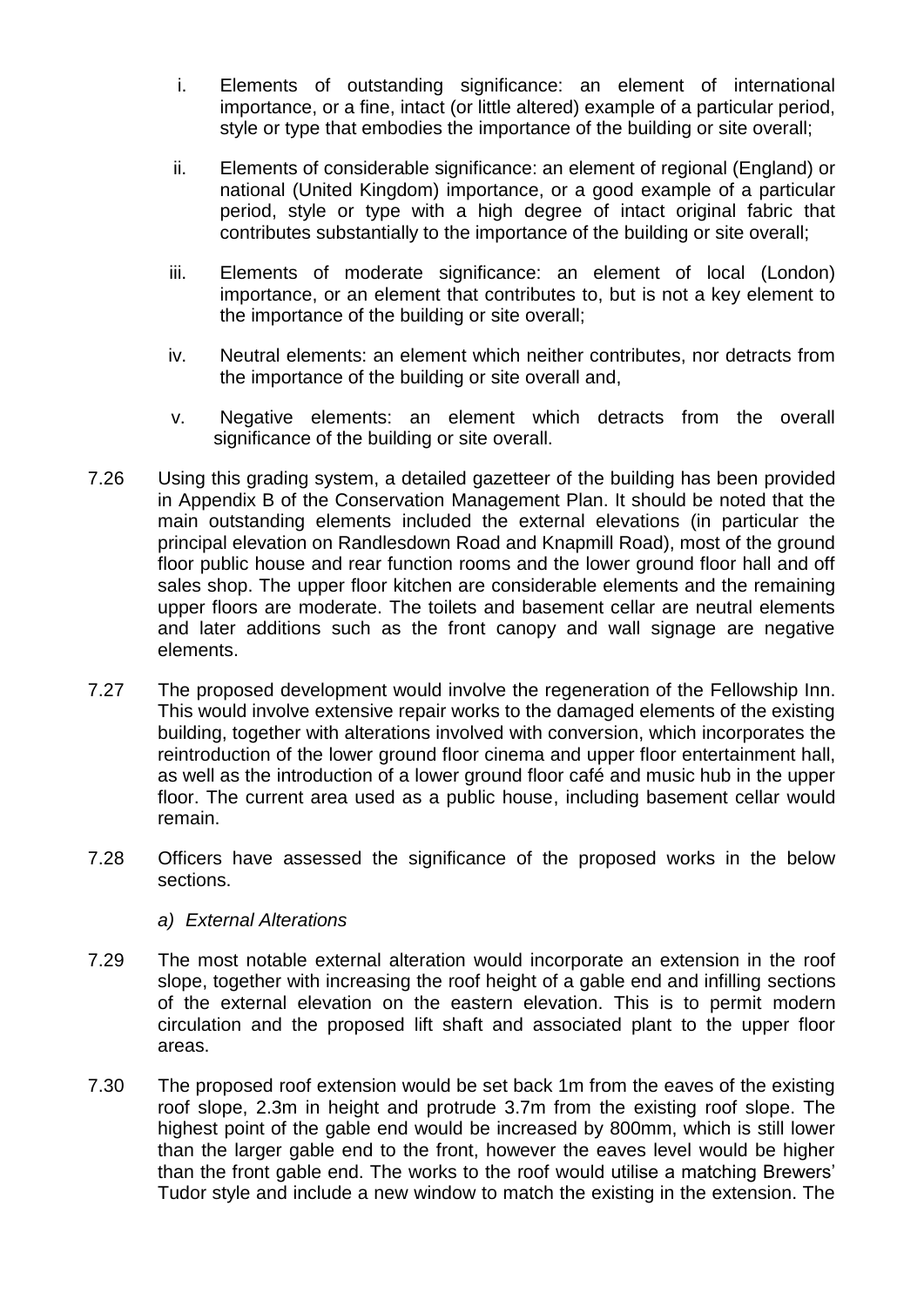infill areas would use matching brick and would be inset to give a read to the original infill areas. The existing windows would not be reused on the elevation.

- 7.31 Original roof dormers are noted within the existing roof slopes and therefore are not unusual features within the setting of the building. However, with their hipped roof design they significantly differ from the proposed flat roof extension. Furthermore, the extension is considered to significantly alter the subservient balance of the gable ends as the eaves of the smaller gable end would be raised above that of the dominant front gable end.
- 7.32 Therefore, officers acknowledge that the alterations would significantly alter the existing character of the building on the eastern elevation, resulting in harm to the architectural and historical significance of the building.
- 7.33 Notwithstanding this, it is noted that the eastern elevation is somewhat less visible from Randlesdown Road. Additionally, due to the setback of the proposed extension behind the front gable, the visibility of the extension is further reduced. Finally, it is noted that the materiality and design would be such that the proposed works would be relatively sympathetic to the original design. When considered collectively, this works to reduce the harm caused to the character of the building.
- 7.34 This adverse harm should also be weighed against the public benefit of the proposal. The proposed development as a whole would bring a 'heritage at risk' building back into use, with uses that are in keeping with the historical and social character of the building. Furthermore, the social benefit of the proposed uses also adds to the public benefit of the proposed development.
- 7.35 It is also considered that the proposed alterations are required to facilitate equal access within every floor of the building through the provision of a lift to the top floor. As such, this is considered to provide further public benefits through improving the accessibility of the building.
- 7.36 Therefore the proposed alterations to the eastern elevation, whilst resulting in harm to the character of the building, is considered to be outweighed by the significant benefits which would result as a consequence of the proposed scheme. Subsequently, these alterations are considered to be acceptable.
- 7.37 Also on the eastern elevation, the existing archways on the ground floor would be infilled with louvres to allow ventilation of the future plant room. Officers note that the louvres would fit within the existing openings and therefore would result in little harm to the fabric of the building. Furthermore, the siting of the louvres within the architraves would allow the fixtures to be reversible if necessary. Therefore the principle of adding the louvres is considered acceptable.
- 7.38 However, officers consider that the proposed PPC material would not be of sufficient high quality, especially within the setting of the listed building. Subsequently, the use of this material is considered to be harmful to the historical character of the building. Nonetheless, officers consider that a condition for details of louvre materials which are to be approved by the Council would appropriately overcome this adverse impact. Therefore, officers consider that with this condition the proposed louvres are considered acceptable.
- 7.39 As part of the general repair and refurbishment works, the roof of the upper floor hall would be removed due to the damage caused by water ingress. Whilst the sky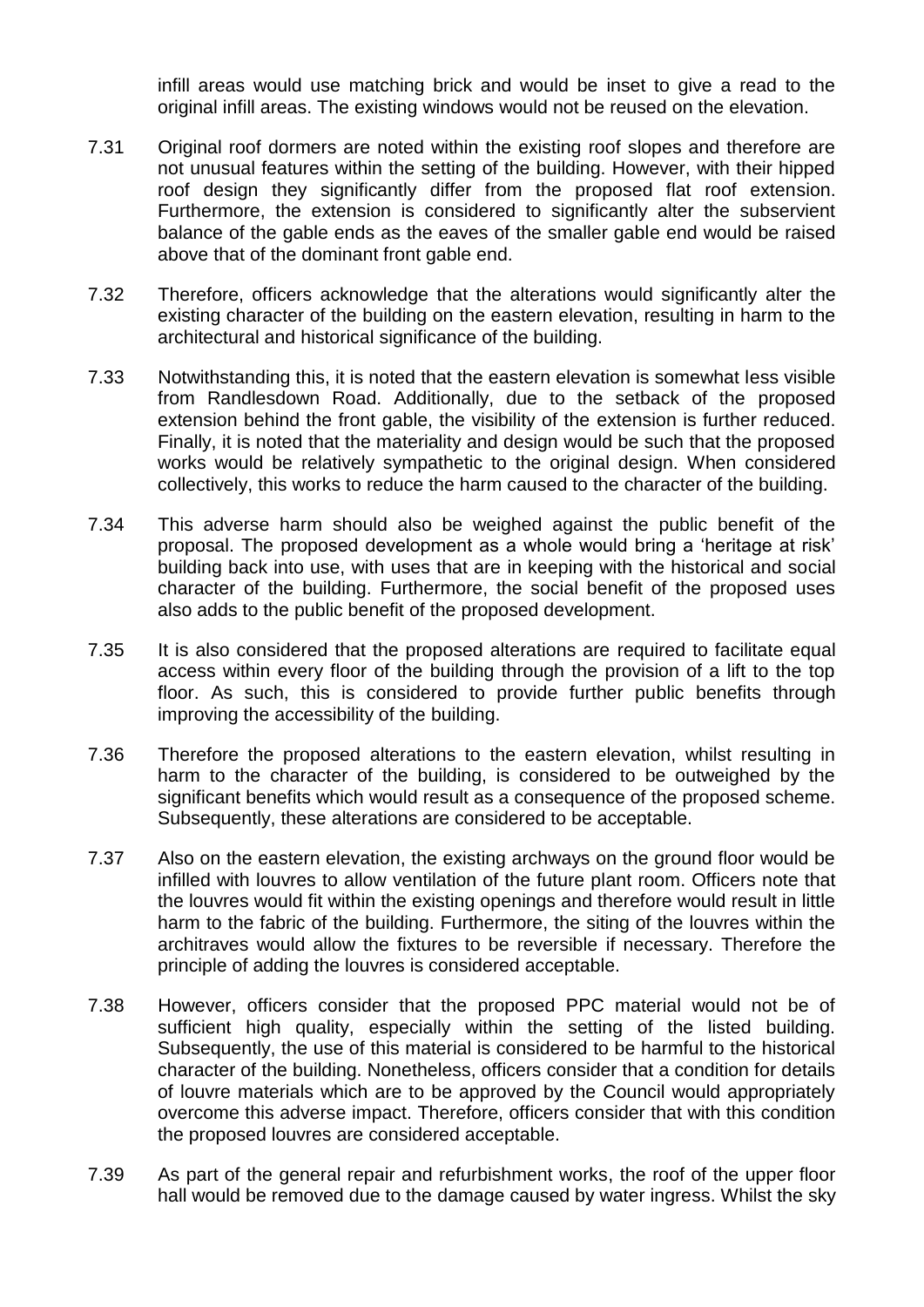lantern would be replaced, the opportunity is being taken to reduce the size of the sky lantern to reduce noise escape and provide space for plant on the roof.

- 7.40 The large sky lantern is not an original feature of the 1923 design, however was added shortly after with the roof extension of the hall and is a sympathetic feature within the overall character. Subsequently, it is considered to have historical significance. However, given the damage to the roof it is appreciated that its loss is inevitable.
- 7.41 Whilst the replacement structure would be smaller in nature, it is proposed that a triangular timber structure extending from the replacement sky lantern would be installed as a screen for the proposed plant. This structure would match the existing sky lantern in terms of length and shape and whilst it would be a different material, it would be a sympathetic addition to the historical character of the feature.
- 7.42 The remaining plant is located towards the eastern end of the hall roof, which is considered to be less visible from Knapmill Road and the residents to the north. Furthermore, whilst adjoining the railway platform, the views towards the roof are minimised due to the angle from platform level.
- 7.43 The proposed plant would also be concealed behind a section of screening, which would mimic the existing skylight. Therefore this would reduce the visibility from the remaining views. There would also be additional screening on the roof.
- 7.44 Overall, officers consider that the proposed plant is suitably located to minimise the views from the public realm. In addition, the principle of the screening is considered to be appropriate to the character of the existing development as well as reducing the visibility of the plant. To secure high quality and sympathetic materials, it is recommended that specific details of the sky lantern and new screening should be submitted for approval by officers.
- 7.45 Alterations to the west elevation including refurbishing and relocating the northern most ground floor door to the adjoining arch. This opening would then be infilled with matching brickwork. It is also noted that a window in the northern elevation would be infilled.
- 7.46 The infilled doorway currently provides access to the stairs towards the upper hall and is not considered to provide any significant character to the setting of the building. Provided the materials are sympathetic to the development, this alterations is not considered to cause severe harm to the building. Furthermore, the northern infilled window would be in front of the proposed refuse store on the ground floor and not visible to the public realm. Provided the materials are appropriate, officers consider that this is acceptable.
- 7.47 Other alterations to the existing building include the introduction of metal balustrades around the entire edge of the upper hall parapet, as well as the extension of the metal staircase. Officers note that these are important measures to meet the modern standards of Building Regulations and therefore are necessary as part of the proposed regeneration of the building. Officers consider therefore that the principle of installing these elements would be acceptable.
- 7.48 A number of alterations include reintroducing existing openings, such as the off sales shop front and adjoining ground floor windows, which have been bricked up.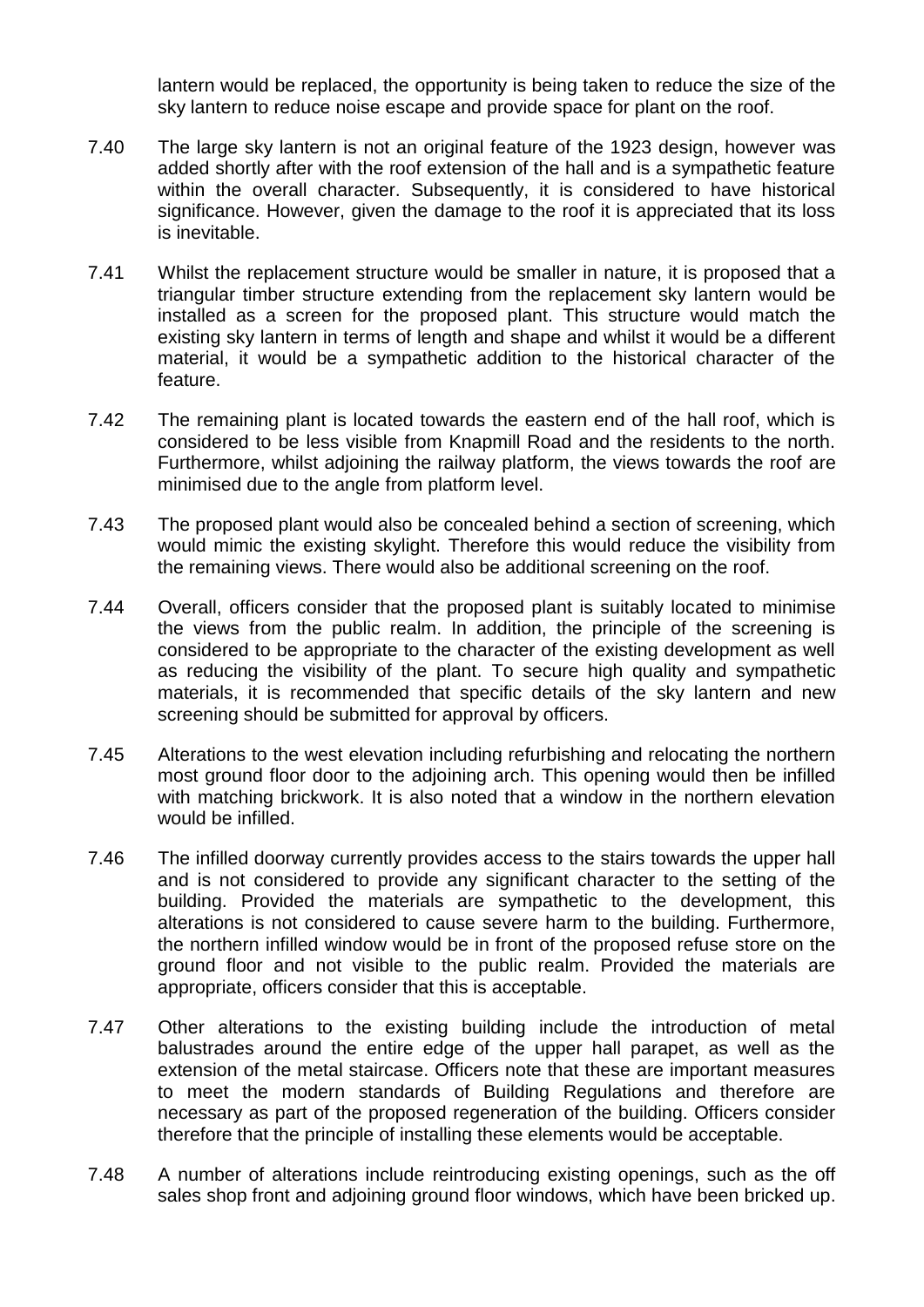One of the existing doors adjacent to these windows would also be replaced with a window within the same opening. It should also be noted that the lower ground floor windows to the public bar on the western elevation (adjacent to the stairs) would also be reintroduced. Furthermore, it is noted that negative elements such as the front canopy and unsympathetic signage is being removed from the front elevation.

- 7.49 These proposed amendments are generally considered to be improvements to the character of the existing building. Therefore they are considered to enhance the setting of the Listed Building and hence are supported by officers.
- 7.50 It is recommend that, if the applications are to be approved, then a condition recommending the submission of material specifications of new elements, such as windows, railings, screening, render and timber, should be submitted to the Council for approval. In addition, a panel of brickwork should be completed on site and new window framing also made available for Council approval.
- 7.51 Subject to these conditions, the proposed external alterations are considered acceptable.
	- *b) Internal Alterations*
- 7.52 The most notable alteration to the internal area involves changes to the original layout. It is also intended that, due to the changes there is expected to be the removal of original and historically significant features. Given the importance of the virtually untouched layout and features of the improved pub to its historical character, this is likely to have some impact on the setting of the Fellowship Inn.
- 7.53 The proposed development would reintroduce the cinema use to the lower ground floor hall. The layout of the hall would remain virtually unchanged, with only alterations to the gentlemen's cloakroom and toilets to the south of the lobby and area of storage and toilets to the north of the lobby. This is to link the cinema to the proposed café, provide modern and accessible toilets and allow the lift shaft to the upper floor hall.
- 7.54 It is acknowledged within the Conservation Management Plan that the area to the north of the lobby is a neutral element, neither adding or detracting from the character. Officers agree with this and also consider that the alterations are necessary to improve accessibility to the cinema and upper hall. Therefore the loss of this area is not considered harmful to the character of the building.
- 7.55 It is noted that the gentlemen's cloakroom is graded as a moderate element. Whilst the loss would have an impact, when weighed against the refurbishment of the current derelict cinema, its loss is not significantly harmful to the setting of the building.
- 7.56 Therefore the alterations to the layout of the lower floor hall are considered to be acceptable to the character of the building.
- 7.57 Other alterations to the lower hall include the removal of the cinema seating and raising sections of the floor. The higher floor is shown as three rows of seating as being 200mm higher than at the entrance and another four rows on a 1:15 gradient to the current floor level. It is understood that the existing seating, is not to the current modern standard and therefore would need to be replaced with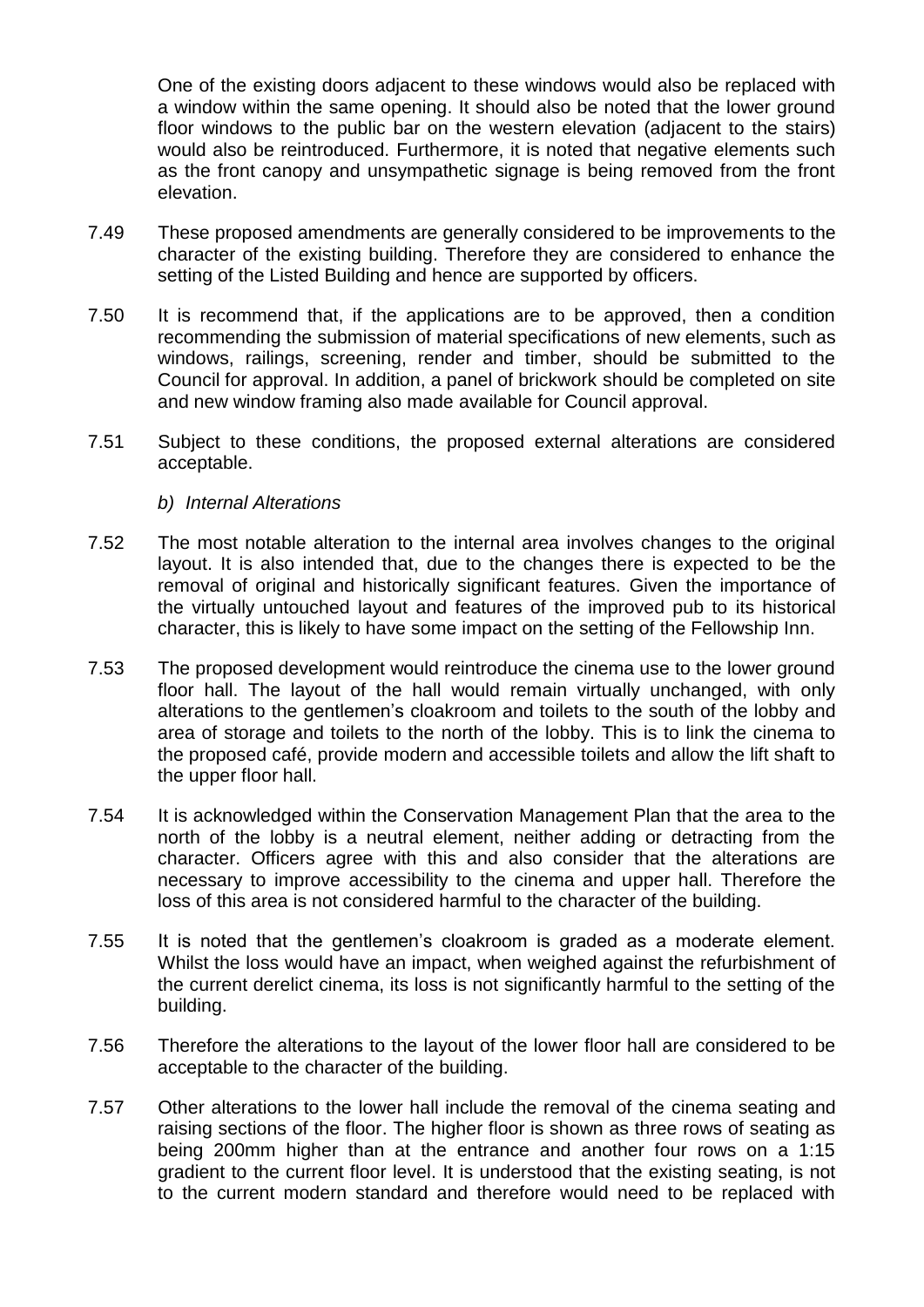wider seating. Also, for the comfort of customers, the raked floor allows clearer views to the cinema screen.

- 7.58 It should be noted that the cinema seating is not original to the Fellowship Inn, with the lower hall originally constructed as a banquet hall for gatherings. The seating is understood to have been introduced around the 1950's. Therefore, whilst an interesting read to the previous use of the room, the seating is not considered to be of significant importance to the overall historical character of the building. Additionally, it should be noted that a section of the current seating would be refurbished and added to the rear of the cinema to provide an connection to this historical interest of the room.
- 7.59 The existing floor has suffered damage from extensive water ingress as well as fire damage to the stage. Therefore a large portion of the original flooring has either been lost or the condition remains unknown. However, it is noted in the repair schedule that the works to the hall include restoration of the original floor where possible. It also highlights that the proposed raise flooring would be installed so that, if necessary, the works could be reversed and the original flooring restored.
- 7.60 It should also be considered that, in order to make the building usable, the cinema should be brought up to modern standards. Therefore it is officers opinion that the removal of the seating and raising of the floor would be necessary to bring the building into use.
- 7.61 As such, officers consider that the proposed removal of seating and raising of the floor would not have a harmful effect on the historical character of the building.
- 7.62 Also on the lower ground floor, the proposed development would reintroduce the existing shop front and change the use of the area to a café. This would involve removing walls to add floor area to the café, as well as extensive alterations to the basement layout of the cellar and storage rooms. These works are to provide a kitchen and micro-brewery/beer cellar for the public house, as well as plant area for the upper floor lift.
- 7.63 This area of the Fellowship Inn, with the exception of the off sales area, is considered to be a neutral element within the building. Having inspected the site officers consider that the changes to the layout would not be significantly harmful to the historical character of the building. Furthermore, whilst the existing off sales area would be enlarged and therefore the original layout of an outstanding element would be affected, it is noted that original elements such as the rare countertop and shelving would be refurbished and reused within the café. These are considered to be the most historically important features within the area and therefore their retention is supported in order to reduce the impact on the setting of the room.
- 7.64 Other notable alterations to the basement floor level include the introduction of glazed screening between the micro-brewery and café. This was raised during pre-application discussions and officers considered this to be a visually interesting read into the process of beer making and considered that the impact to the character of the building through the removal of the walls would be minimal given the neutral character of the element.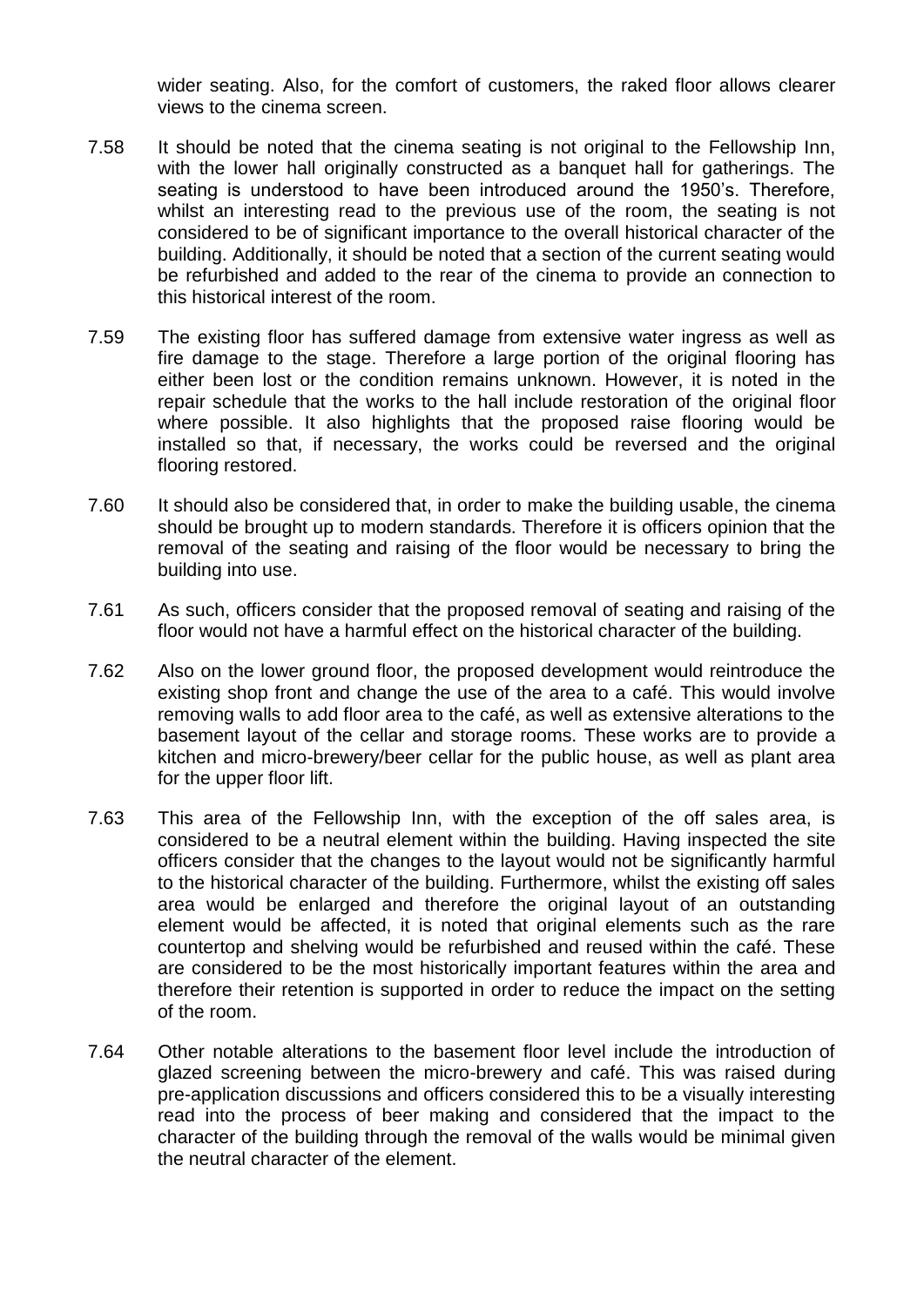- 7.65 It is also likely that historically interesting elements such as the mechanical bottle disposal machine in the cellar would be lost. Whilst this represents an interesting artefact of the public house, it is not considered to be significant to the overall historical character of the building. It is also noted within the proposal that elements such as these will be cleaned up and recorded to capture the history of the site. It is also possible that the machine may be moved to another area of the building as a historical read of the building.
- 7.66 Overall, officers consider that the proposed alterations to the cellar and off sales area to provide a café and ancillary kitchen, micro-brewery and storage would have an acceptable impact to the character of the Fellowship Inn.
- 7.67 On the ground floor level, the public house would remain off Randlesdown Road, with the public bar in the western edge brought back into use. The proposed development would alter the layout of the original pub very little, with the main change being the removal of the toilets to the rear of the public bar as well as the toilets off the lounge bar.
- 7.68 The toilets to be removed are considered to be a neutral element within the supporting documents and hence the loss is not considered significant. Officers agree with this and therefore consider that the impact would be acceptable.
- 7.69 The proposal would alter the existing opening to the rear of the bar between the lounge and public bar. The alterations as originally proposed were to remove the existing door and parts of the wall with folding glazing.
- 7.70 During pre-application discussions, officers were satisfied that, subject to an appropriate nib on the door and suitable details, the principle of the opening would not be harmful to the character of the building. However, it was considered that the use of glazing would be inappropriate within the historical fabric of the building, especially taking into account the outstanding preservation of the public house.
- 7.71 As such, alterations were sought and made to the opening. Subsequently, the applicant submitted new details which show the enlarged opening constructed of the original panelling and reusing the existing door. This is considered to be more sympathetic to the historical fabric of the building and as such the impact on the character of the building would be acceptable.
- 7.72 Other alterations to the public house floor area include the existing opening between the lounge bar and the upper floor hall would be fixed shut. A new single door opening would be introduced into new toilets which would utilise the existing panelling. Furthermore, two counter bars added in the lounge would be removed. These are considered to be later additions and of poor quality and hence the removal would not adversely impact on the historical character of the building.
- 7.73 Lastly, the dumb waiter to the upper floor areas would be retained and sealed shut to be used for ducting and services. Officers support the retention of this feature for its historical character and hence this is considered acceptable.
- 7.74 As such officers consider that the alterations to the public house would be acceptable within the setting of the Fellowship Inn.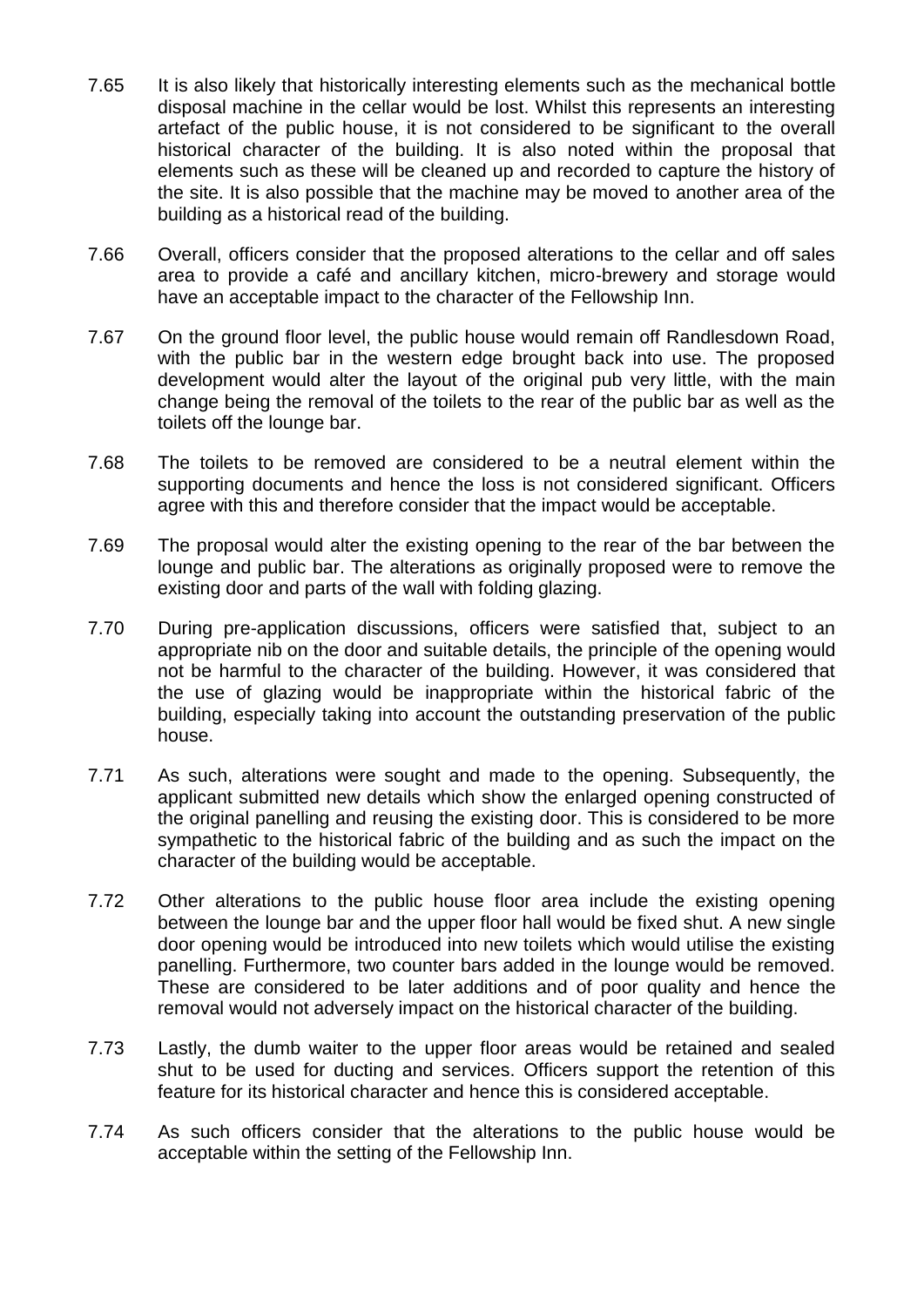- 7.75 To the rear of the ground floor, the upper hall is being refurbished to reintroduce a multi-purpose entertainment hall. As part of these works, the children's room to the rear of the hall would be removed, as well as stairs leading to a toilet. The main stairs leading from the lower ground hall would remain as well as the bar. The new layout would allow a lobby, toilets and the lift to the rear of the hall, as well as reduce the area of floor space between the bar and the children's room to provide female toilets for the public house.
- 7.76 The existing children's rooms is highlighted as an outstanding element within the Conservation Management Plan. Officers also note the historical significance of the children's room within the improved pub, which is a significant feature of the original refreshment rooms as a place for family and community use as opposed to a drinking establishment. As such, it is considered that the loss of the children's room would have an impact on the historical character of the building.
- 7.77 Notwithstanding this, officers acknowledge that the layout of children's room make it difficult to incorporate within the proposed entertainment hall. Furthermore, it is considered that bringing the room back into use as a children's room would not be appropriate within the proposed uses. Officers also appreciate that the current derelict nature of the existing hall would be vastly improved as part of the proposal with significant enhancements to the original historical fabric of the room. Therefore the benefit of bringing the building back into a sympathetic use would outweigh the loss of the historic children's room.
- 7.78 Other noticeable alterations include the removal of the original rotund skylight. It is understood that this is one of the two original skylights into the lower hall as originally constructed in 1924. When the upper floor was constructed a few years later, one of the skylights was removed and floor infilled whilst the current skylight was boarded up.
- 7.79 Given this is an original feature of the existing building, this is considered to provide some historical significance to the building, albeit it is not considered to be outstanding in character. However, it is acknowledged that the position of the skylight detracts from the layout of the room and its usability as a modern entertainment hall and hence its removal is considered to be justified. Furthermore, it is noted that the flooring would be articulated to provide a read of the original purpose of the roof, which would add to the historical interest of the room. It is also considered that the feature should be cleaned up and recorded within a schedule of heritage assets, which can be conditioned as part of the Listed Building Consent.
- 7.80 Lastly within the upper hall, the layout around the stage area is being amended to provide change rooms, toilets and stores, together with the expansion of the stage. Also, some enclosed ducting is proposed in the north-east corner.
- 7.81 In general, the changes to the layout look to be acceptable to bring the hall back into modern use. However, it is noted that the ducting is built up against two windows, as well as a partitioning wall running through a north facing window. Whilst it is noted that the effected windows are located in less visible elevations, officers are concerned with how the partitions would appear behind the openings, as well as any harm to the fabric of the building as a result of the works.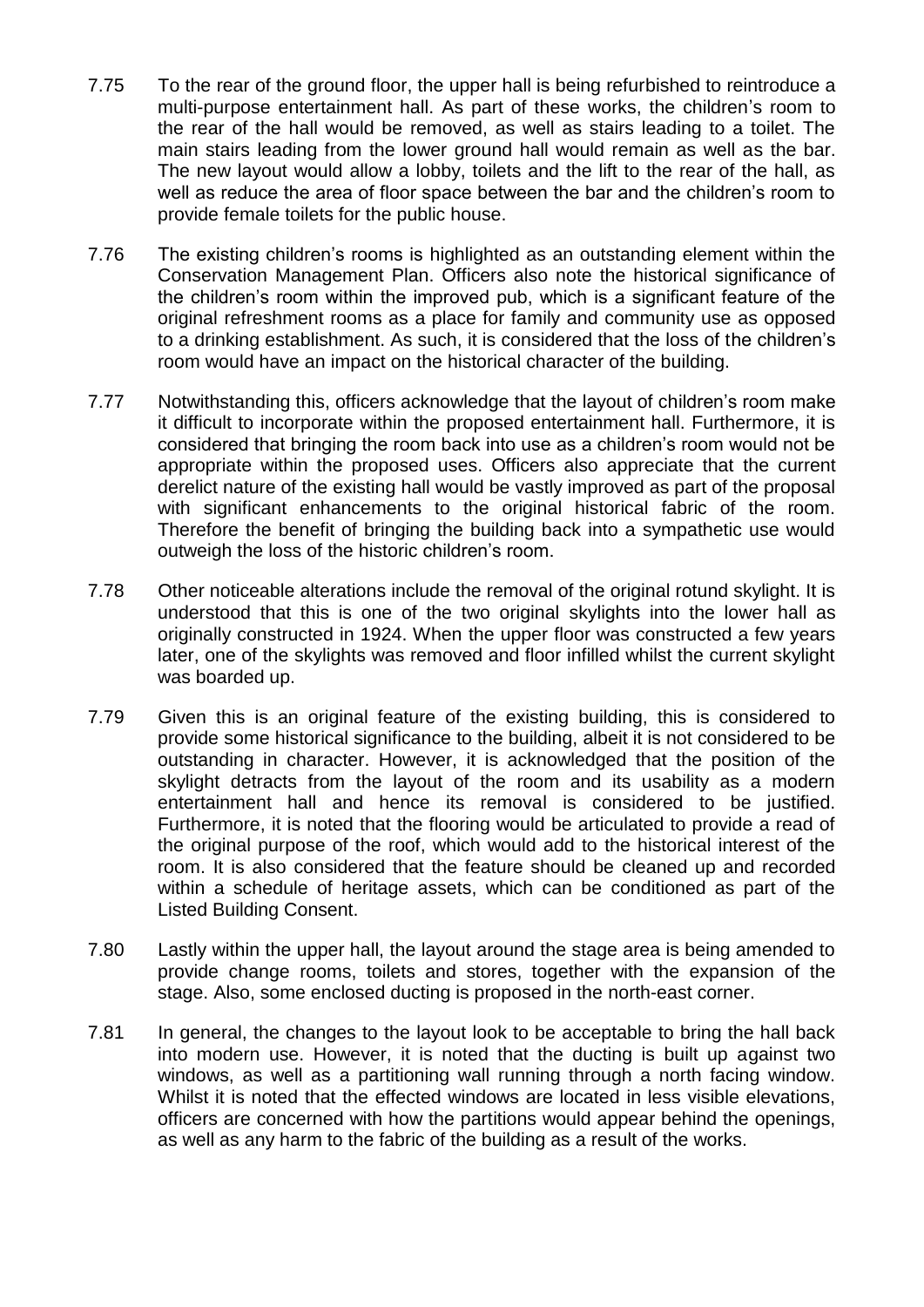- 7.82 Whilst officers are satisfied that the proposed partitioning would not significantly harm the external appearance given its low visibility, it is considered that details should be provided to ensure the internal works would not have a harmful impact on the historical fabric of the building. This includes sections showing the distances from the windows and fixing details to the original building. These details have not been submitted; however it is considered that a suitably worded condition for the submission of these details would make the scheme acceptable in this regard.
- 7.83 Therefore, it is considered that the proposed alterations within upper hall are considered to have an acceptable impact on the character of the Fellowship Inn.
- 7.84 With regard to the internal layout of the upper floors, it is noted that the Conservation Management Plan classifies the majority of the area as a moderate element, with the exception of the kitchen and pantry, which are outstanding. The proposed development would retain the majority of the layout, however it is noted that the pantry to the side of the kitchen would be removed to allow the lift shaft, as well as alterations in the eastern end of the first floor to provide accessible toilets.
- 7.85 Whilst the loss of the pantry is regrettable, officers consider that this is necessary to provide the lift shaft for appropriate disabled access. Therefore, the impact the removal would have on the character of the building is considered acceptable.
- 7.86 It is noted that a number of features within the kitchen and pantry, such as shelving, cabinets etc. may be removed to provide the rehearsal space. Whilst the impact of the removal on the setting of the building as a whole is acceptable, officers consider that should any of these original features be removed and not reused within the building, it should be appropriately cleaned up and recorded.
- 7.87 On the other hand, it is noted that a large number of important features within the kitchen are to be retained and refurbished, such as the dumb waiter and glazed tiling. Therefore, with these improvements the proposed development is not considered to have a significant impact on the setting of the building.
- 7.88 It should be noted that due to the proposed use of some of the rooms for rehearsal space, a number would have to include reinforced walls and secondary glazing. In addition to these, the windows into the entertainment hall and cinema would also have secondary glazing to restrict noise escape.
- 7.89 Officers consider that the principle of adding additional walls, doors and windows within the internal structure of the building would improve the noise impact of the uses within the building and hence is supported. However, this would be dependent on the manner in which these elements are installed to ensure they do not harm the setting of the building and are reversible if required in the future.
- 7.90 The applicant has submitted sections of the secondary glazing. They show the glazing units set 25mm inside the internal architrave and illustrate that the window frames would be anodised with single panes. Whilst in general this information is considered to be acceptable, officers would still need to see detail of the fittings in the architraves, specifications of the opening styles and how this marries with the original glazing pattern, as well as a sample of the material finish.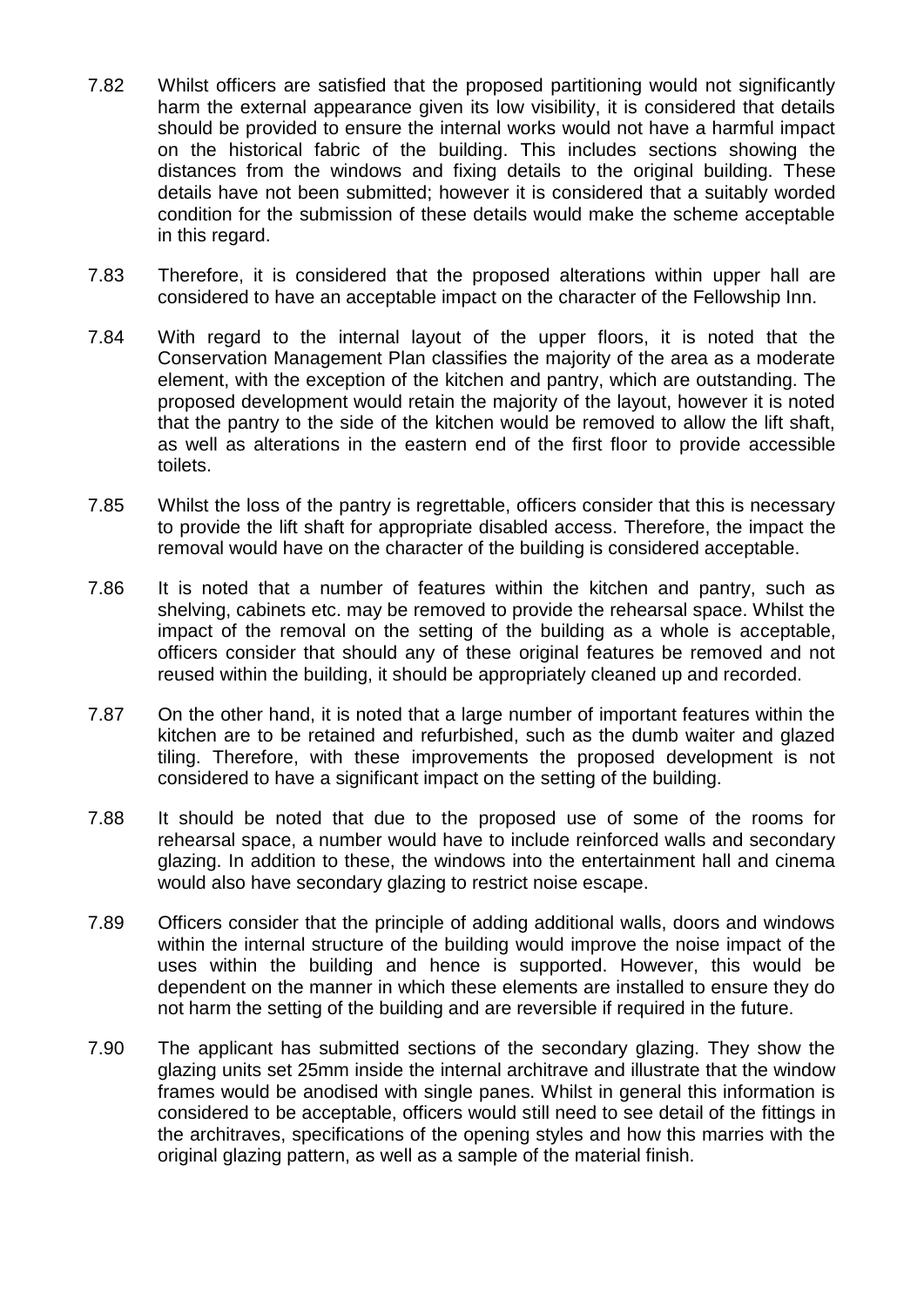- 7.91 Whilst the outstanding details have not been submitted for assessment, officers consider that this could be addressed through a condition. Furthermore, officers have not received any details of the fixing of new internal walls to the original walls or sections of secondary doors within existing jambs. It is considered that this could also be made acceptable with a suitably worded condition.
- 7.92 Therefore, officers consider that, with suitable conditions, the proposed reinforced windows, doors and walls would not have a harmful impact on the character of the Fellowship Inn.
- 7.93 It is also noted that a large number of original features that provide some historical read to the building are being removed under the scheme. Whilst the most significant features are listed in the paragraphs above (skylight, bottle machine, cupboards, toilets, urinals etc.), it is considered that all original features should be suitably refurbished and documented as a means to record these elements of the building.
- 7.94 Therefore, officers recommend that a condition be placed on the Listed Building Consent for the preparation and submission of a photographic schedule of any original features within the building which are to be removed as part of the proposed development.
- 7.95 Overall, regarding internal alterations, officers consider the scheme to provide mostly positive enhancements to the character of the building. Whilst some changes, such as the loss of the children's room, are regrettable, it is considered that the adverse impact of these elements are outweighed by the benefits of the scheme. Subsequently these works are considered to be acceptable.
	- *c) Repairs and Refurbishment*
- 7.96 Both internally and externally, the proposed development involves the repair and refurbishment of the Fellowship Inn. This is detailed within the Conservation Repair Schedule and plans submitted in support of the application.
- 7.97 It is noted within the documents that the external decorations are relatively new; however in some areas the paint has poorly adhered and is peeling. It is also uncertain whether the render below is original, but nonetheless it is considered that if it was original it is not understood whether this could be reinstated where the modern paint is strongly adhered to.
- 7.98 As such it is proposed that all existing painted surfaces are stripped back to a sound surface prior to redecoration. This includes the application of preservation stain to the external woodwork.
- 7.99 Officers find that this redecoration works are acceptable. However, it is considered that further details on the method of paint removal and details on the external paint finish should be submitted for approval by the Council.
- 7.100 In general, the refurbishment and repair works would look to retain the existing features where possible. It is noted that a number of damaged elements would need to be replaced, such as oak timber sections in the external elevation, areas of rainwater plumbing and windows. It should also be noted that a number of windows are not yet accessible. Therefore it is understood that the state of these windows are unknown and may also need to be replaced.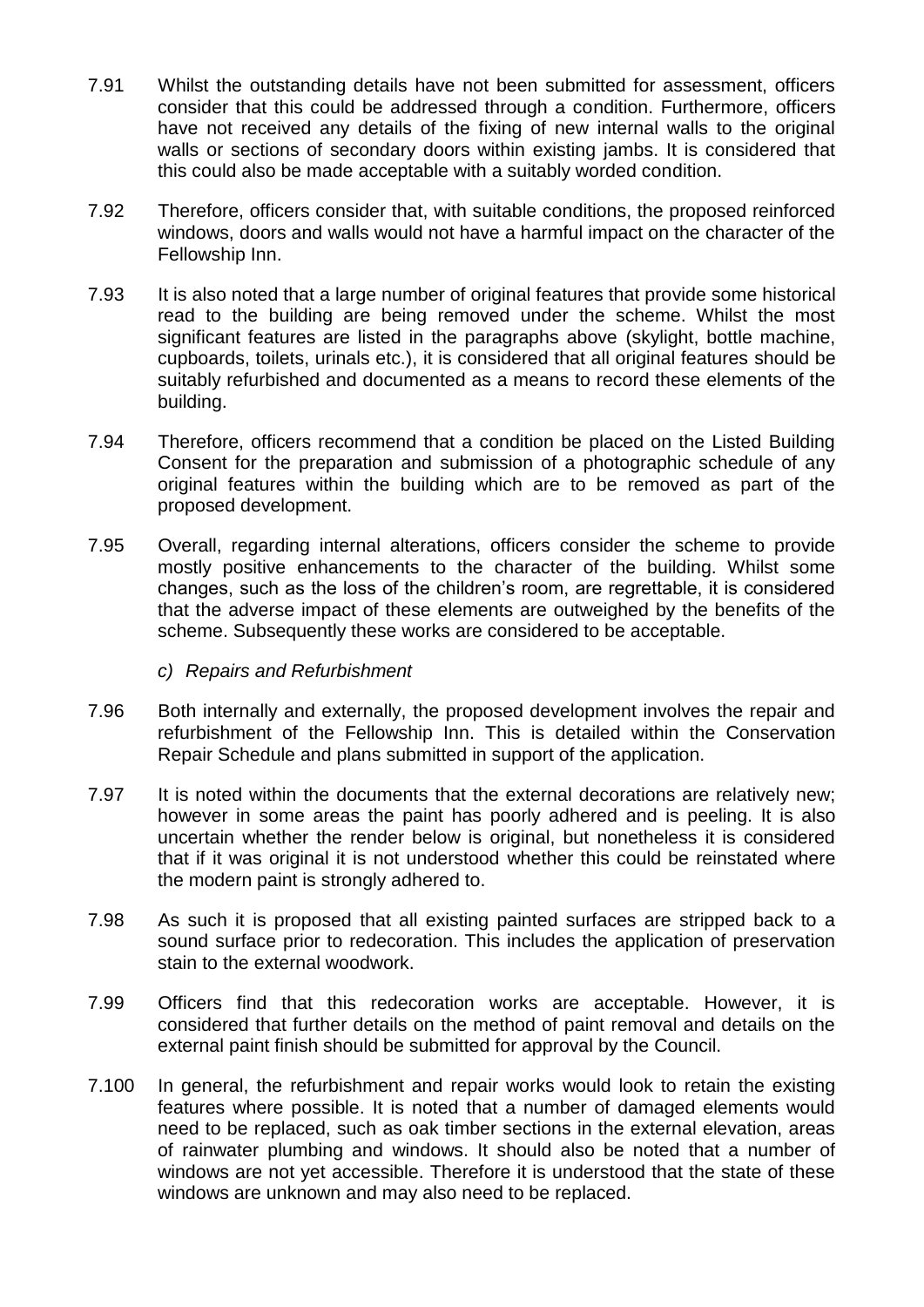- 7.101 In general, officers support the refurbishment works to the Fellowship Inn in order to enhance the setting of the building. However, there are concerns over the proposed cleaning technique proposed and the damage that may be caused to the building as a result.
- 7.102 As such, it is the officers opinion that a method statement of cleaning the building prior to redecorating is provided which would not cause unacceptable harm to the fabric of the building.
- 7.103 It is also considered that samples of the proposed replacement material used in both the external and internal refurbishment should be made available on site for the approval of Council. This should include, but not limited to, windows, timber decorations, bricks and mortar, roof tiles, guttering, lightwell glazing blocks, flooring, doors and concrete render. This should be secured through a condition.

### *d) Landscaping*

- 7.104 The area of highway to the front of the proposed cinema entrance at Knapmill Road is within the application site. This area is currently unsightly, not only because the entrances to the building from the highway are not in use, but also due to damaged paving around the highway and poor layout causing unmanaged parking to the front of the building.
- 7.105 As part of the proposal, the highway at Knapmill Road would be landscaped to decrease the carriageway and increase the area of pedestrian access. The works would also provide external seating for the proposed development, which would be split either side of the walkway from the stairs leading up to Randlesdown Road.
- 7.106 The external seating would be bordered by a 600mm raised planter and low level gates and fencing with alternate paving to identify the seating area. A tree would also be planted within the pedestrian area of the highway. A 2.1m high timber gate would be added between the highway and the side of the building. No details of the hard materials have been provided or plant species.
- 7.107 These works are welcome as they would improve the setting of the building whilst retaining appropriate movement of pedestrians through the highway. Furthermore, the proposed seating is recognised to improve the usability of the Fellowship Inn through providing attractive outdoor seating for customer use.
- 7.108 Whilst the principle is acceptable, it is considered that the detail of the proposed landscaping works is insufficient to determine that the materials would be appropriate within the setting of the building. However, officers consider that a condition for the submission and approval of details would make the development acceptable in this regard. It should be noted that this would relate to not only the landscaping along Knapmill Road but also the works proposed to the front of the entrances of Randlesdown Road.
- 7.109 It is also noted that lighting and cctv cameras have been shown on the proposed elevations indicatively. Officers consider that in order to ensure they are appropriate within the character of the building, details of their location and appearance would be required. It is recommended that this is submitted using a condition.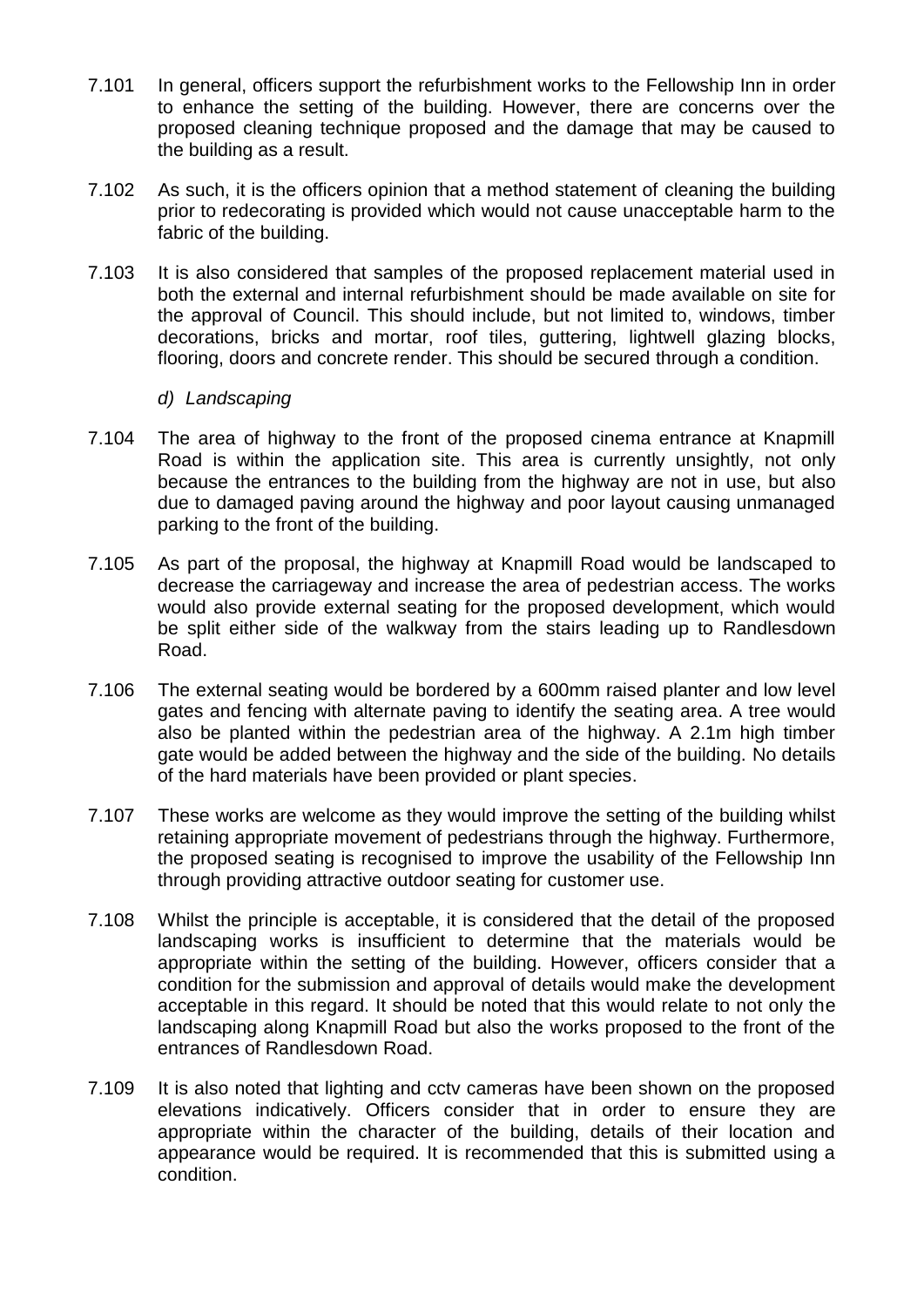- 7.110 Overall, the proposed landscaping is considered to have an appropriate impact on the setting of the Fellowship Inn.
	- *e) Design Summary*
- 7.111 The proposed refurbishment of the Fellowship Inn is considered to contain a number of enhancing features which would improve the current 'heritage at risk' building.
- 7.112 It is noted that there are some aspects of the scheme which may result in some harm to the character of the building, such as the alterations on the eastern elevation and loss of certain features such as the children's room.
- 7.113 However, when these harmful impacts are weighed against the overall enhancement, together with the public benefit of the proposed uses within the building, it is considered that these impacts are acceptable, subject to conditions attached to the decision notices.

#### Highways and Traffic Issues

- a) *Access*
- 7.114 The Council's Core Strategy aims to provide inclusive design in new development to ensure equal access throughout the Borough. This not only includes improving sustainable access such as walking, cycling etc. but also disabled access for wheelchair users and less mobile residents.
- 7.115 The subject site is located adjacent to Bellingham Station, with a number of bus stops located on Bromley Road and Brookehowse Road. The highway along Ravensbourne Road is considered to have a good level of accessibility with decent pavement widths and a good standard of paving with highway lighting.
- 7.116 Stairs are located between the Fellowship Inn and adjoining post office providing pedestrian access from Randlesdown Road to Knapmill Road, however these stairs are unlit. The area of road to the front of the building contains a dead-end road with parking restrictions, yet congested parking is significant problem at the front of the building. Further along Knapmill Road and the surrounding roads to the north, it is noted that parts of the pedestrian footpath are used for parking. Whilst this reduces the width, there is still room for pedestrians to pass on the pavement.
- 7.117 The proposed development would utilise the existing entrances along Randlesdown Road, as well as reopen the currently disused entrances at lower ground floor onto Knapmill Road. Whilst the standard of Randlesdown Road is acceptable for pedestrian access, it is considered that the current state of Knapmill Road is not suitable given the entrances for the cinema and café would be located in this area.
- 7.118 Notwithstanding this, the proposed development includes alterations to the highway around the cinema and café entrances at the end of Knapmill Road. This would include removing the dead-end road and resurfacing the highway. Parking would be restricted along the corner of the new road with double yellow lines.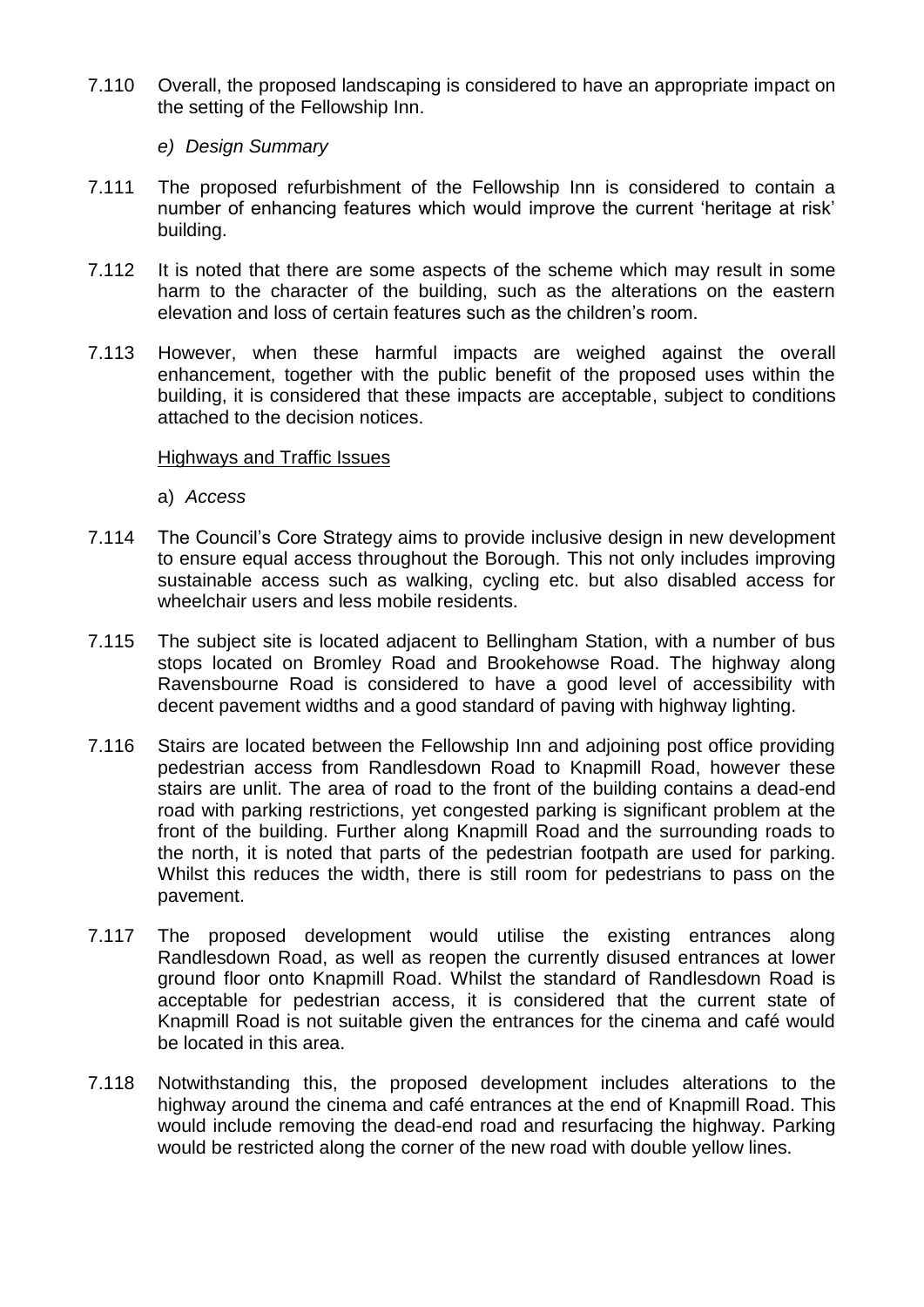- 7.119 It should be noted that the proposed highway works would involve removing elements of the existing highway, which would then be maintained by the property owners. This would be completed with a stopping-up order if planning permission is granted.
- 7.120 Whilst officers acknowledge that some of the highway would be lost, this would be nearest to the proposed café entrance. As such, the proposed works would provide clear sightlines and paths are from Randlesdown Road towards Knapmill Road for pedestrians utilising the stairs. With this in mind, it is considered that the loss of highway would not have a significant impact on the movement of pedestrians from the established level.
- 7.121 The alterations to the carriageway would not restrict the movement of cars and service vehicles along the existing highway or harm vehicular access from the established area. Furthermore, whilst there would be the removal of carriageway, this is not considered to severely effect vehicle movement as it would remove a dead-end and reduce unmanaged parking of the area.
- 7.122 Overall, officers consider that the change would open the area up for more pedestrian movement. Furthermore, the improved paving would increase the use of the area through creating a more attractive and safer pedestrian route.
- 7.123 Therefore, with these works to improve the highway, the proposed development is considered to be acceptable in terms of providing satisfactory access and pedestrian movement.
- 7.124 These works would be secured by condition. Furthermore, in order to ensure the design and standard of the landscaping works within the applicant's ownership are appropriate, a condition for a hard landscaping plan is also recommended Officers consider that the condition described within the landscaping section covers this issue.
- 7.125 In addition to the highway works, indicative lighting of the stairs are shown, which would also improve the safety of this route. Officers consider that the condition described within the landscaping section covers this issue.
- 7.126 In terms of equal access inside the building, it is acknowledged that development involving buildings of historical significance can sometimes outweigh the need to provide equal access. Nonetheless, the applicant has made access a key driver of the development and has worked extensively with Council officers to ensure that each level of the building can be accessed by disabled users.
- 7.127 With this in mind, it should be noted that all entrances from Randlesdown Road would be level and the entrances from Knapmill Road would also provide level access for wheelchair users.
- 7.128 Two lift shafts will be located within the building, one from the entrance on Randlesdown Road for access to the upper floors and one from the cinema entrance servicing the cinema level and entertainment hall. The lift to the upper floors would provide access to the top floor with the addition of a small roof extension on the eastern roof slope. The lift for the lower ground floors would alter the layout of the lower ground floor store and ground floor stairs to the old children's room.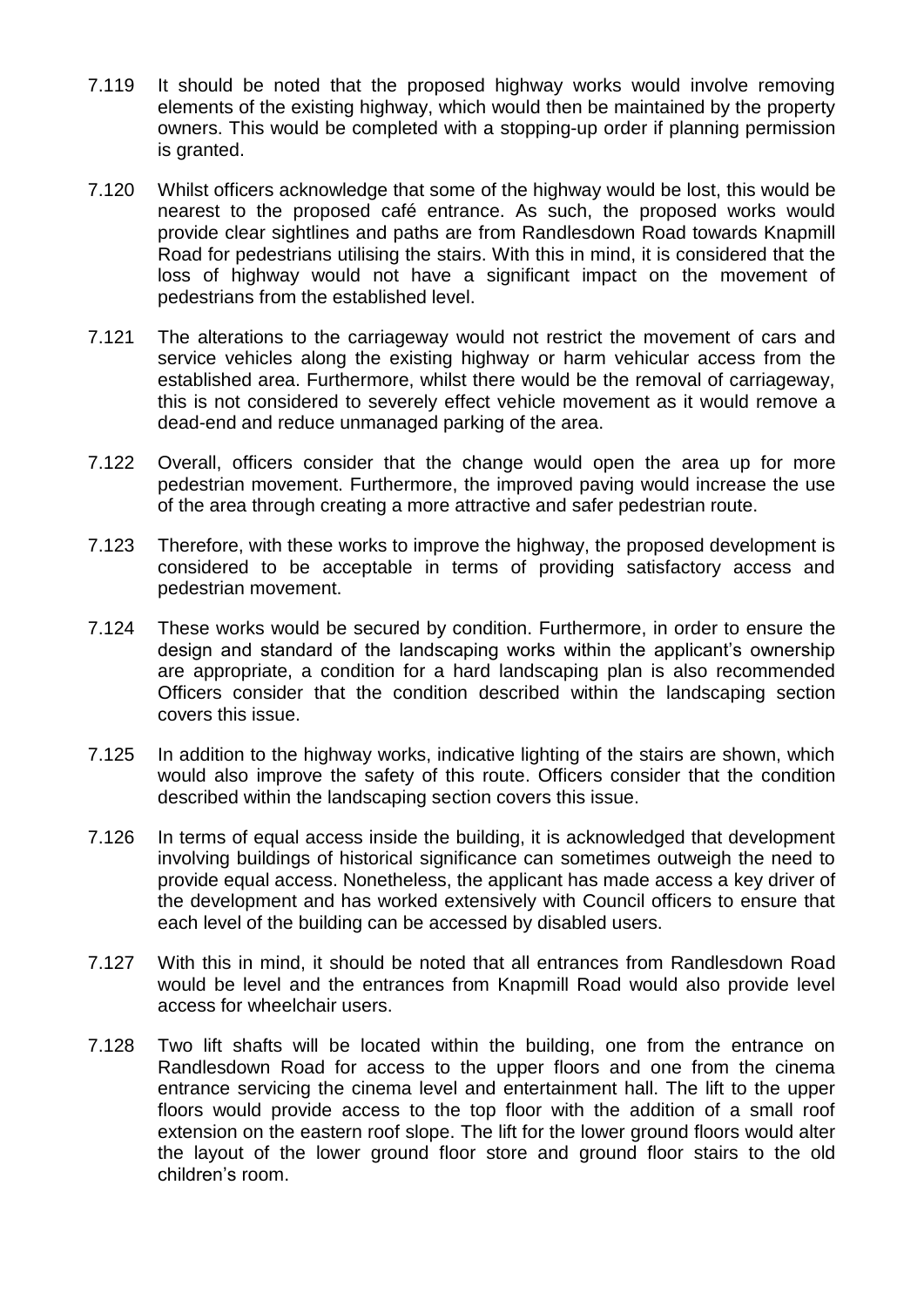- 7.129 Taking the above into account, every floor of the building would be accessible by disabled users, including wheelchair users. It is noted that wayfinding plans have been submitted with the scheme which shows the paths to lifts. These show that the route for cinema users entering from Randlesdown Road (disabled parking bays are located on Randlesdown Road and within the Bellingham Leisure and Lifestyle Centre) would require those with disabilities to enter into the public house and through the entertainment hall lobby to the lift. Whilst this route may be considered convoluted, given the constraints of the site layout and the suitability of lifts within the Grade II Listed Building, the internal access currently proposed is considered to be the most appropriate option with minimal impact on the historical fabric.
- 7.130 Therefore officers consider that the internal layout is appropriate to provide equal access within the building for all users.
- 7.131 In summary, the access to the building, with appropriate upgrades along Knapmill Road, is considered acceptable. In addition, the internal access is considered to be appropriate for equal access to each floor of the building.
	- *b) Car Parking*

The NPPF and the London Plan seek to promote sustainable development through reducing the reliance on private vehicle travel, where appropriate. The Council Core Strategy Policy 14 also seeks a managed and restrained approach to car parking provision to contribute to the objectives of traffic reduction while protecting the operational needs of major public facilities, essential economic development and the needs of people with disabilities.

- 7.132 The Transport Statement submitted gives an indication of the existing parking arrangements and includes a parking survey. Along the shopping parade, Randlesdown Road has parking restrictions on the southern side and 12 parking bays (two of which are disabled parking spaces) along the northern side, however these have 30 minute restrictions Monday to Saturday at 8am to 7pm. Parking along Knapmill Road and other roads to the north of the site are unrestricted, with the exception of the area to the front of the building.
- 7.133 It is also noted that the Bellingham Leisure and Lifestyle Centre has 64 pay and display parking spaces, including 10 disabled bays. It is understood that the applicant has an agreement with the operators for future customers of the Fellowship Inn to use this car park. From this car park, there is a pedestrian entrance onto Randlesdown Road and an unmarked crossing for pedestrian access to the site.
- 7.134 The parking survey was undertaken on Thursday 30th June 2016 and Saturday 30th July 2016. It included Knapmill Road, Broadmead Road, Athelney Road and the leisure centre car park.
- 7.135 The results show that generally demand for parking along the residential streets is highest during working hours of the weekdays, with less demand during the evenings and weeknights. This is at odds with normal residential parking which generally has higher parking demand during evenings and weekends when residents are home from work. Subsequently, it is considered that the large amount of parking stress is from commuters using Bellingham Station. This is backed up in resident objections and comments on the scheme.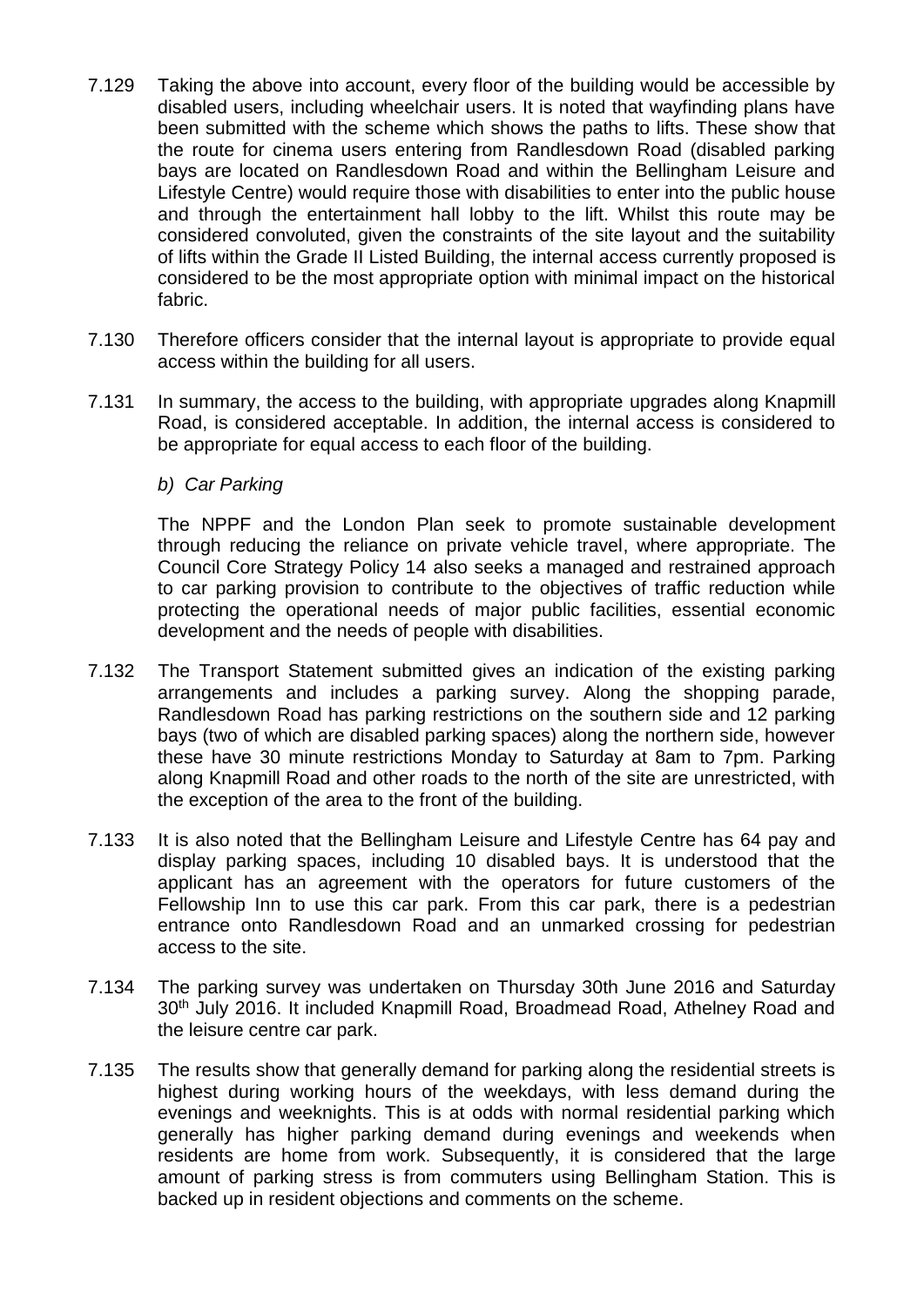- 7.136 In comparison, the leisure centre car park is occupied at around 50% capacity as shown within the parking survey.
- 7.137 The proposed cinema would seat 80 customers whilst the café has a floor area of 50 sqm and outdoor seating for 52 customers. The entertainment hall above has a usable floor area of 125 sqm (280 sqm including the ancillary stage area, toilets and lobby) and the public house floor area would be 236 sqm (not including the kitchen and micro-brewery) whilst the combined floor area of the upper floor music hub would be 295 sqm.
- 7.138 The application form outlines that 30 full time and 30 part time staff would be employed as a result of the proposed development, however it is not indicated how these would be split between the two operators or indeed the individual uses.
- 7.139 Considering the amount of space and increase in staff as a result of the proposed development, it is acknowledged that the scheme is likely to result in an increase in car travel. Therefore it is expected that there would be an increase in the need for parking in the area.
- 7.140 However, whilst there would be an increase in people, officers acknowledge it is problematic to understand the number of people who would actually drive to visit the premises given the lack of baseline data. Therefore parking need generated to assess against the current availability is difficult.
- 7.141 Notwithstanding this, it should be considered that the building is currently in use as a public house, and would continue to be used as such on the ground floor. Through the nature of this use, it is more than likely that patrons visiting the premises would be drinking alcohol and subsequently are less likely to drive. Patrons who are visiting the café/cinema/entertainment hall would also have access to alcohol, or are also likely to visit the public house in the same visit.
- 7.142 It should also be noted that the cinema and entertainment hall, given the relatively small size of the buildings, do not constitute major leisure uses that would attract a large number of customers from outside the local area. Therefore officers expect that the proposed development would more than likely attract visitors from the local Bellingham community, would would be less likely to visit the premises by car.
- 7.143 The good public transport accessibility of the site would in any case facilitate access from outside the area. . As such, this good accessibility is likely to increase the number of customers and staff who may be visiting from outside the local area to utilise the public transport system.
- 7.144 Therefore officers expect a significant proportion of the customer base to travel to the proposed development via sustainable modes of transport over private vehicle travel.
- 7.145 Nonetheless, there is still expected to be an increase in people utilising parking in the vicinity. It should be noted that, given the nature of the public house, cinema and entertainment facility use as predominately night time uses, any parking generated is more likely to be at its peak during the evening and weekends. Based on the information within the Transport Statement, this is when the existing parking demand is at its lowest.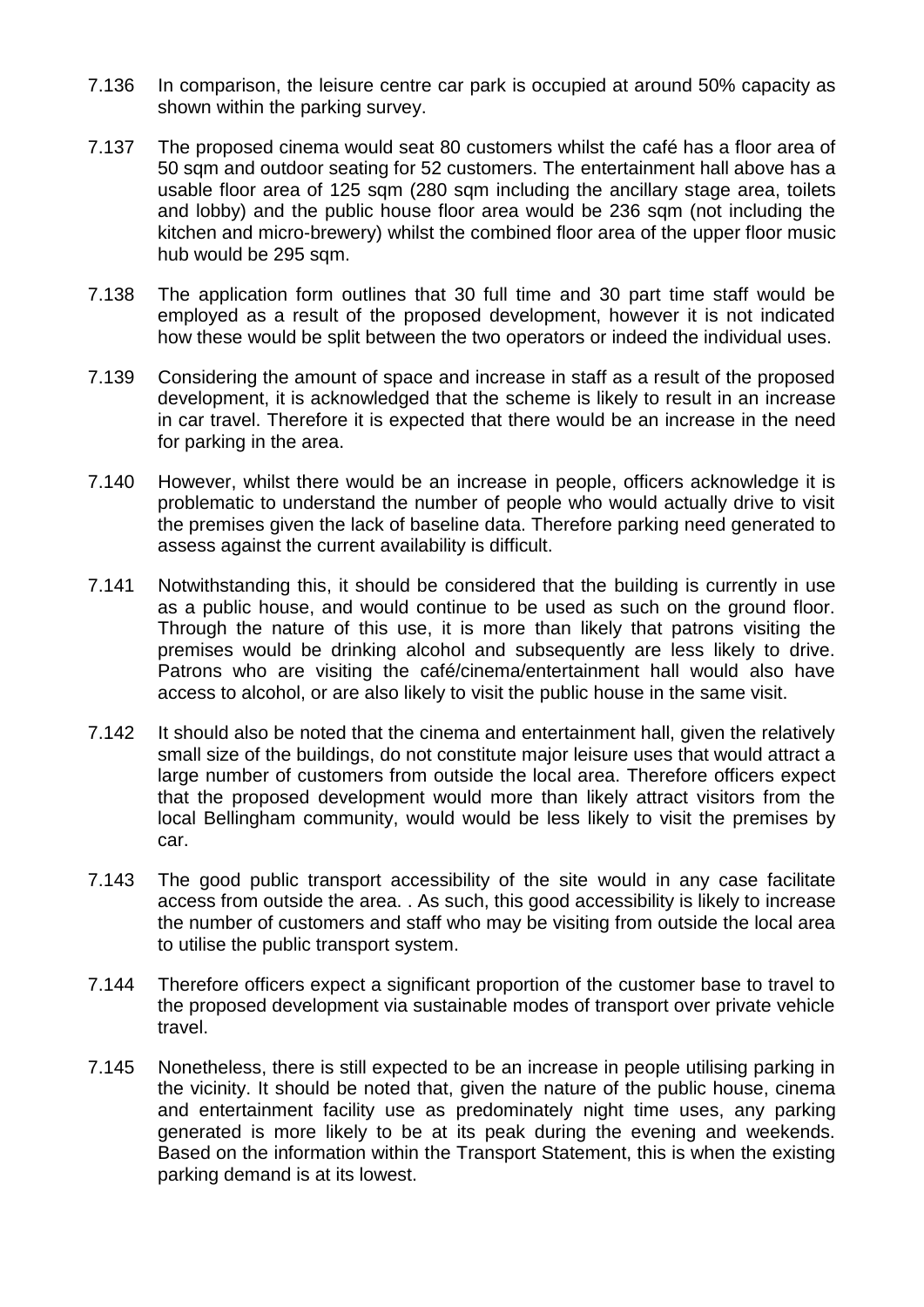- 7.146 The proposed music hub would operate outside of these evening hours however and therefore may result in increase parking need during the time of highest demand on residential streets. The use of the upper floors however would be for people aged aged 5 to 18 in the Borough and therefore the majority would not drive to the premises. It is likely that parents may drop off children to utilise the premises, however these are likely to be short stay parking needs and hence would likely use the short stay parking along Randlesdown Road as opposed to more congested residential streets to the north.
- 7.147 It should be noted that, pursuant to the NPPF, where development has good accessibility for sustainable modes of transport, a Travel Plan is an important tool in meeting the need to reduce private vehicle use. The applicant has submitted a Travel Plan in support of the application.
- 7.148 This document aims to reduce the number of people using cars through improving awareness of public transport, walking and cycling. Officers consider that through the Travel Plan, the proposed development can appropriately manage any adverse impacts on the highway. However, the plan highlights that it is unable to gather appropriate baseline data given the use is not implemented. Therefore, it cannot be determined whether the targets are achievable or the aims specific enough to the proposed development.
- 7.149 Subsequently an updated Travel Plan would be required to make the development acceptable. Officers consider that this can be secured through condition.
- 7.150 Therefore officers consider that given the accessibility of the site, together with appropriate measures within the Travel Plan, the increase in parking generated by the proposed development is considered to have an acceptable impact on the highway network.
- 7.151 It is noted that the applicant has outlined that an agreement has been made with the Bellingham Leisure and Lifestyle Centre regarding the use of their car park for customers. The Travel Plan states that customers would be encouraged to use this parking instead of residential streets.
- 7.152 Officers could, in order to ensure this agreement is made and kept in perpetuity, recommend that this be added to the Section 106 agreement. However, as outlined above, it is expected that the proposed development would have an acceptable impact on parking in the area and hence unnecessary to make the development acceptable. Therefore this is not considered to meet the tests of the NPPF and not recommended to be added with the heads of terms.
- 7.153 It is also outlined within a number of objections that a Controlled Parking Zone (CPZ) should be added to restrict parking on the surrounding streets to residential parking only. Whilst officers note these comments, the process of applying CPZ restrictions is not related to planning. Subsequently, they are not considered within the determination or as conditions.
- 7.154 In summary, whilst it is acknowledged that the proposed development would result in an increase in parking demand, it is considered that this impact would not be significant to adversely impact on the surrounding highway network to warrant a refusal. Therefore the proposed development is considered to have an acceptable impact on the highway.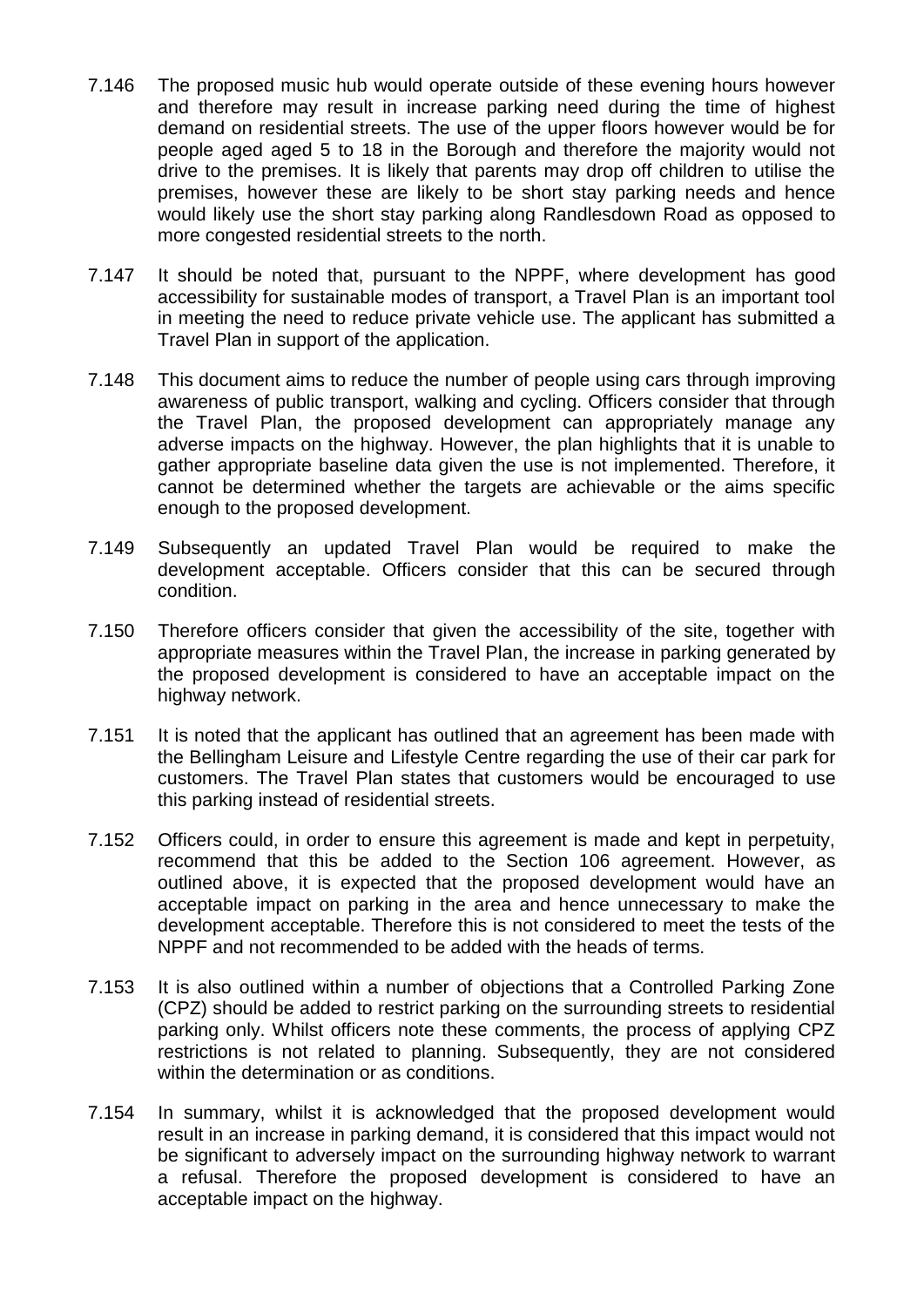- *c) Cycle Parking*
- 7.155 In line with the cycle parking standards set out in the London Plan, 8 'long stay' cycle parking spaces should be provided for staff and 7 'short stay spaces for customers.
- 7.156 Both the Travel Plan and the Transport Statement outline that cycle parking is provided within the Bellingham Leisure and Lifestyle Centre and on Randlesdown Road. In total, these are 30 spaces. If necessary, further spaces can be provided within the landscaping works on Knapmill Road.
- 7.157 Officers appreciate that the existing spaces may be used by future customers, however in the interest of promoting cycling within the proposed development, it is considered that spaces should be provided within the site plan. Therefore, spaces should be secured within the landscaping works on Knapmill Road.
- 7.158 It is also noted that no spaces have been indicated which fulfil the need for long term stay. Officers consider that, given these spaces would be used for a longer period, they would need to be both dry and secure to promote use by staff members.
- 7.159 Whilst no details or indication of the cycle parking spaces have been shown in the proposed plans or in the supporting documents, it is considered that the site has the capability of accommodating the relatively small amount of parking spaces. For instance, the landscaping works could easily accommodate the 7 spaces, whilst if the long term spaces cannot be provided internally, it is considered that an external store can be located towards the rear of the building near the refuse store.
- 7.160 Therefore, officers recommend that a condition be added for details of the cycle parking to secure its provision within the scheme. With this condition, the proposed development is considered to be acceptable.

*d) Servicing and Refuse*

- 7.161 The proposed development would increase the use of the existing building significantly, with the regeneration of the cinema and entertainment hall and introduction of the music hub above. Subsequently, a robust servicing plan is required with the proposed development.
- 7.162 The Delivery and Servicing Plan states that the current public house is serviced from loading bays on Randlesdown Road as well as beer deliveries from Knapmill Road. It is also noted that the only waste from the pub is collected in wheelie bins next to the upper floor entrances and serviced from Randlesdown Road.
- 7.163 The proposed building would be split between two operators who would deal with the waste collection and servicing of each use respectively, being the Lewisham Music Hub on the top floors and Laines Company on the lower floors.
- 7.164 A survey of the business along Randlesdown Road was undertaken to assess current servicing locations and vehicle types. Of the 14 businesses, only four utilise the rear for servicing as well as Randlesdown Road. That includes larger businesses such as Co-operative Food and Londis who utilise larger vehicles.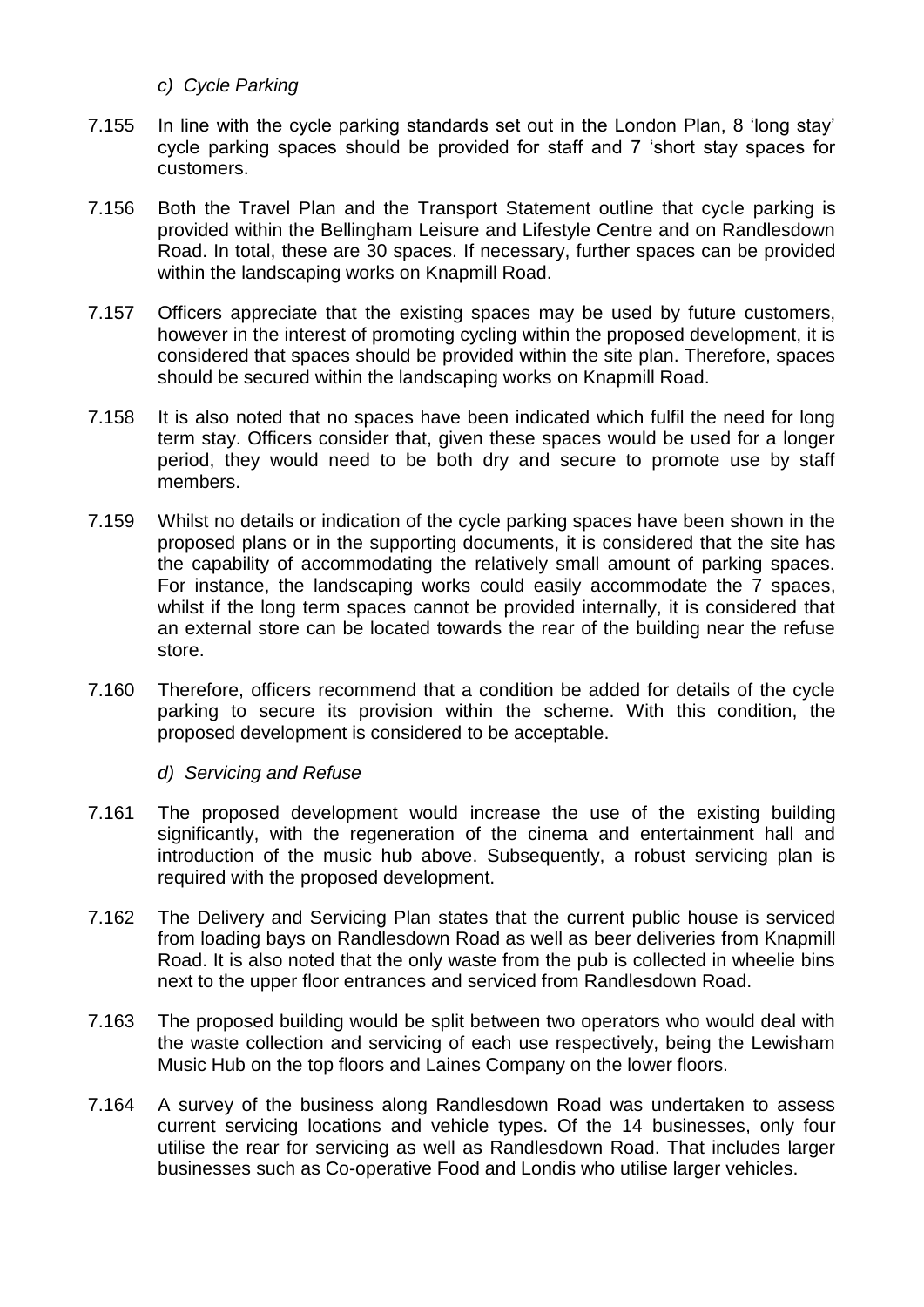- 7.165 The lower ground floor would be serviced from Knapmill Road. It is expected that there would be one HGV and four to five transit van deliveries per week. It is noted in the plan that Laines Company would work with adjoining businesses to allocate four hour delivery slots to help reduce congestion.
- 7.166 The plan also states it would implement a delivery co-ordinator to oversee the implementation of the strategy, monitor and review deliveries and increase awareness of the servicing implications to improve and promote initiatives.
- 7.167 Deliveries for the upper floors in comparison would be relatively limited, incorporating loading and unloading of musical instruments. Officers also consider it likely that other office goods are also likely to be delivered. This would require mainly transit vans and an infrequent short lorries. These would be from the loading bay to the front of the building on Randlesdown Road.
- 7.168 In terms of waste, the lower floors would be serviced to the rear of the cinema, accommodating three wheelie bins and three euro bins which is separated between general waste, glass and cardboard. The Delivery and Servicing Plan states that general waste would be collected twice weekly, glass three times weekly and cardboard once weekly. It is also noted that waste would be collected by either local council refuse collectors or private contractors.
- 7.169 The plan also highlights that Laines Company, being an experienced pub and entertainment operator, operate a successful waste strategy in other pubs, which includes extensive recycling and residual waste used in energy recovery to support power stations. It is intended to utilise the same strategy within the Fellowship Inn.
- 7.170 The upper floors would be collect waste to the front of the entrance on Randlesdown Road. This waste would then be collected weekly by Council refuse collectors. The waste management matches the current collection strategy for the existing public house.
- 7.171 Officers consider that, taking into account the proposed deliveries for the music hub from Randlesdown Road would be equal to or less than the existing public house. The upper floor music hub is also considered to generate less waste than the current public house. Therefore the proposed change of use would not increase the impact of waste and delivery beyond the established level on Randlesdown Road.
- 7.172 It is considered that due to the increase in use from the established level, the main increase in servicing would be from Knapmill Road. The design of the landscaping and highway improvements in this area are subject to conditions and hence it is considered that measures could be placed within the design to provide a loading bay for waste and deliveries. Whilst this may impact on the movement of pedestrians from the stairs, it is considered that due to the relatively low level of use of a servicing bay there would not be significant harm. Furthermore, if appropriately managed by the business operator, it is considered that this would prevent illegal parking by commuter vehicles.
- 7.173 Officers also consider that the measures within the Delivery and Servicing Plan are generally supported in order to reduce the impact of delivery and waste collection. This includes the appointment of a delivery manager who could manage the delivery parking space. Through the securement of this document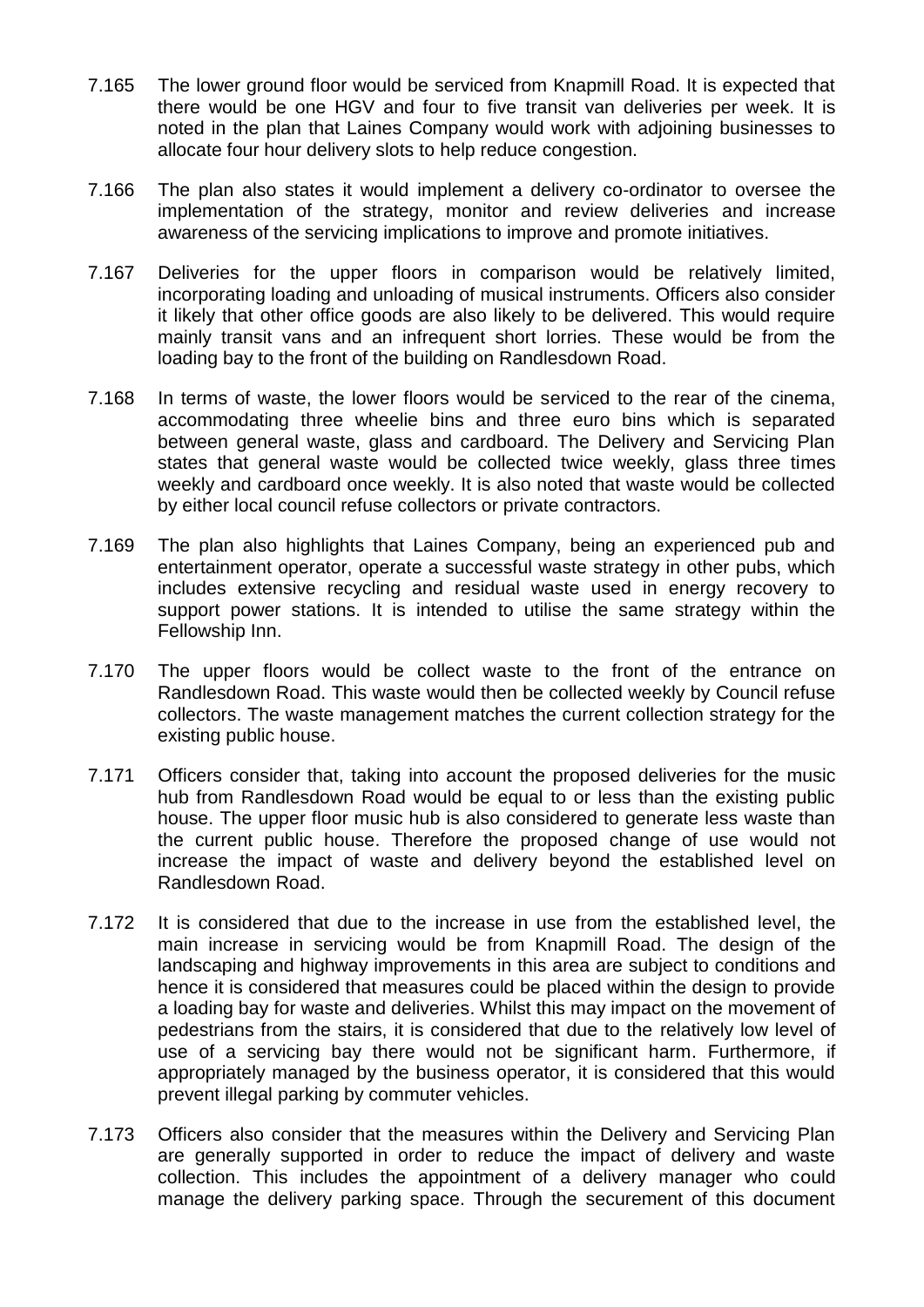within the standard conditions, it is considered that the scheme would not have a severe harmful impact on the highway on Knapmill Road.

- 7.174 It is appreciated that delivery collection times at the rear may impact on residents through noise and highway impacts. Therefore, officers consider it acceptable to place a condition limiting the hours of deliveries.
- 7.175 Overall, officers are satisfied that through the measures of the Delivery and Servicing Plan and landscaping provisions for loading/unloading, together with appropriate hours of delivery, it is considered that the regeneration of the Fellowship Inn would not have any significant adverse impact on the highway network in terms of servicing.
	- *e) Highways Summary*
- 7.176 It is accepted that there are established highway issues in the area around the Fellowship Inn. It is also accepted that there will be a material increase in trips in the area as a result of the proposed regeneration of the public house.
- 7.177 Nonetheless, officers consider that through the nature of the proposed uses, a significant proportion of customers would not travel via car. Additionally, the good public transport accessibility would further promote sustainable transport trips to the site. It is also considered that through highway improvements and the condition of cycle parking, the scheme would promote walking and cycling.
- 7.178 Therefore, whilst an impact on highways is likely from the increase in movement, this impact is considered to be acceptable.

Noise

- 7.179 The proposed development would involve the change of use of the upper floors into a space used for music tutorials and rehearsals, as well as a sound recording unit. In addition, the entertainment hall would be reintroduced resulting in amplified sounds. Finally, external fixed plant would be required for the ventilation of cooling systems within the building, as well as kitchen exhausts. Taking this into account, it is expected that noise impacts to adjoining residents and businesses are likely and hence a Noise Assessment has been submitted in support of the application.
- 7.180 The assessment states that background noise measurements were undertaken during the period 17<sup>th</sup> to 24<sup>th</sup> May 2016 at the hall roof on the eastern boundary.
- 7.181 From this, the assessment recommends the maximum external noise levels from the music/entertainment to be taken into account during the detailed design.
- 7.182 The following recommendations are therefore made:-
	- Existing glazing and doors to be replaced or refurbished with new seals and double glazing installed where practicable;
	- Enhanced lobbied doors provided to performance/rehearsal spaces;
	- Secondary glazing to performance/rehearsal spaces;
	- Noise limiting systems installed in performance/rehearsal spaces as necessary;
	- Mechanical ventilation to performance/rehearsal spaces;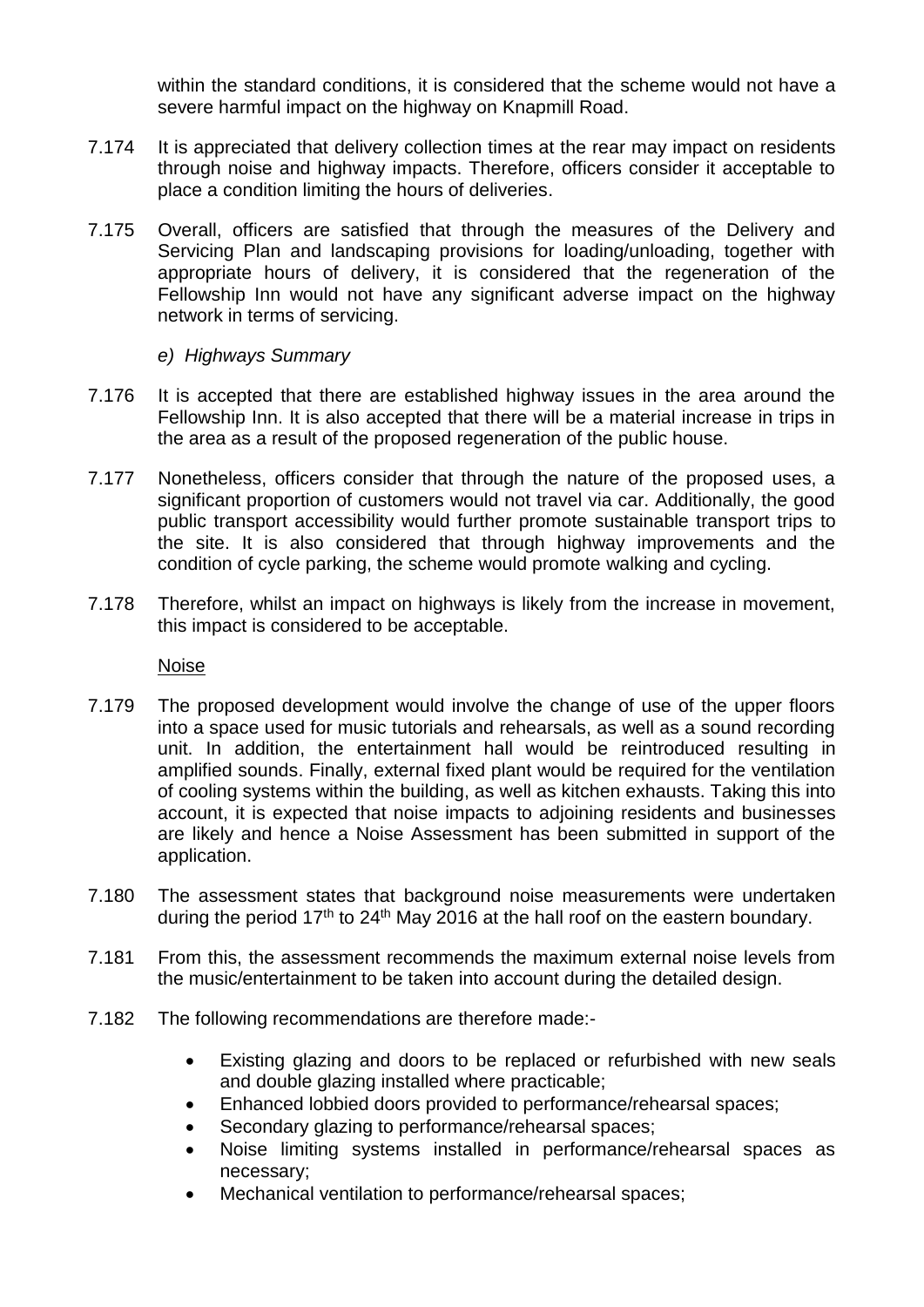- Enhanced roof/ceiling construction; and,
- Noise management plan for tenants.
- 7.183 It was considered that conditions could be placed with respect to noise limiters on amplified music systems within the development.
- 7.184 With respect to building services, it states that the maximum noise rating level should be 40 dB during the daytime and 32 dB during the night. The assessment went on to recommend that the provisional setting out of plant should be located within the roof nearest to the railway platform to reduce the effect on residential properties.
- 7.185 Officers have assessed the findings of the Noise Assessment and consider that the findings and recommendations are sound. It is noted that some of the recommendations such as reintroduced glazing, secondary glazing and reinforced doors/walls to reduce noise escape have been added to the proposed design. It is also noted that the layout attempts to reduce the impact of noise between the uses such as the female toilets between the entertainment hall and the public house.
- 7.186 It is also considered that the conditions relating to noise attenuation should be added, together with the details of the fixed plant and ventilation system as recommended by the Environmental Health officer. Officers also consider that a noise management plan should also be prepared and submitted to the Council for approval. This should include management measures for reducing the impact of noise and disturbances as customers leave the premises in the evening.
- 7.187 It is also considered that noise breakout from the outdoor seating may also impact on the amenity of the area, especially later in the evening. Therefore, officers consider it reasonable to add a condition restricting the operating hours of the outdoor seating area to 9pm in the evenings.
- 7.188 Overall, the recommendations within the Noise Assessment would be capable to mitigating noise concerns subject to conditions.

#### Impact on Adjoining Properties

- 7.189 The proposed works include a small roof extension on the eastern roof slope, the introduction of plant on the hall roof behind screens and the extension of the metal staircase at the rear of the hall. It is considered that these works would not cause adverse harm to the neighbouring residential properties in terms of daylight/sunlight or loss of visual amenities.
- 7.190 Overall, the proposed refurbishment of this Grade II Listed Building would improve visual amenities through adding positively to the character of the area, to the benefit of the site's immediate neighbours.
- 7.191 In terms of loss of privacy, the only increase in overlooking from the established impact would be the extension of the metal staircase to the hall roof, which is adjacent to 195 Knapmill Road. It is also noted that balustrades would be placed around the parapet of the hall roof, which may lead to the area being used for amenity purposes in the future and hence increase the overlooking and noise disturbances to the adjoining properties.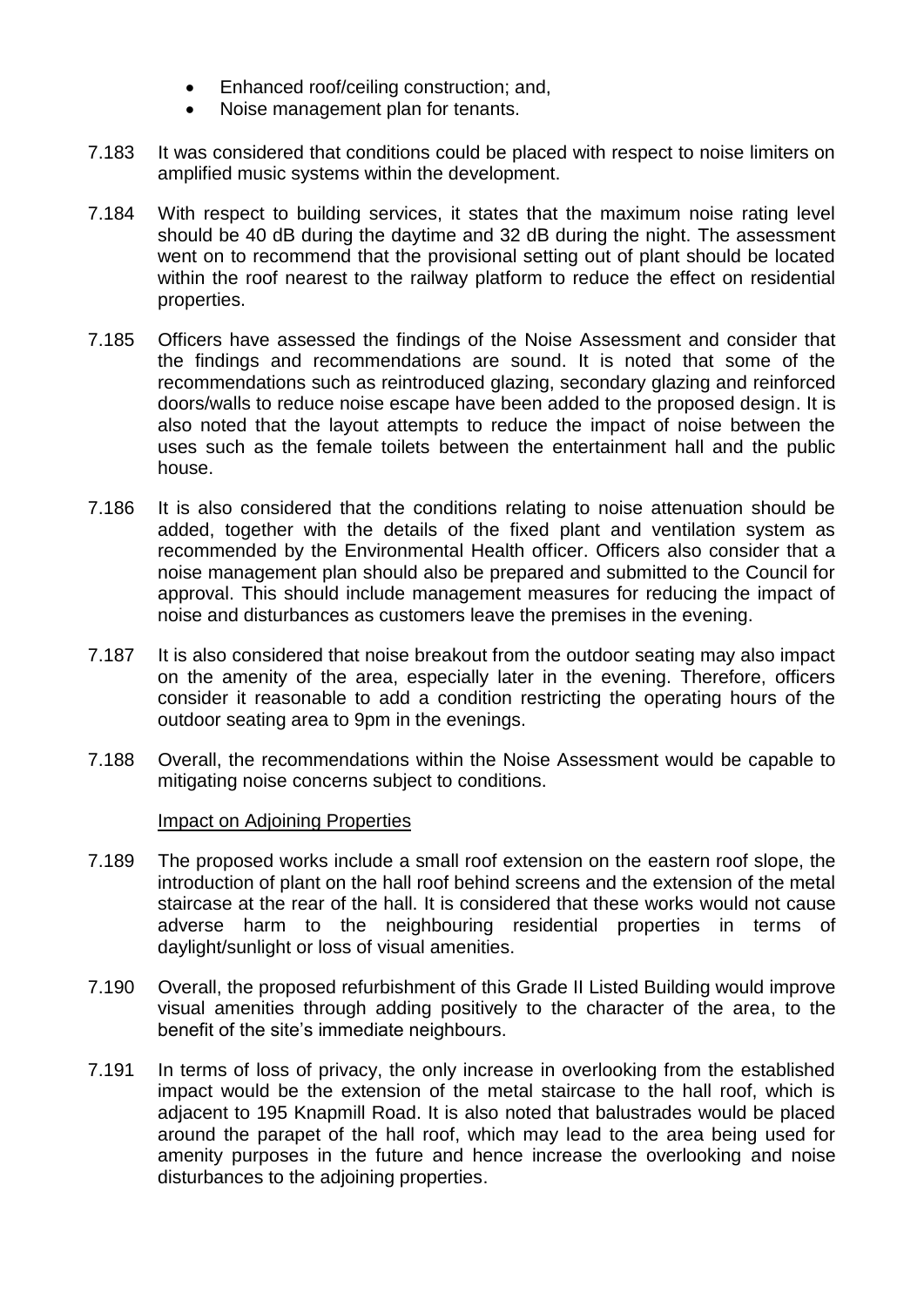- 7.192 It is noted that the existing staircase leads to the upper hall, which would have been used for deliveries into the hall and emergency access when the building was last in use. It is understood that the extension to the staircase would be used for access to the roof for maintenance and emergency access to similar levels. Therefore the infrequent use would indicate that the level of overlooking would not be significant to cause severe loss of privacy to the neighbouring property.
- 7.193 In order to prevent any future use of the hall roof for amenity space, officers consider that a condition restricting its use to maintenance and emergency access would ensure there is no loss of amenity. Therefore any impact from the adverse use of the roof would be unlikely.
- 7.194 As such the proposed development would not adversely impact on the privacy of adjoining properties.
- 7.195 Indicative lighting is shown on the east, south and west elevations. Given there are residential properties in the floors above the businesses along Randlesdown Road and nearby properties on the south side of Broadmead Road, there may be an impact on amenities from adverse lighting.
- 7.196 Therefore officers consider that a condition for details should be provided in order to secure appropriate lighting and protect the amenity of the neighbouring properties. It is considered that the condition discussed within the landscaping section would address this issue.
- 7.197 Overall there is considered to be no significant harmful impact on neighbouring properties as a result of the proposed development.

#### **Sustainability**

- 7.198 The Council's Core Strategy Policy 8 states that all minor and major nonresidential development will be required to achieve a minimum of BREEAM 'Excellent' standard, or any future national equivalent. However, in this case, given the heritage aspects of repairing and bringing this building back into use, it is not considered that meeting BREEAM 'Excellent' would be practical.
- 7.199 Nonetheless, it is noted that the proposed development intends to implement a number of measures in order to meet Building Regulations. This includes utilising the sizable loft area for insulation, the installation of energy saving lighting where appropriate and energy saving devices within the new equipment proposed (for example, music equipment etc). It is further considered that the reuse of existing buildings is in itself sustainable.

## **8.0 Local Finance Considerations**

- 8.1 Under Section 70(2) of the Town and Country Planning Act 1990 (as amended), a local finance consideration means:
	- (a) a grant or other financial assistance that has been, or will or could be, provided to a relevant authority by a Minister of the Crown; or
	- (b) sums that a relevant authority has received, or will or could receive, in payment of Community Infrastructure Levy (CIL).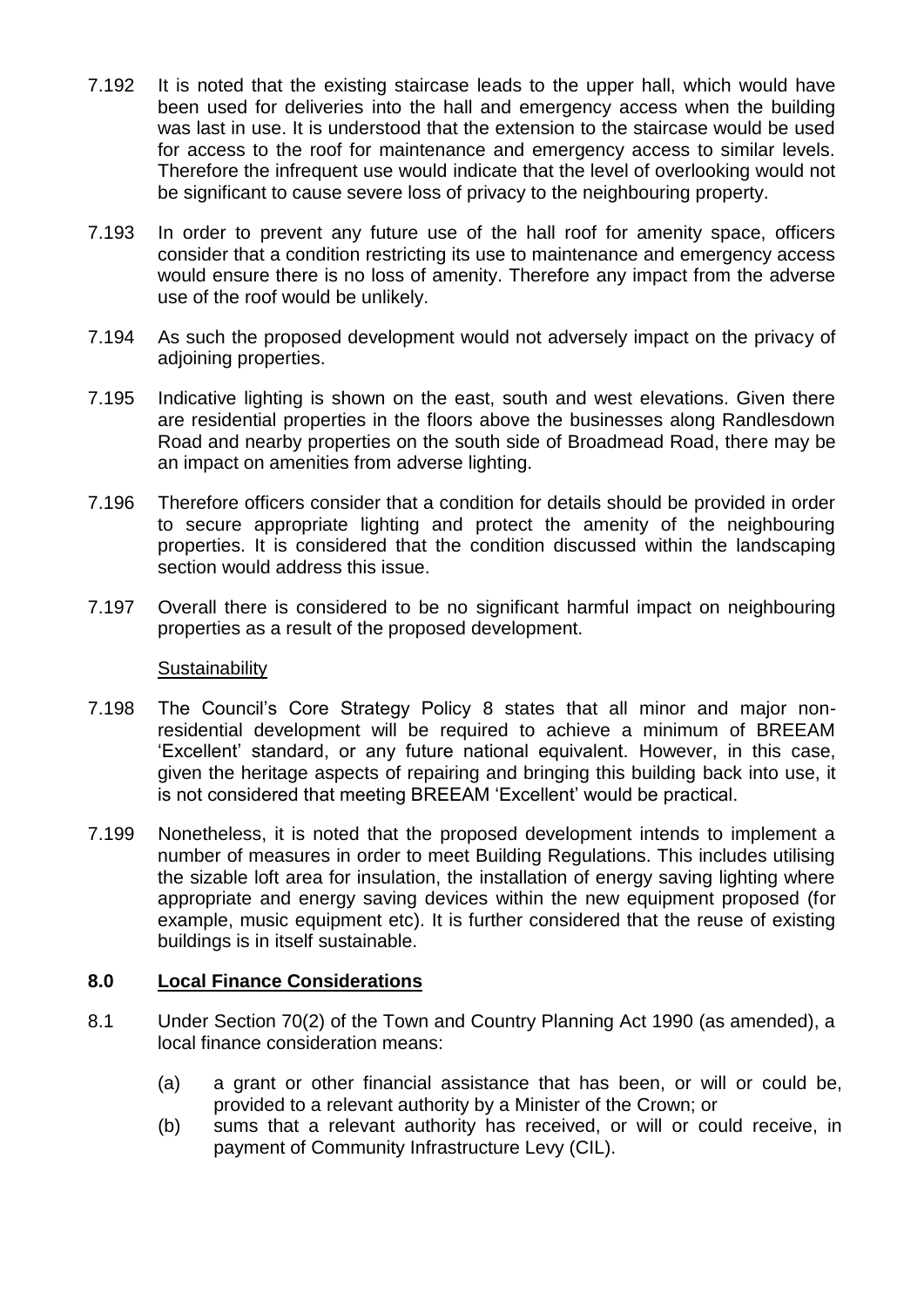- 8.2 The weight to be attached to a local finance consideration remains a matter for the decision maker.
- 8.3 The Mayor of London's CIL is therefore a material consideration. CIL is not payable on this application.

## **9.0 Equalities Considerations**

- 9.1 Section 149 of the Equality Act 2010 ("the Act") imposes a duty that the Council must, in the exercise of its functions, have due regard to:-
	- (a) eliminate discrimination, harassment, victimisation and any other conduct that is prohibited by or under the Act;
	- (b) advance equality of opportunity between persons who share a relevant protected characteristic and those who do not;
	- (c) foster good relations between persons who share a relevant protected characteristic and persons who do not share it.
- 9.2 The protected characteristics under the Act are: age, disability, gender reassignment, pregnancy and maternity, race, religion or belief, sex and sexual orientation.
- 9.3 The duty is a "have regard duty" and the weight to attach to it is a matter for the decision maker bearing in mind the issues of relevance and proportionality.
- 9.4 In this matter, officers consider that there is no impact on equality.

## **10.0 Conclusion**

- 10.1 The proposal to regenerate the Fellowship Inn in Bellingham is considered to be supportable in principle given the benefits of the development towards community enhancement, as well as the historical benefits of preserving bringing the building back into use.
- 10.2 Officers have assessed the proposed repair and refurbishment works, together with the alterations to the internal and external fabric of the building. Whilst some elements would harm the character of the listed building, this harm is considered to be outweighed by the public benefits of the scheme. Furthermore, it is considered that overall the works would improve the current heritage at risk building, bringing it back into a viable use. The design is acceptable subject to conditions.
- 10.3 The proposed works to the highway on Knapmill Road are considered to improve the current character of the area whilst not adversely impacting on pedestrian movements. It is also considered that while there will be an increase in car trips to the site, thereby increasing parking need in the area, this would not result in significant harm to the highway network, subject to conditions.
- 10.4 It is noted that the proposed development would result in noise generating development. However, it is considered that with the appropriate design measures and with suitable conditions, this would not have an unacceptable impact on the amenity of the area.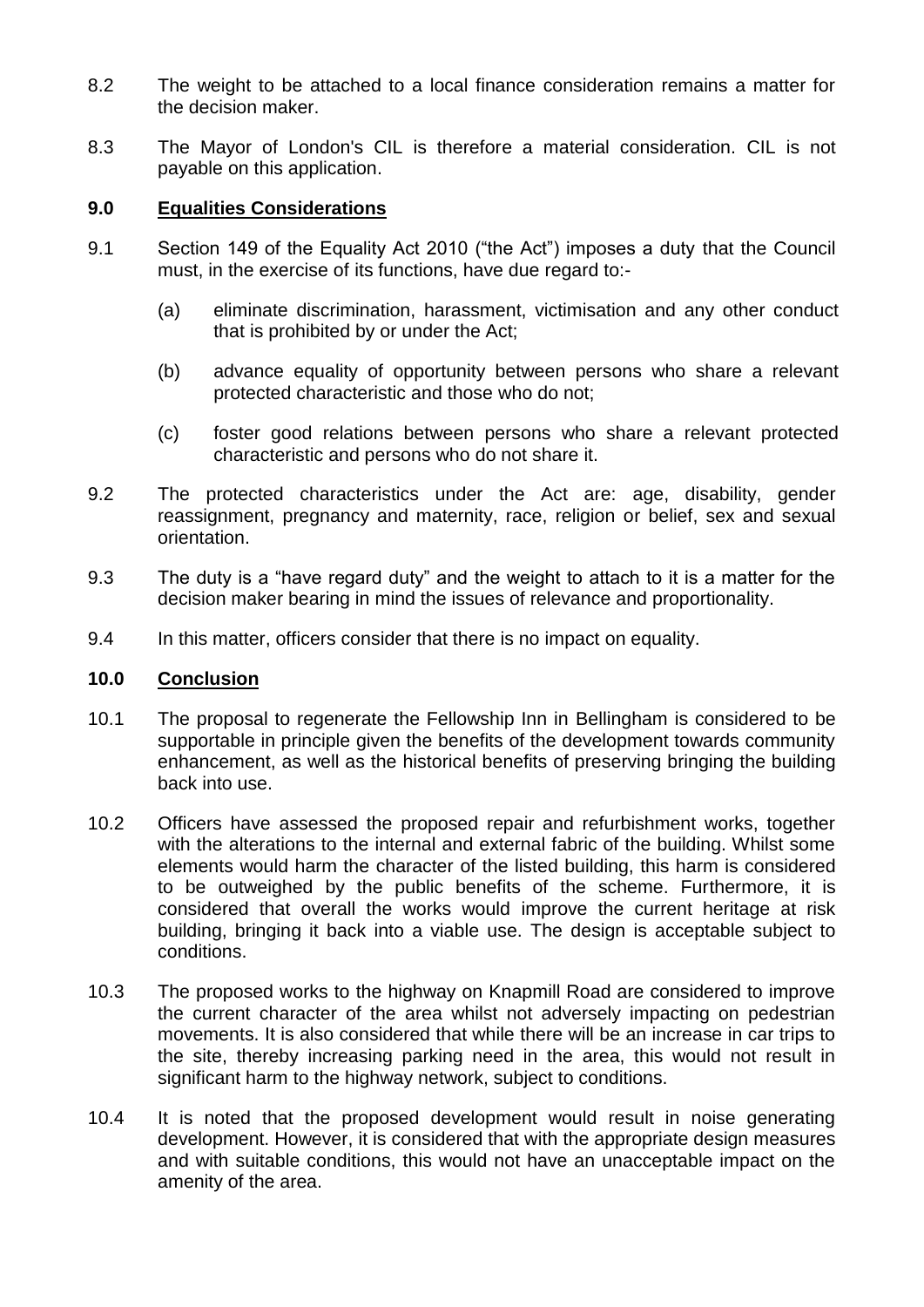10.5 In summary, the proposed regeneration is considered to result in significant beneficial impacts whilst the adverse impacts are considered to be mitigated with the provision of details and conditions. Therefore planning permission and Listed Building Consent is recommended.

## **RECOMMENDATION (A)**

**GRANT PLANNING PERMISSION** subject to the following conditions:-

(1) The development to which this permission relates must be begun not later than the expiration of three years beginning with the date on which the permission is granted.

**Reason:** As required by Section 91 of the Town and Country Planning Act 1990

(2) The development shall be carried out strictly in accordance with the application plans, drawings and documents hereby approved and as detailed below:

EX-001; EX-010 P1; EX-100 P1; EX-101 P1; EX-200 P1; EX-201 P1; EX-301 P1; DEM-101 P1; DET-202 P1; DET-301 P2; DET-302 P1; DET-303 P1; DET-304 P1; DET-341 P1; DET-342 P1; DET-351 P1; DET-352 P1; DET-353 P1; DET-354 P1; DET-355 P1; DET-356 P1; DET-357 P1; DET-358 P1; DET-401 P1; DET-403 P1; DET-404 P1; DET-405 P1; GA-210 P2; GA-211 P2; GA-300 P2; REP-200 P1; REP-202 P1; REP-203 P1; REP-204 P1; REP-205 P1; Conservation Repairs Schedule; Delivery and Servicing Plan; Design and Access Statement; Lift Maintenance Plan; Noise Assessment; Planning Statement; Statement of Community Engagement; Transport Statement; Travel Plan; Ventilation Extraction Statement; Wayfinding Plans (received 15th August 2016)

Conservation Management Plan (received 13th August 2016)

DEM-100 P2; DET-201 P2; DET-300 P3; DET-301 P1; DET-350 P2; DET-402 P2; DET-406 P1; DET-407 P1; GA-201 P4; GA-301 P4; Heritage Statement; Schedule of Heritage Assets (received 19th October 2016)

DET-340 P2; GA-101 P6; GA-200 P6; Amended Parking Survey (received 27th October 2016)

GA-010 P4; GA-100 P8 (received 4th November 2016)

**Reason:** To ensure that the development is carried out in accordance with the approved documents, plans and drawings submitted with the application and is acceptable to the local planning authority.

- (3) No development shall commence on site until a Construction Logistics Management Plan has been submitted to and approved in writing by the local planning authority. The plan shall demonstrate the following:-
	- (a) Rationalise travel and traffic routes to and from the site.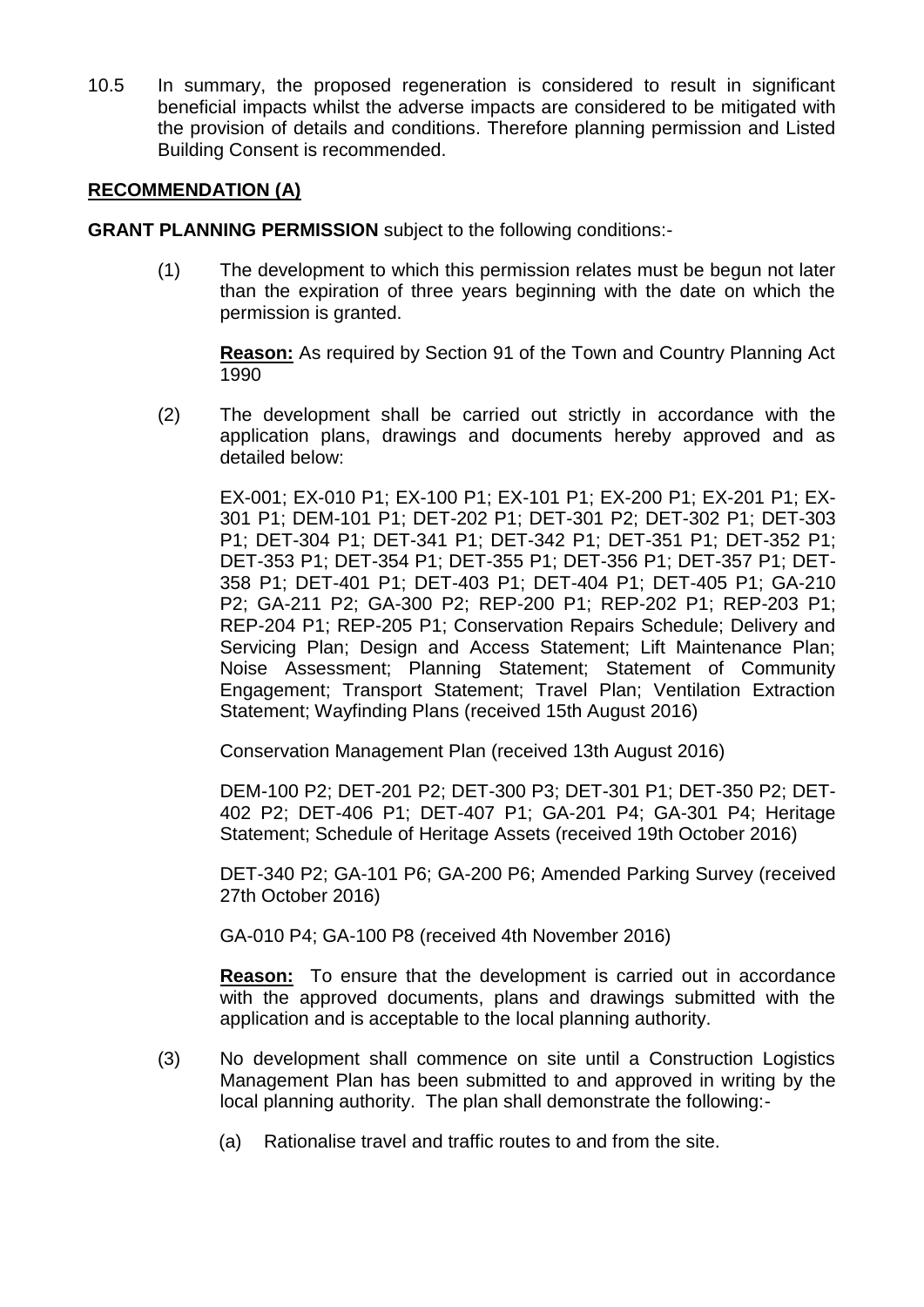- (b) Provide full details of the number and time of construction vehicle trips to the site with the intention and aim of reducing the impact of construction vehicle activity.
- (c) Measures to deal with safe pedestrian movement.

The measures specified in the approved details shall be implemented prior to commencement of development and shall be adhered to during the period of construction.

**Reason:** In order to ensure satisfactory vehicle management and to comply with Policy 14 Sustainable movement and transport of the Core Strategy (June 2011), and Policy 5.3 Sustainable design and construction, Policy 6.3 Assessing effects of development on transport capacity and Policy 7.14 Improving air quality of the London Plan (2015).

- (4) (a) The rating level of the noise emitted from fixed plant on the site shall be 5dB below the existing background level at any time. The noise levels shall be determined at the façade of any noise sensitive property. The measurements and assessments shall be made according to BS4142:1997.
	- (b) Development shall not commence until details of a scheme complying with paragraph (a) of this condition have been submitted to and approved in writing by the local planning authority.
	- (c) The development shall not be occupied until the scheme approved pursuant to paragraph (b) of this condition has been implemented in its entirety. Thereafter the scheme shall be maintained in perpetuity.

**Reason:** To safeguard the amenities of the adjoining premises and the area generally and to comply with DM Policy 26 Noise and vibration of the Development Management Local Plan (November 2014).

(5) The refuse facilities as shown in drawing no. GA-010 P4 hereby approved shall be provided in full prior to occupation of the development and shall thereafter be permanently retained and maintained.

**Reason:** In order that the local planning authority may be satisfied with the provisions for recycling facilities and refuse storage in the interest of safeguarding the amenities of neighbouring occupiers and the area in general, in compliance with DM Policy 30 Urban design and local character of the Development Management Local Plan (November 2014) and Core Strategy Policy 13 Addressing Lewisham waste management requirements (2011).

- (6) (a) A minimum of 8 secure and dry cycle parking spaces shall be provided within the development. 7 short stay spaces shall be provided for customer use.
	- (b) No development shall commence on site until the full details of the cycle parking facilities have been submitted to and approved in writing by the local planning authority.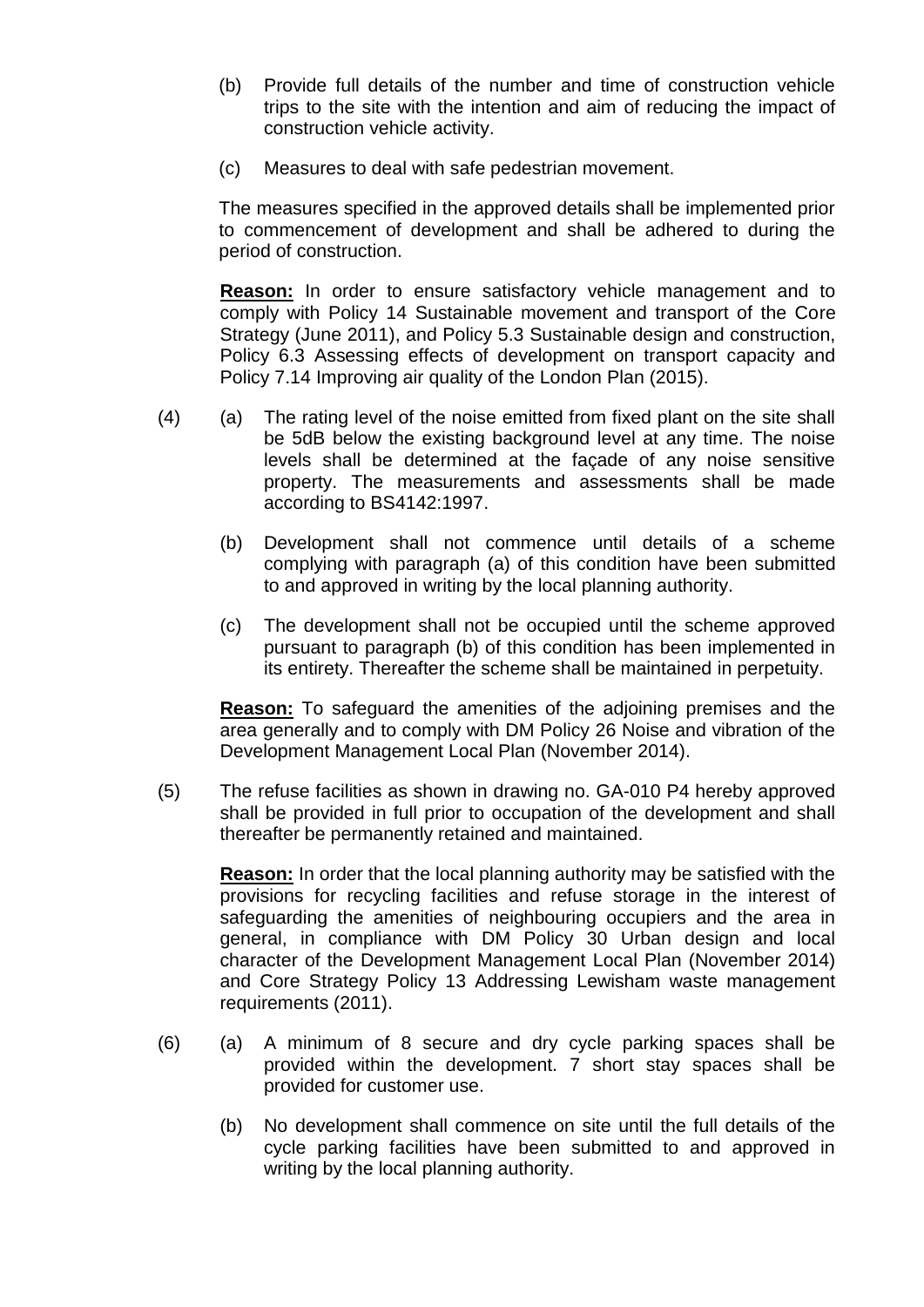(c) All cycle parking spaces shall be provided and made available for use prior to occupation of the development and maintained thereafter.

**Reason:** In order to ensure adequate provision for cycle parking and to comply with Policy 14: Sustainable movement and transport of the Core Strategy (2011).

- (7) (a) No development shall commence on site until drawings and specifications showing all hard and soft landscaping of any part of the site not occupied by buildings (including details of the permeability of hard surfaces, materials, proposed plant numbers, species, location and size of trees and tree pits) have been submitted and approved in writing by the local planning authority.
	- (b) All landscaping works which form part of the approved scheme under part (a) shall be completed prior to occupation of the development.
	- (c) Prior to the occupation of development, a landscaping maintenance strategy for the proposed outdoor seating area shall be submitted and approved in writing by the local planning authority.

**Reason:** In order that the local planning authority may be satisfied as to the details of the proposal and to comply with Policy 15 High quality design for Lewisham of the Core Strategy (June 2011) and Policy 25 Landscaping and trees, and DM Policy 30 Urban design and local character of the Development Management Local Plan (November 2014).

- (8) (a) Detailed plans and a specification of the appearance of and the equipment comprising a ventilation system which shall include measures to alleviate noise, vibration, fumes and odours (and incorporating active carbon filters, silencer(s) and anti-vibration mountings where necessary) shall be submitted to and approved in writing by the local planning authority.
	- (b) The ventilation system shall be installed in accordance with the approved plans and specification before use of the development hereby permitted first commences and shall thereafter be permanently maintained in accordance with the approved specification.

**Reason:** To safeguard the amenities of the adjoining premises and the area generally and to comply with Policy 17 Restaurants and cafes (A3 uses) and drinking establishments (A4 uses) of the Development Management Local Plan (November 2014).

- (9) (a) The development shall not be occupied until a Noise Management Plan has been submitted to and approved in writing by the local planning authority.
	- (b) The development shall operate in full accordance with the details approved under part (a).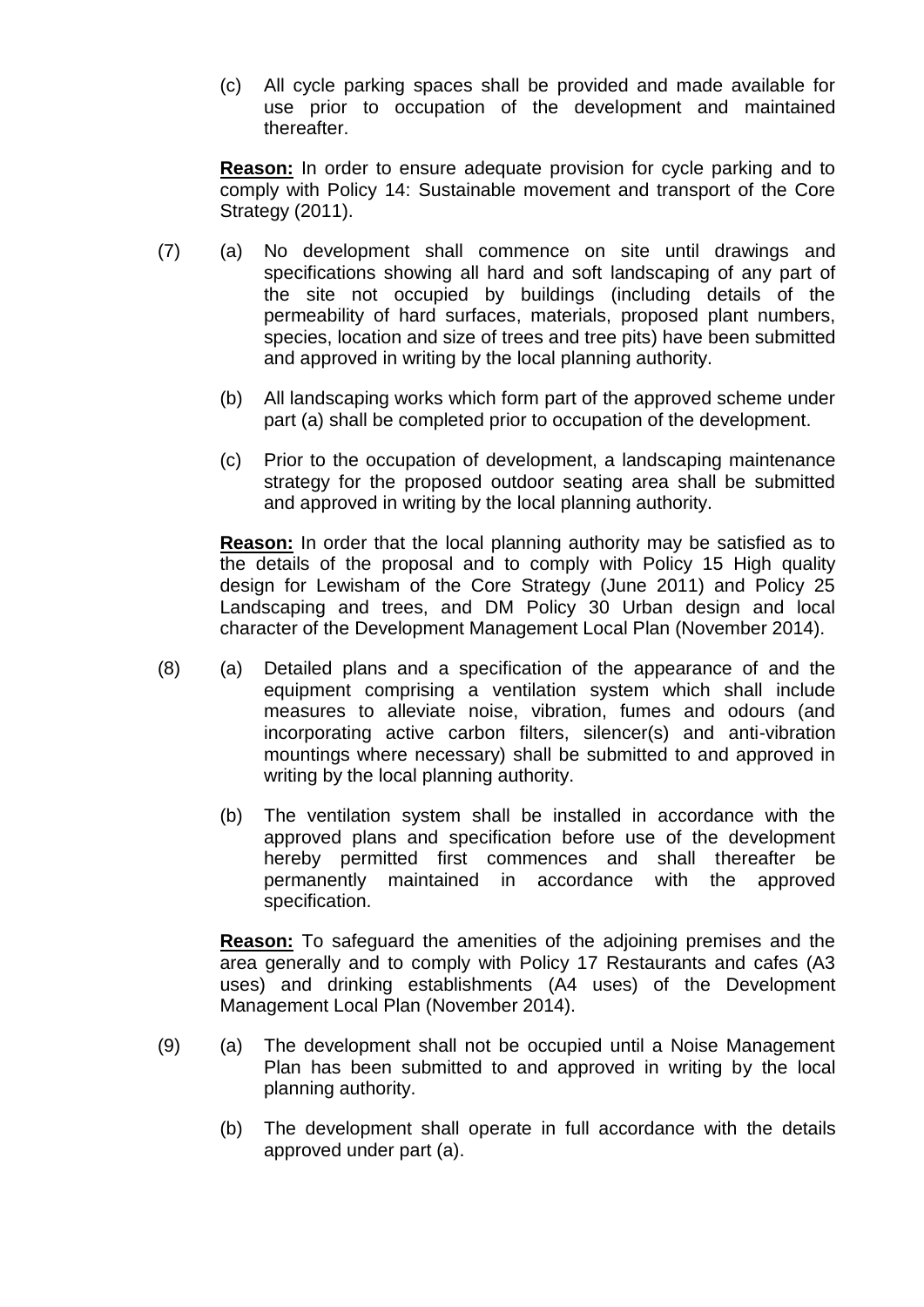**Reason:** To protect the residential amenity of nearby properties and ensure the development does not add to noise pollution in the vicinity and to comply with DM Policy 26 Noise and vibration generating development and DM Policy 31 Alterations and extensions to existing buildings including residential extensions of the Development Management Local Plan (November 2014).

- (10) (a) No part of the development hereby approved shall be occupied until such time as a user's Travel Plan, in accordance with Transport for London's document 'Travel Panning for New Development in London' has been submitted to and approved in writing by the local planning authority. The development shall operate in full accordance with all measures identified within the Travel Plan from first occupation.
	- (b) The Travel Plan shall specify initiatives to be implemented by the development to encourage access to and from the site by a variety of non-car means, shall set targets and shall specify a monitoring and review mechanism to ensure compliance with the Travel Plan objectives.
	- (c) Within the timeframe specified by (a) and (b), evidence shall be submitted to demonstrate compliance with the monitoring and review mechanisms agreed under parts (a) and (b).

**Reason:** In order that both the local planning authority may be satisfied as to the practicality, viability and sustainability of the Travel Plan for the site and to comply with Policy 14 Sustainable movement and transport of the Core Strategy (June 2011).

- (11) (a) The development shall not be occupied until a Delivery and Servicing Plan has been submitted to and approved in writing by the local planning authority.
	- (b) The plan shall demonstrate the expected number and time of delivery and servicing trips to the site, with the aim of reducing the impact of servicing activity.
	- (c) The approved Delivery and Servicing Plan shall be implemented in full accordance with the approved details from the first occupation of the development and shall be adhered to in perpetuity.

**Reason:** In order to ensure satisfactory vehicle management and to comply with Policy 14 Sustainable movement and transport of the Core Strategy (June 2011).

- (12) The applicant shall enter into a Section 278 agreement with the local highway authority to provide the highway improvement works as indicated in drawing no. GA-010 P5 hereby approved. These improvement works shall include, but not be limited to, the following:
	- (i) Double yellow line waiting restrictions
	- (ii) Improvements to the stairs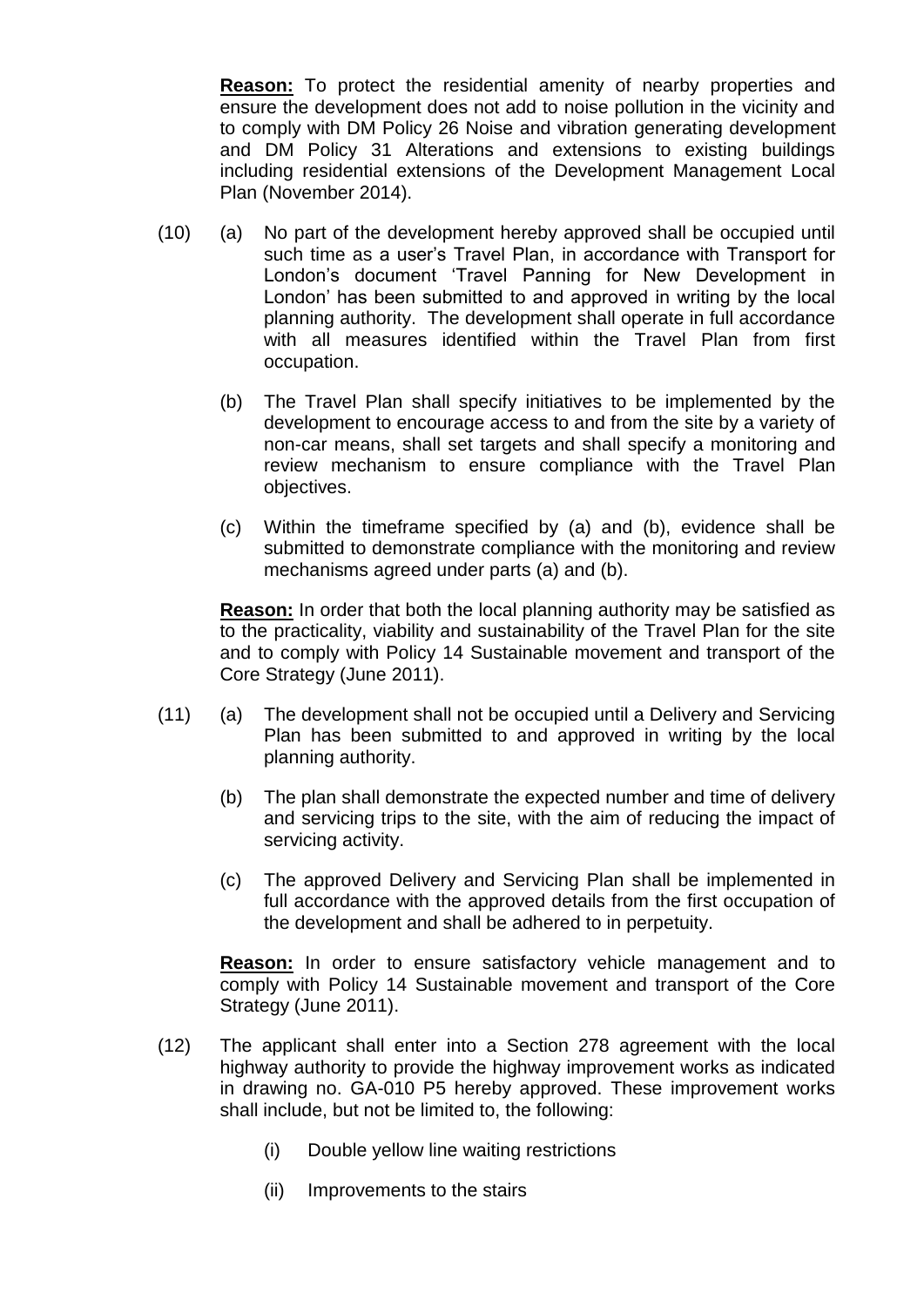- (iii) Improvements to the lighting
- (iv) Delivery and servicing bay
- (v) New paving
- (vi) Street furniture or tree planting

No part of the development shall be occupied until the approved highway improvements have been completed and implemented in full.

**Reason:** In order to ensure that satisfactory means of access is provided, to ensure that the development does not prejudice the free flow of traffic or conditions of general safety along the neighbouring highway and to comply with the Policy 14 Sustainable movement and transport of the Core Strategy (June 2011).

(13) The use of the flat roof on the building shall be as set out in the application and shall not be used as a balcony, roof garden or similar amenity area.

**Reason:** In order to prevent any unacceptable loss of privacy to adjoining properties and the area generally.

(14) No deliveries shall be taken at or despatched from the site other than between the hours of 7 am and 8 pm on Mondays to Fridays, 8 am and 1 pm on Saturdays, or at any time on Sundays or Public Holidays.

**Reason:** In order to safeguard the amenities of adjoining residents and to comply with Paragraph 120 of the National Planning Policy Framework, and DM Policy 26 Noise and Vibration, and DM Policy 32 Housing design, layout and space standards of the Development Management Local Plan (November 2014).

(15) The area used for outdoor seating shall not be open for customer use after 9m Monday to Sunday.

**Reason:** In order to safeguard the amenities of adjoining occupants at unsociable periods and to comply with Paragraph 120 of the National Planning Policy Framework and DM Policy 26 Noise and Vibration of the Development Management Local Plan (November 2014)

(16) A tamper proof noise limiting device shall be installed and permanently maintained in good working order within all areas where amplified sound systems are used. The device shall automatically control the volume of all amplified entertainment at the venue at all times. The maximum internal music level shall be set by a qualified acoustic consultant so that the maximum external noise levels, as detailed in Table 3 of the Noise Assessment hereby approved, arising from the premises are not exceeded at any time.

**Reason:** To safeguard the amenities of the adjoining premises and the area generally and to comply with Paragraph 120 of the National Planning Policy Framework and DM Policy 26 Noise and Vibration and DM Policy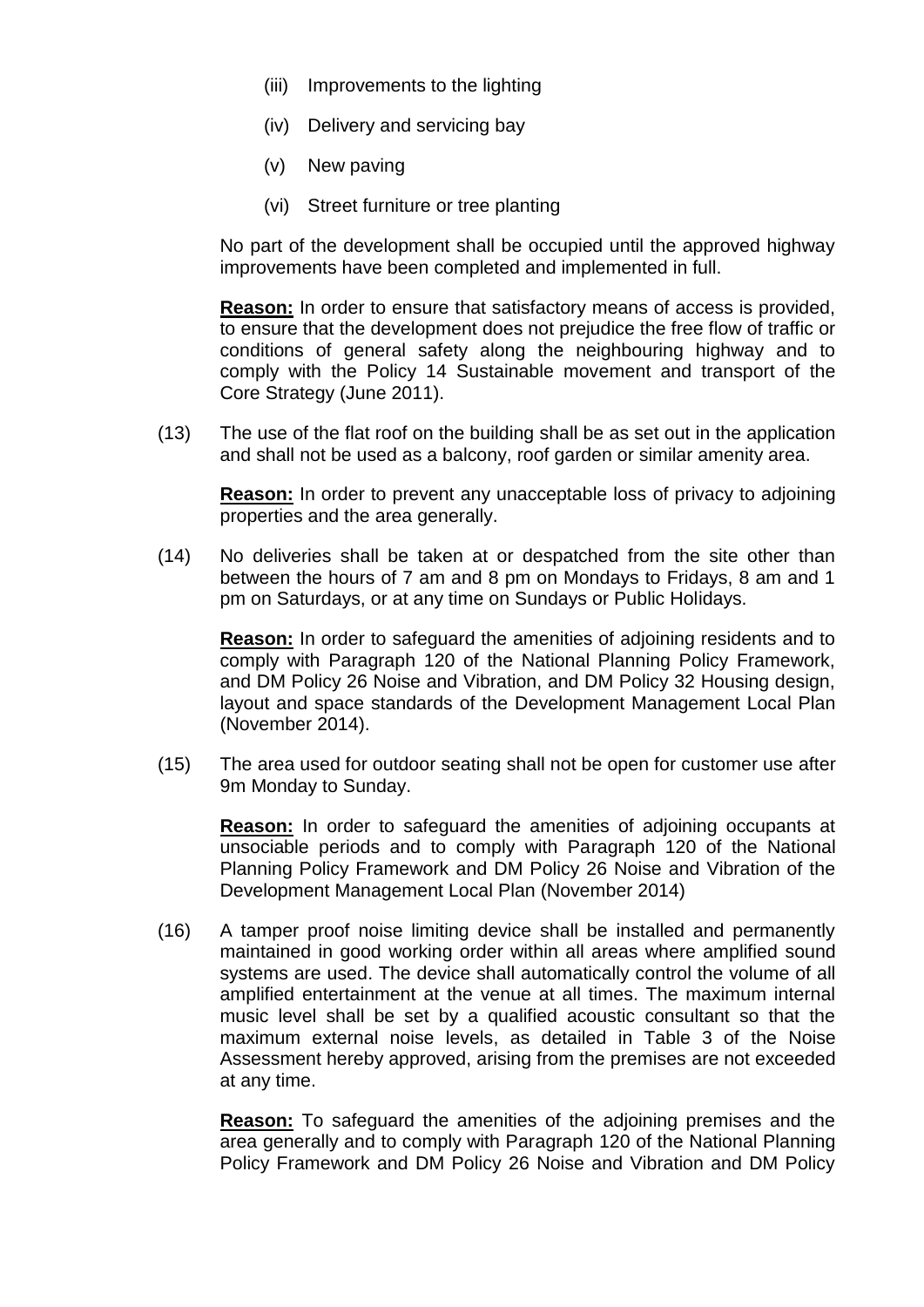32 Housing design, layout and space standards of the Development Management Local Plan (November 2014).

### **RECOMMENDATION (B)**

**Grant Listed Building Consent** subject to the following conditions:-

(1) The development to which this permission relates must be begun not later than the expiration of five years beginning with the date on which the permission is granted.

**Reason:** As required by Section 18 of the Planning (Listed Buildings and Conservation Areas) Act 1990.

(2) The development shall be carried out strictly in accordance with the application plans, drawings and documents hereby approved and as detailed below:

EX-001; EX-010 P1; EX-100 P1; EX-101 P1; EX-200 P1; EX-201 P1; EX-301 P1; DEM-101 P1; DET-202 P1; DET-301 P2; DET-302 P1; DET-303 P1; DET-304 P1; DET-341 P1; DET-342 P1; DET-351 P1; DET-352 P1; DET-353 P1; DET-354 P1; DET-355 P1; DET-356 P1; DET-357 P1; DET-358 P1; DET-401 P1; DET-403 P1; DET-404 P1; DET-405 P1; GA-210 P2; GA-211 P2; GA-300 P2; REP-200 P1; REP-202 P1; REP-203 P1; REP-204 P1; REP-205 P1; Conservation Repairs Schedule; Design and Access Statement (received 15th August 2016)

Conservation Management Plan (received 13th August 2016)

DEM-100 P2; DET-201 P2; DET-300 P3; DET-301 P1; DET-350 P2; DET-402 P2; DET-406 P1; DET-407 P1; GA-201 P4; GA-301 P4; Heritage Statement; Schedule of Heritage Assets (received 19th October 2016)

DET-340 P2; GA-101 P6; GA-200 P6 (received 27th October 2016)

GA-010 P4; GA-100 P8 (received  $4<sup>th</sup>$  November 2016)

**Reason:** To ensure that the development is carried out in accordance with the approved documents, plans and drawings submitted with the application and is acceptable to the local planning authority.

- (3) (a) Notwithstanding the details hereby approved, no development shall commence on site until detailed plans and sections at a scale of 1:5 and 1:20 showing new external windows have been submitted to and approved in writing by the local planning authority.
	- (b) The development shall be carried out in accordance with the approved details.

**Reason:** In order that the local planning authority may be satisfied as to the detailed treatment of the proposal and to comply with Policy 15 High quality design for Lewisham of the Core Strategy (June 2011) and DM Policy 36 New development, changes of use and alterations affecting designated heritage assets and their setting: conservation areas, listed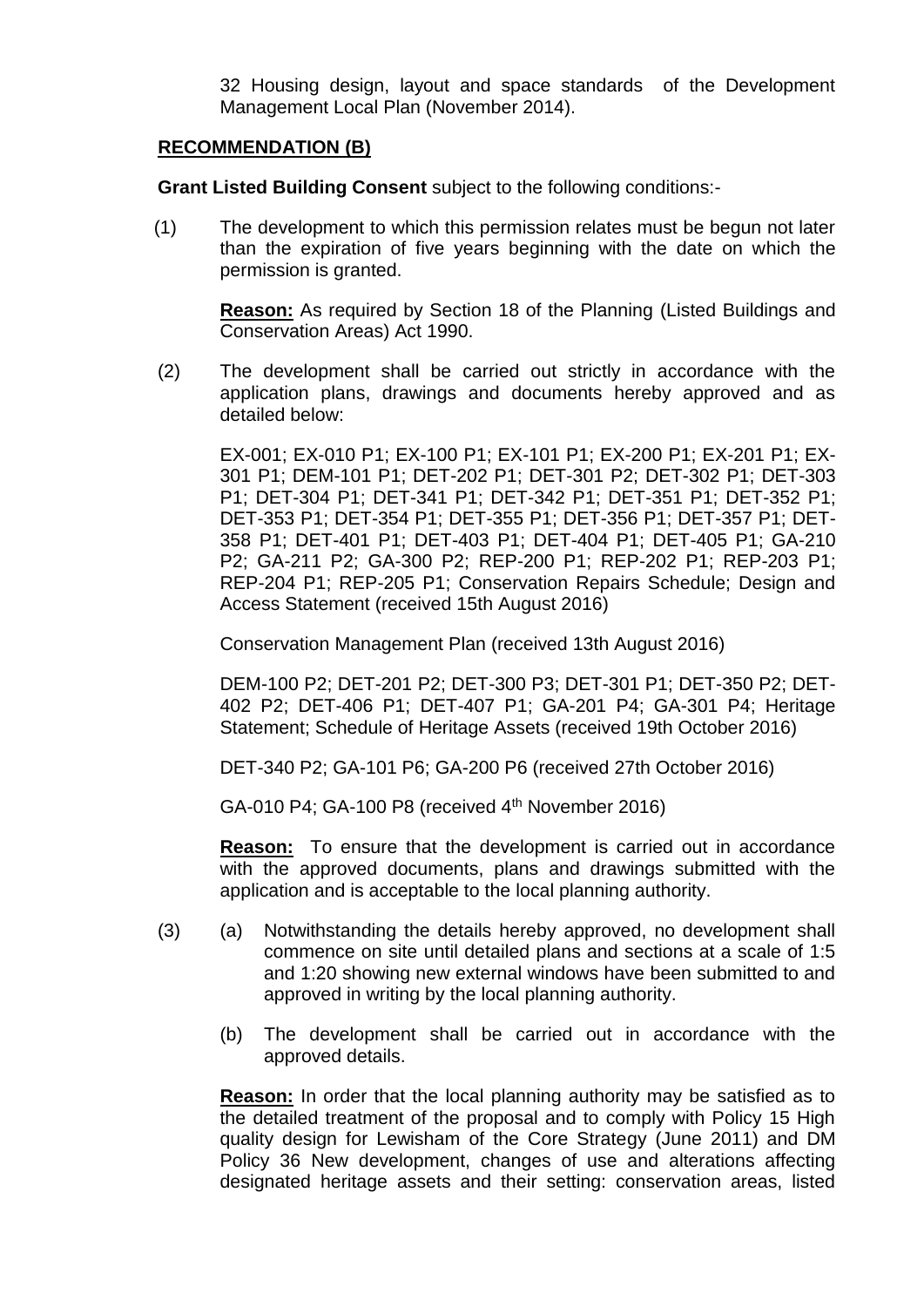buildings, schedule of ancient monuments and registered parks and gardens of the Development Management Local Plan (November 2014).

- (4) (a) No development shall commence on site until a detailed schedule and specification of all external materials and finishes including bricks, render, new windows and external doors and roof coverings to be used in the refurbishment have been submitted to and approved in writing by the local planning authority.
	- (b) Samples of the materials, including brick panels with mortar and fixings, to be approved under part (a) shall be constructed and made available on site, for review by the local planning authority.
	- (c) The scheme shall be carried out in full accordance with those details, as approved.

**Reason:** To ensure that the design is delivered in accordance with the details submitted and assessed so that the development achieves the necessary high standard and detailing in accordance with Policies 15 High quality design for Lewisham of the Core Strategy (June 2011) and DM Policy 31 Alterations/extensions to existing buildings and DM Policy 36 New development, changes of use and alterations affecting designated heritage assets and their setting: conservation areas, listed buildings, schedule of ancient monuments and registered parks and gardens of the Development Management Local Plan (November 2014).

- (5) (a) No development shall commence on site until plans and sectional details at a scale of 1:10 or 1:20 showing the refurbished shop fronts have been submitted to and approved in writing by the local planning authority. Such information should demonstrate the number and type of signage, refurbished barrel hatch, any shutter/grill box, the window system, the stall riser (if included), canopies, awnings and the entrance.
	- (b) The development shall be constructed in full accordance with the approved details.

**Reason:** In order that the local planning authority may be satisfied with the details of the proposal and to accord with Policy 15 High quality design for Lewisham of the Core Strategy (June 2011) and DM Policy 36 New development, changes of use and alterations affecting designated heritage assets and their setting: conservation areas, listed buildings, schedule of ancient monuments and registered parks and gardens of the Development Management Local Plan (November 2014).

(6) All new works, and works of making good to the retained fabric, whether internal or external, shall be finished to match the original work with regard to the methods used and to material, colour, texture and profile, and in the case of render, mix composition, and application.

**Reason:** To ensure that the special architectural and historic interest of this building is safeguarded and to comply with DM Policy 36 New development, changes of use and alterations affecting designated heritage assets and their setting: conservation areas, listed buildings, schedule of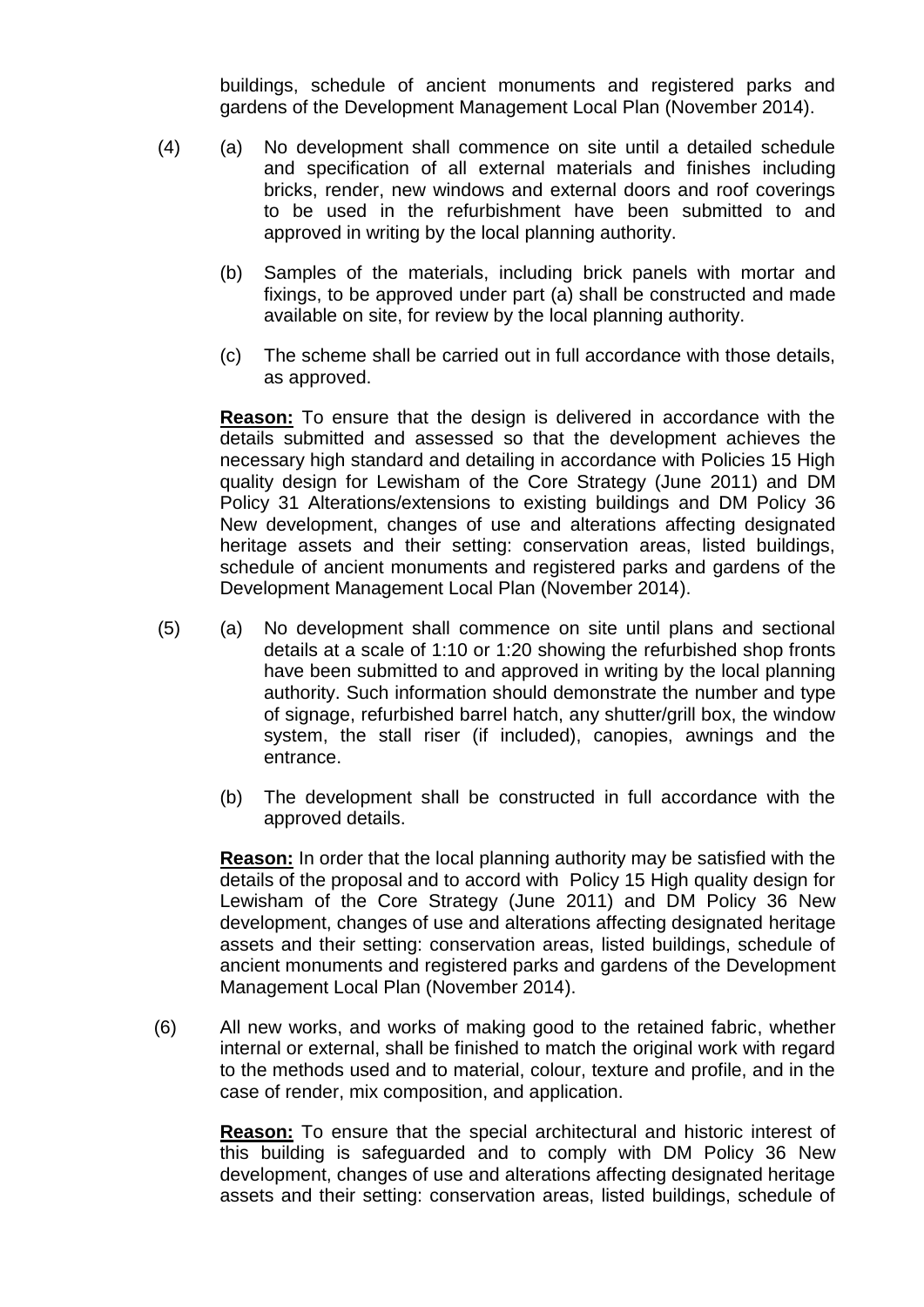ancient monuments and registered parks and gardens of the Development Management Local Plan (November 2014).

(7) No development shall commence until detailed drawings of the proposed internal architraves, where new windows and doors are inserted, shall be submitted to and approved by the Local Planning Authority in writing. The development shall be carried out in accordance with the approved details.

**Reason:** To ensure that the external appearance of the building is satisfactory and does not detract from the character and visual amenity of the area and in compliance with DM Policy 36 New development, changes of use and alterations affecting designated heritage assets and their setting: conservation areas, listed buildings, schedule of ancient monuments and registered parks and gardens of the Development Management Local Plan (November 2014).

(8) All new windows shall be designed so as to match those in the existing building in terms of shape, proportions, size, style and materials. Traditional putty should also be used, and applied in the same method as the historic glazing.

**Reason:** To ensure that the external appearance of the building is satisfactory and does not detract from the character and visual amenity of the area and to comply with DM Policy 36 New development, changes of use and alterations affecting designated heritage assets and their setting: conservation areas, listed buildings, schedule of ancient monuments and registered parks and gardens of the Development Management Local Plan (November 2014).

- (9) Before work begins, details shall be approved in writing by the Local Planning Authority to ensure precautions are taken to secure and protect the interior (and exterior) features during the building work. The agreed measures shall be carried out in full. No such features shall be disturbed or removed temporarily or permanently except as indicated on the approved drawings or without the prior approval in writing of the Local Planning Authority. Particular regard should be given to the following:
	- (i) Chimney- pieces
	- (ii) External timbers
	- (iii) Stair balusters and handrails
	- (iv) Windows including glass, timber frame and architrave
	- (v) Vulnerable surfaces and finishes
	- (vi) Glazed tiles
	- (vii) Historic flooring
	- (viii) Counter fittings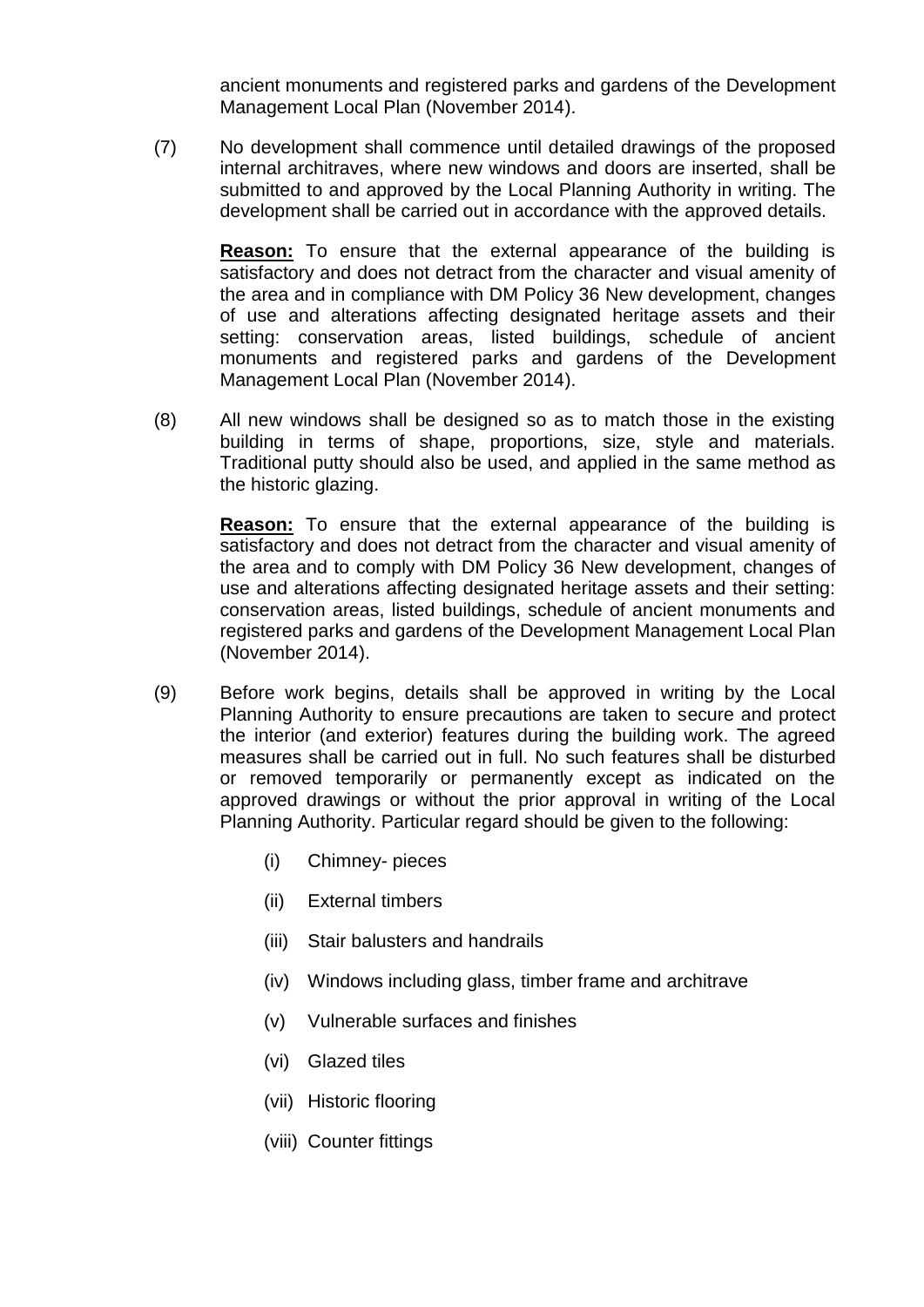(ix) Architectural features including plasterwork, cornicing, skirting, doors and architraves

**Reason:** To ensure that those features which contribute to the special architectural and historic interest of the building are retained and to comply with DM Policy 36 New development, changes of use and alterations affecting designated heritage assets and their setting: conservation areas, listed buildings, schedule of ancient monuments and registered parks and gardens of the Development Management Local Plan (November 2014).

- (10) Prior to the commencement of development, details in respect of the following changes shall be submitted and approved in writing by the local planning authority:
	- (a) proposed floor levels and treatment to the stone sets to the front entrances at Randlesdown Road
	- (b) proposed floor levels and treatment to the flooring proposed to the beer cellar
	- (c) proposed floor levels and treatment to the flooring proposed to the cinema

These details shall include 1:20 drawings, material and surface finishing, method statement and, where new material is shown to interact with historic features, 1:5 or 1:10 sections showing how they meet. The work shall be carried out in full in accordance with the approved details.

**Reason:** To ensure that special regard is paid to protecting the special architectural and historic interest and integrity of the building under Section 16 of the Planning (Listed Buildings and Conservation Areas) Act 1990.

- (11) Prior to the commencement of development, a detailed written and photographic record shall be submitted and approved by the local planning authority for the following items of historic interest:
	- (i) Bottle hoist and topper equipment located in the beer cellar
	- (ii) Original balustrade to the original circular skylight located in the upper hall

**Reason:** To record the original features and provide a photographic history of the site, in accordance with Section 16 of the Planning (Listed Buildings and Conservation Areas) Act 1990.

(12) No historic fabric to the male toilets should be removed until a method statement is provided illustrating that no harm will be caused to the historic material during removal.

**Reason:** To ensure that the proposed development does not cause undue harm to the historical fabric of the building, in compliance with DM Policy 36 New development, changes of use and alterations affecting designated heritage assets and their setting: conservation areas, listed buildings,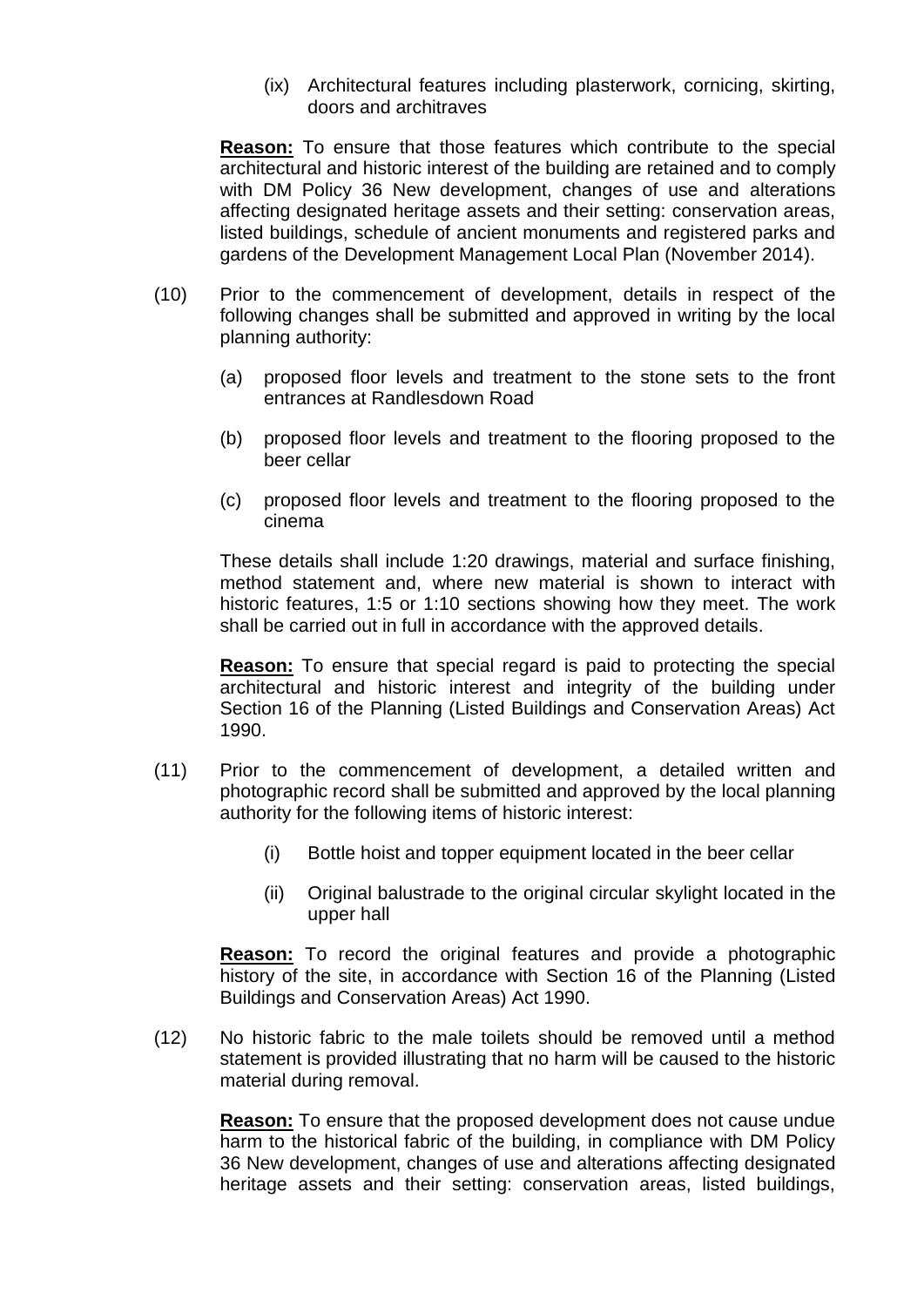schedule of ancient monuments and registered parks and gardens of the Development Management Local Plan (November 2014).

(13) Prior to the removal of the cinema seating, plans detailing the location of the preserved historic sets of seating within the cinema layout, as well as a method statement detailing how these will be removed, repaired and refurbished shall be submitted to and approved in writing by the local planning authority.

**Reason:** To ensure that special regard is paid to specific architectural features or fixtures and to ensure the fabric is protected from damage during the course of works and to comply with DM Policy 36 New development, changes of use and alterations affecting designated heritage assets and their setting: conservation areas, listed buildings, schedule of ancient monuments and registered parks and gardens of the Development Management Local Plan (November 2014).

(14) Prior to the commencement of development, drawings at a scale of 1:10 detailing any proposed acoustic insulation, plumbing, pipes, soil-stacks, flues, vents or ductwork shall be submitted and approved in writing by the local planning authority. If new features are shown to interact with historic fabric, sections to a scale of 1:5 or 1:10 will also be required showing how they meet.

**Reason:** To ensure that special regard is paid to specific architectural features or fixtures and to ensure the fabric is protected from damage during the course of works and to comply with DM Policy 36 New development, changes of use and alterations affecting designated heritage assets and their setting: conservation areas, listed buildings, schedule of ancient monuments and registered parks and gardens of the Development Management Local Plan (November 2014).

(15) Prior to the commencement of development, a detailed schedule of the historic iron gutters, drainpipes and headers should be submitted and approved in writing by the Local Planning Authority. Where historic fabric exists it should be retained and repaired. Where original features are shown to be beyond repair, details of the position, material, fixture, and shall be submitted and approved by the local planning authority.

**Reason:** To ensure that the external appearance of the building is satisfactory and does not detract from the character and visual amenity of the area and to comply with DM Policy 36 New development, changes of use and alterations affecting designated heritage assets and their setting: conservation areas, listed buildings, schedule of ancient monuments and registered parks and gardens of the Development Management Local Plan (November 2014).

(16) All new window and door openings shall be provided with reveals, lintel detailing, arches and sills to match those originally provided on the existing building.

**Reason:** To ensure that the local planning authority may be satisfied as to the external appearance of the building and to comply with Policy 15 High quality design for Lewisham of the Core Strategy (June 2011) and DM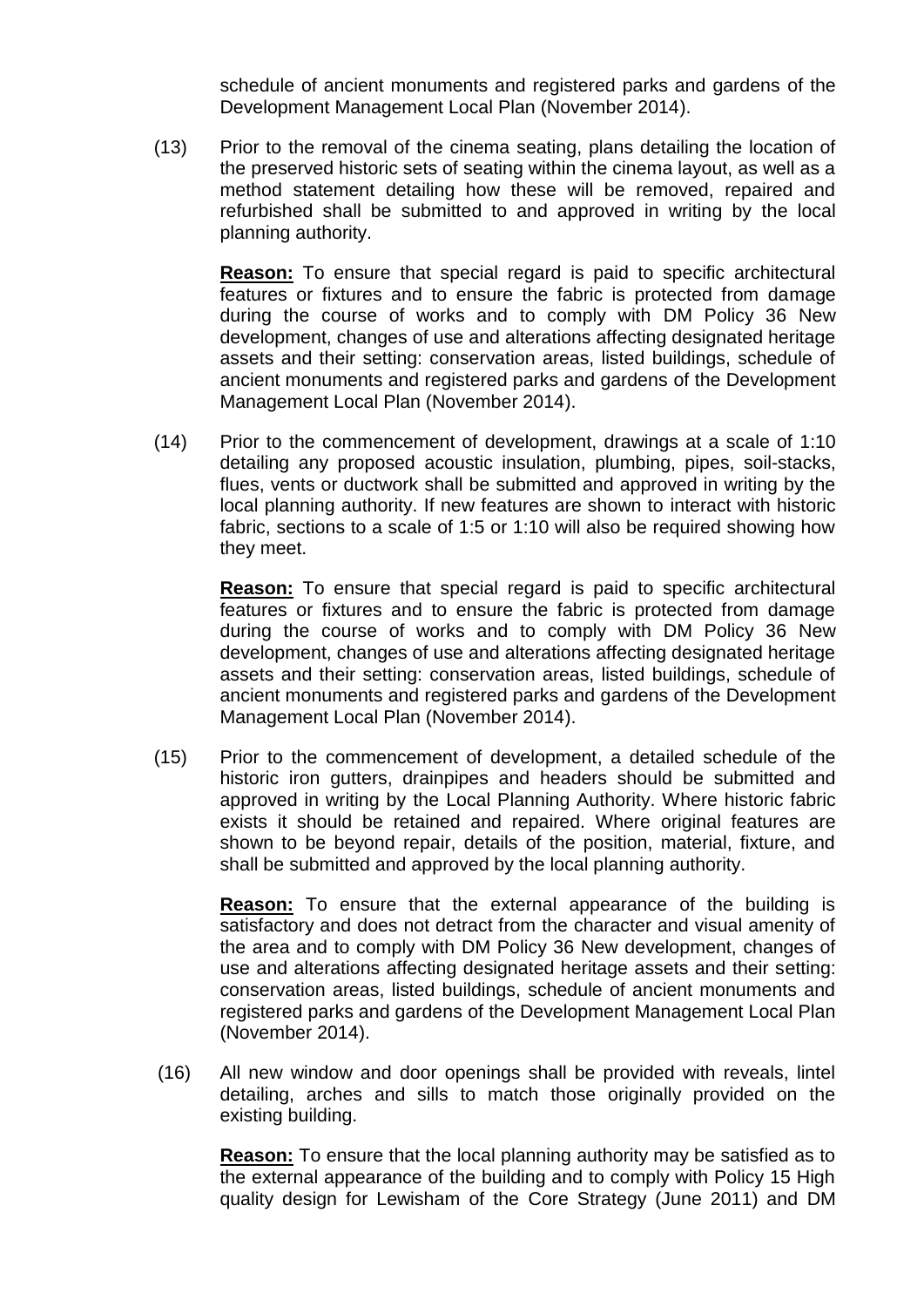Policy 36 New development, changes of use and alterations affecting designated heritage assets and their setting: conservation areas, listed buildings, schedule of ancient monuments and registered parks and gardens of the Development Management Local Plan (November 2014).

(17) No cleaning of masonry, brickwork or otherwise other than low pressure (20-100 psi) surface cleaning using a nebulous water spray is authorised by this consent without the prior approval of the local planning authority. Before work begins, any other cleaning proposals must be approved in writing and carried out strictly in accordance with those details. At the commencement of the cleaning, a test panel shall be undertaken in an inconspicuous position and the method recorded for the approval of the Local Planning Authority.

**Reason:** To ensure that special regard is paid to protecting the special architectural and historic interest and integrity of the building under Section 16 of the Planning (Listed Buildings and Conservation Areas) Act 1990.

(18) Demolition and removal of fabric work shall be carried out by hand or by tools held in the hand other than power-driven tools. Powered tools (airdriven tools; electric angle grinders and so forth) shall not be used to cut back masonry joints or remove later fabric from historic fabric.

**Reason:** To ensure that special regard is paid to specific architectural features or fixtures and to ensure the fabric is protected from damage during the course of works and to comply with DM Policy 36 New development, changes of use and alterations affecting designated heritage assets and their setting: conservation areas, listed buildings, schedule of ancient monuments and registered parks and gardens of the Development Management Local Plan (November 2014).

- (19) (a) No new grills, security alarms or other fixtures shall be mounted on the external faces of the building without the prior consent of the local planning authority.
	- (b) Prior to occupation of the development a scheme for any external lighting and cameras to be installed at the site, including detailed design specifications shall be submitted to and approved in writing by the local planning authority.
	- (c) Any such external lighting as approved under part (a) shall be installed in accordance with the approved drawings and shall be retained permanently

**Reason:** In order that the local planning authority may be satisfied that the lighting is installed and maintained in a manner which will minimise possible light pollution to the night sky and neighbouring properties and to comply with DM Policy 27 Lighting and DM Policy 36 New development, changes of use and alterations affecting designated heritage assets and their setting: conservation areas, listed buildings, schedule of ancient monuments and registered parks and gardens of the Development Management Local Plan (November 2014).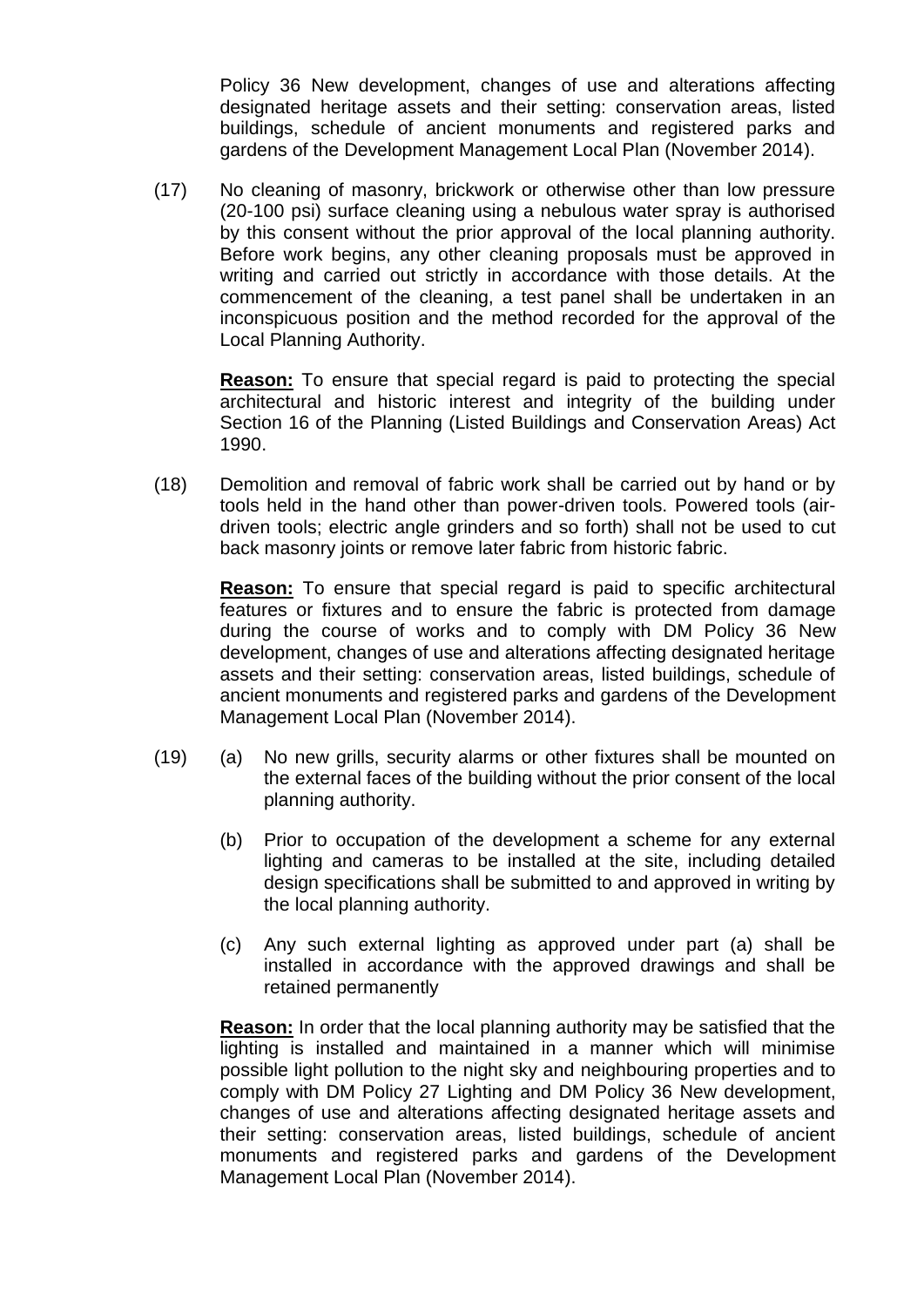- (20) Prior to the commencement of development, specifications for the external render to be used shall be submitted and approved in writing by the local planning authority to define:-
	- (i) mortar mix
	- (ii) the number of coats
	- (iii) finish and backing material
	- (iv) relationship to existing finishes and openings.

**Reason:** To ensure that the local planning authority are satisfied that the development would not cause undue harm to the historical importance of the building, in compliance with Section 16 of the Planning (Listed Buildings and Conservation Areas) Act 1990.

(21) All new external and internal works and finishes and works of making good to the retained fabric, shall match the existing original work adjacent in respect of methods, detailed execution and finished appearance unless otherwise approved in writing by the local planning authority.

**Reason:** To ensure that the appearance of the development is compatible, taking into account the historical importance of the building, in compliance with DM Policy 36 New development, changes of use and alterations affecting designated heritage assets and their setting: conservation areas, listed buildings, schedule of ancient monuments and registered parks and gardens of the Development Management Local Plan (November 2014).

(22) During the works, if hidden historic features are revealed they should remain in-situ. The local planning authority shall be made aware of any such discovery, and a full method statement carried out and submitted to the local planning authority.

**Reason:** To ensure that premature demolition does not take place and that an unsightly development does not detract from the character and appearance of the area, and to comply with DM Policy 36 New development, changes of use and alterations affecting designated heritage assets and their setting: conservation areas, listed buildings, schedule of ancient monuments and registered parks and gardens of the Development Management Local Plan (November 2014).

# **INFORMATIVES**

(A) **Positive and Proactive Statement:** The Council engages with all applicants in a positive and proactive way through specific pre-application enquiries and the detailed advice available on the Council's website. On this particular application, positive and proactive discussions took place with the applicant prior to the application being submitted through a preapplication discussion. As the proposal was in accordance with these